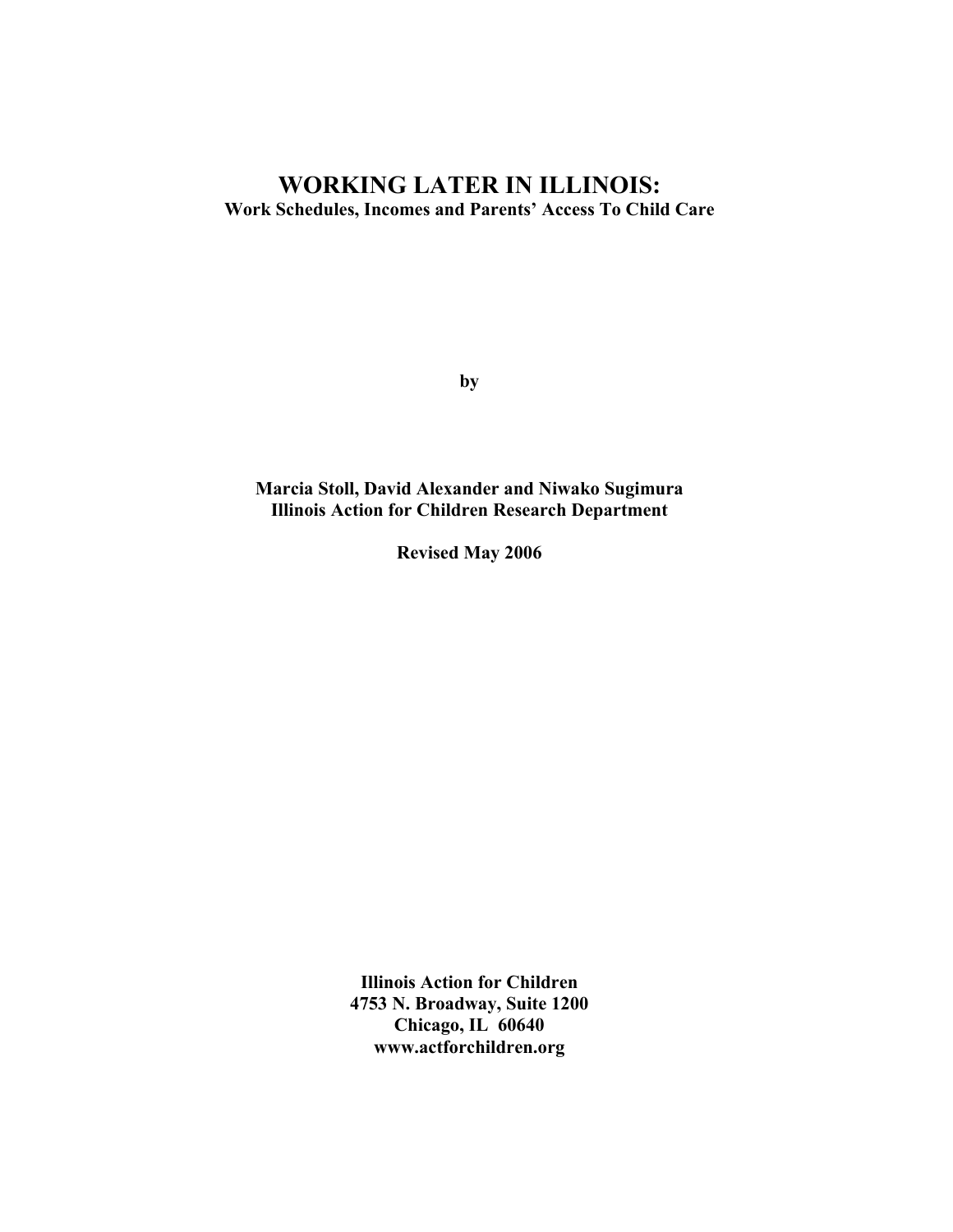# **CONTENTS**

#### PREFACE

#### EXECUTIVE SUMMARY

#### **INTRODUCTION**

#### *The Role of Work Schedules in Parents' Decisions about Child Care*

#### Part One. WHO WORKS NONSTANDARD SCHEDULES IN ILLINOIS?

- 1. How many Illinoisans work nonstandard schedules?
- 2. How prevalent are nonstandard work schedules for women and men?
- 3. How prevalent are nonstandard work schedules for part-time and full-time workers?
- 4. How prevalent are nonstandard work schedules for employed parents?
- 5. What occupations and incomes make employees more or less likely to work nonstandard schedules?

#### Part Two. WHAT REASONS DO ILLINOISANS GIVE FOR THEIR WORK SCHEDULES?

Part Three. WORK SCHEDULES AND CHILD CARE: How are work schedules related to the access to child care, family structure and family income?

- 1. Do nonstandard work schedules limit families' access to child care?
	- *Schedules of Child Care Programs*
- 2. How do differences among types of families affect work schedules?
	- *Dual earner married couples, with and without children*
		- *Married and single women, with and without children*
	- *Children and presence or absence of a spouse: Hard choices for families with children*

#### 3. How do the cost of child care and families' ability to pay affect work schedules in Illinois?

- *How affordable is child care in Illinois?*
- *Married couples' incomes, child care and work schedules*
- *Single women's incomes, child care and work schedules*
- 4. Summary

#### Part Four. PUBLIC POLICY OPTIONS CONCERNING WORK SCHEDULES AND CHILD CARE

#### **APPENDICES**

- Appendix A. Comparison of Survey Sample with Population of Working Illinoisans
- Appendix B. Further Demographic Differences among Illinoisans with Non-traditional Schedules
- Appendix C. Illinois Department of Human Services Pilot to Develop Child Care during Non-traditional Hours
- Appendix D. The Complexity And Variety Of Family Decisions About Child Care And Work Schedule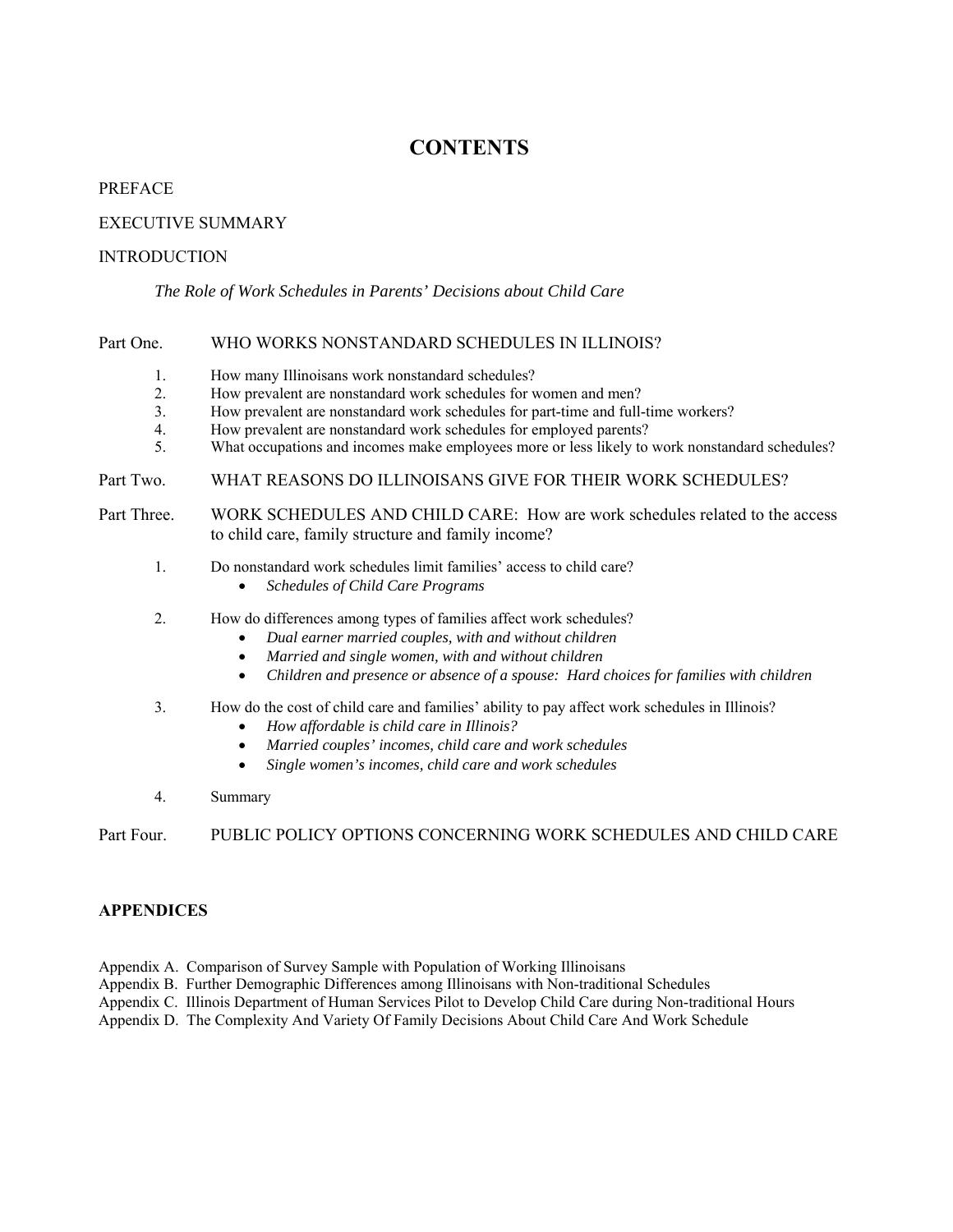## **PREFACE**

<u>.</u>

In May 2004 the US Census Bureau fielded a special supplement to the Current Population Survey (CPS), covering some 57,000 households across the nation to collect information on families' work schedules and occupations, as well as standard demographic information. The sample included 4,721 Illinoisans, of whom 2,213 were employed adults ages 18 and over, and 1,940 reported their work schedule information, a sample large and representative enough to provide reliable information on the interaction of work and family life in Illinois.<sup>1</sup> Despite some data limitations, the 2004 sample provides the best available information on families, work and child care in Illinois. This report analyzes this information together with other available child care, employment and other data.

We had written and circulated a draft report on the Current Population Survey's previous work schedules supplement of May 2001 when the May 2004 data were released. Research Assistant Niwako Sugimura conducted most of the data analysis for the 2001 report under the supervision of Research Director David Alexander. Research Associate Marcia Stoll and David Alexander wrote this report and analyzed the 2004 data.

<span id="page-2-0"></span><sup>&</sup>lt;sup>1</sup> The U.S Bureau of the Census conducts the monthly CPS for US Department of Labor. Special work schedule supplements appeared in 1985, 1991, 1997, 2001 and 2004. Since the survey questions have been re-worded over the years, historical comparisons are problematic for many topics. See Appendix A for an examination of the representativeness of the survey sample.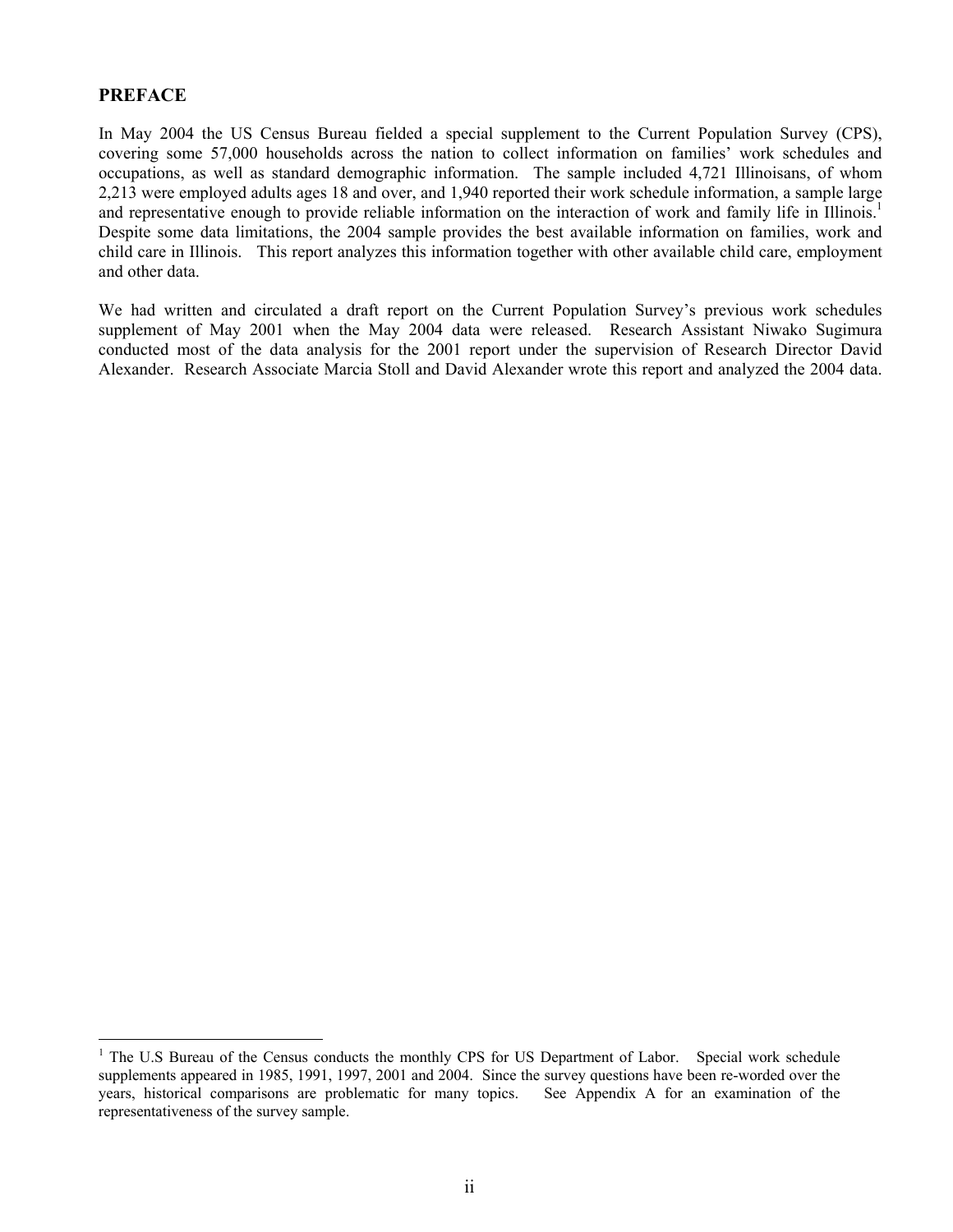# **Executive Summary**

# **WORKING LATER IN ILLINOIS: Work Schedules, Incomes and Parents' Access To Child Care**

## Illinois Action for Children Research Department

New research using federal government data shows that substantial numbers of Illinoisans work nonstandard schedules. Some 41 percent or about 2½ million Illinois employees work either weekends or predominately non-daytime hours. The larger portion works weekends, but 19 percent or about 1.2 million employees work mostly non-daytime hours. In families with children under age 14, including single parent families and two-parent families with both parents employed, 42 percent work nonstandard hours.

While nonstandard work schedules are found in some higher income occupations in Illinois such as nurses and doctors, they are more commonly concentrated in occupations that pay below the typical Illinois income, such as retail sales and building cleaning occupations. The trend, moreover, is probably upward: In the ten occupations with the largest projected job growth, 48 percent of employees work nonstandard schedules.

Among the substantial challenges nonstandard work schedules present to Illinois working parents, one is finding suitable child care. According to state data, relatively few center-based and licensed home child care programs in Illinois offer care during evening, night or weekend hours.

Many working parents, then, must respond to the mismatch between child care and nonstandard work schedules in one of two ways. They might stagger their work schedules so that one parent is always free for child care. This is obviously an option only for families with two parents. Other parents must find another relative, friend or neighbor to provide informal child care. (In this case parents must still coordinate their child care and work schedules with that informal provider.) Working nonstandard schedules, then, tends to force working parents to use either staggered parental care or informal family, friend or neighbor care.

Lower earnings in jobs with nonstandard work schedules and the high cost of child care programs also tend to push parents toward staggering their work schedules or using informal child care. According to Illinois data, center-based and licensed home child care for one infant averages a prohibitive 15 percent of the typical family income (25 percent for an infant and a three-year old). Since family, friend and neighbor child care tends to be substantially cheaper than center and licensed home programs, working parents are likely to favor such informal care for reasons of cost as well as schedule.

Data show that in fact a majority of children in Illinois do receive informal care from relatives, friends and neighbors rather than licensed or center-based care. Many children probably receive staggered parental care, although we do not have good data on this practice.

Findings of the new research are consistent with the view that Illinois parents with fewer employment opportunities must accept nonstandard work schedules offered to them. For example, Illinois parents with lower than average earnings are more likely to work nonstandard schedules.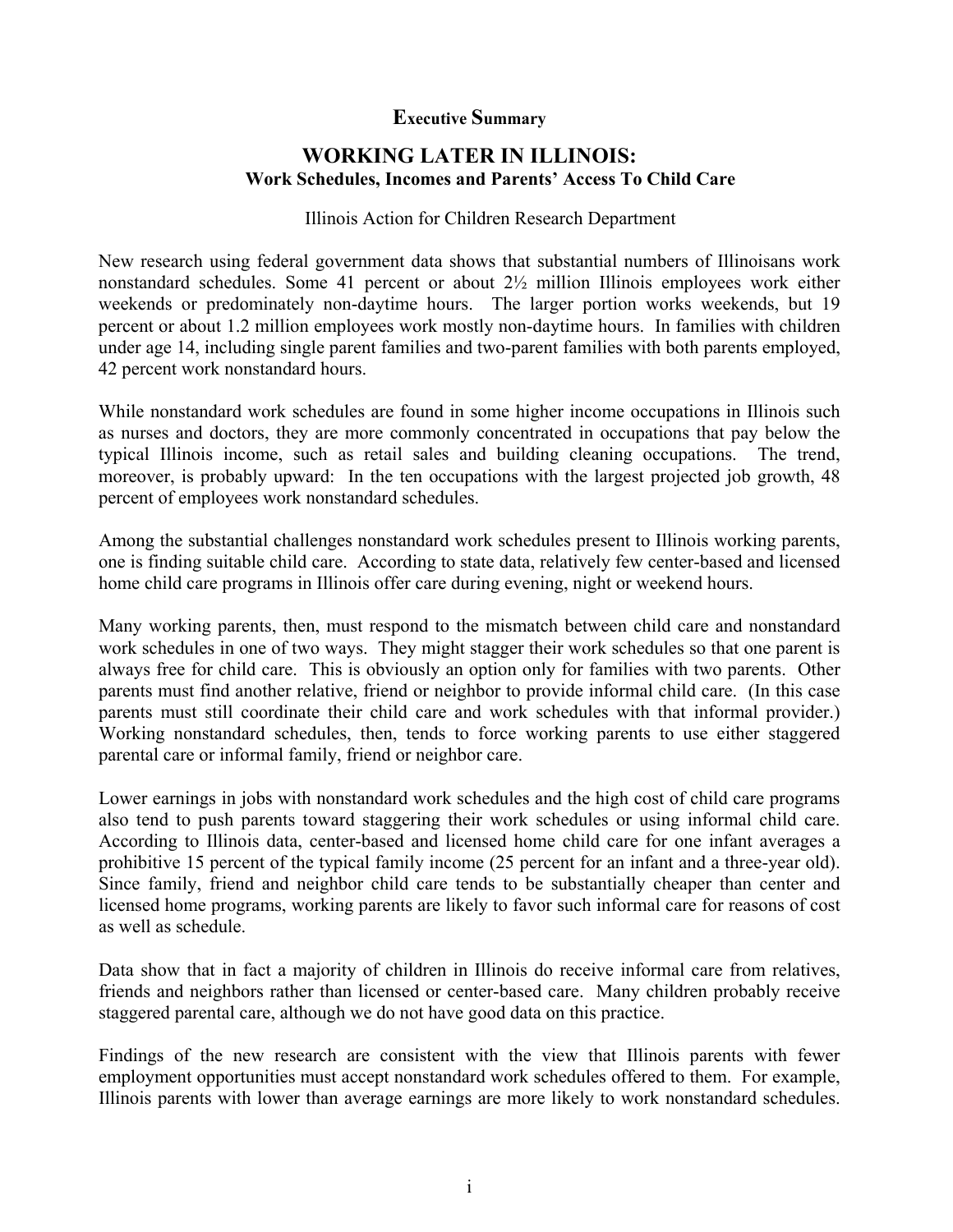This is true, for example, for both married couples and single mothers. These parents must arrange child care in ways described above: find the relatively few formal child care programs that offer night, evening or weekend hours; stagger their work schedules so that one parent is always available for child care; or find informal child care with family, friends or neighbors.

Dramatic new findings are also consistent with the view that other Illinois parents choose their desired formal, parental or informal child care arrangement, and then work nonstandard schedules to match their child care arrangement.

- Forty-one percent of surveyed Illinois mothers with nonstandard work schedules say they work these schedules in order to obtain better child and family care arrangements. More say they work these schedules for this reason than for any other reason.
- About 16 percent of fathers with nonstandard work schedules attribute their nonstandard schedules to obtaining better child and family care arrangements.
- Employed Illinois couples are more likely to work at least one nonstandard schedule if they have children under age 14. By contrast, Illinois couples are less likely to work nonstandard schedules if they do not have a child under 14.

We need more research to understand these phenomena. First, we need precise data on all types of Illinois families: How many families use informal care or stagger parental care because of their work schedules, and how many families work nonstandard schedules in order to coordinate with preferred child care arrangements.

Second, to the extent that 42 percent of working parents do have fewer child care options because of their work schedules, or have fewer work schedule options because of their preferred child care arrangements, they must make difficult family choices. Many of these choices will reduce the quality of other aspects of their family or working lives. Couples who stagger their work schedules have less time to spend together. Parents who work evenings, nights or weekends in order to obtain better child care arrangements, moreover, have less time to spend with relatives and friends who work other schedules. We need more research to understand how these parents make their decisions and what effects the decisions have on children and parents alike.

The report concludes with a summary of policies related to child care and work to improve the quality of family life in Illinois. A range of public policies is available to expand the number of options regarding work and child care for parents and to raise the quality of the existing options. The State of Illinois already pursues some policies to achieve this goal, such as providing financial Child Care Assistance to parents and increasing parental understanding about the quality of existing child care options. The report also reviews other policy options without making specific recommendations.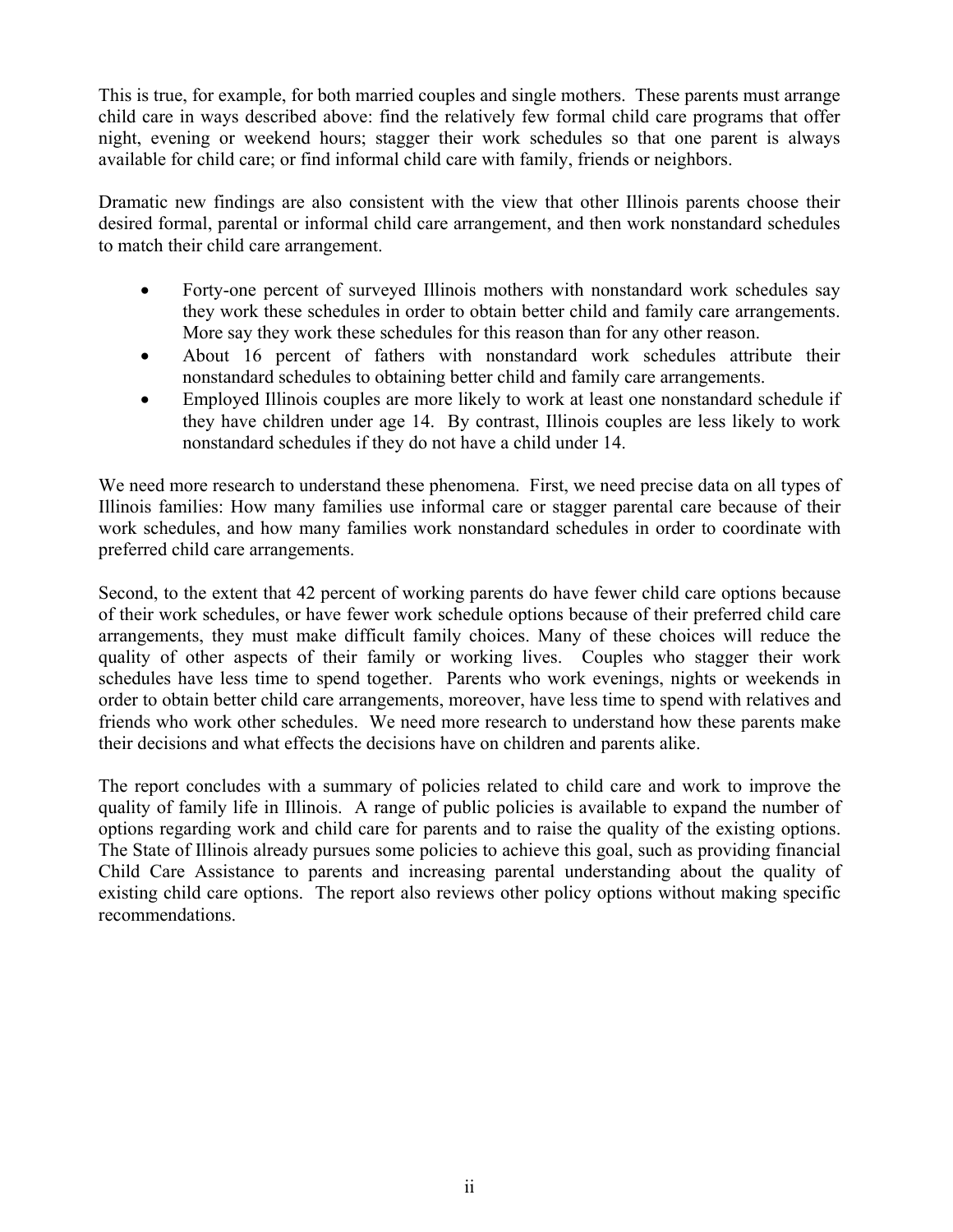## **INTRODUCTION**

Some 41 percent of working adults, and 42 percent of working parents in Illinois regularly work during non-traditional hours and/or days<sup>2</sup>. They work predominately evening shifts, night shifts, rotating shifts, split shifts or variable shifts, and/or weekend hours – not the traditional workweek of five days from Monday through Friday. The fact that so many working Illinoisans have nontraditional work schedules has far-reaching implications for the way they live their lives, relate to their families, friends and communities and arrange for their children's care.

The general trend toward such non-traditional work schedules over the past several decades has been noted, but never documented as well as the Current Population Survey data set that we use. In earlier years, researchers attributed the trend to employers seeking to lower their business costs by operating facilities more hours each week, or even continuously around the clock. More recently, observers note that employers who operate in the global economy also want to do business around the clock in 24 time zones. Retail and other businesses in turn extend their hours to serve these global businesses and their employees.

In this report we focus not on such large economic trends among employers but on the ways that families interact with the trend.

Some of the well-known effects of working non-traditional schedules include serious challenges to the quality of one's family and work lives. To have a parent working a non-traditional schedule can disrupt a family's ordinary interactions. Working evenings, nights, weekends, rotating shifts, variable shifts or weekends can make it more difficult to maintain relationships with those family members and friends who keep other hours. At work, a non-traditional schedule can reduce one's opportunity to participate in workplace programs. It tends, furthermore, to marginalize some people by making it difficult for them to participate culturally and socially outside of work. Working off hours, then, can diminish one's access and status on the job and in society as a whole. With diminished capacity to interact freely with family, friends and community, moreover, a non-traditional work schedule undercuts some social bases of one's self-respect.<sup>[3](#page-5-1)</sup>

In addition to placing such burdens on our family and work life, working non-traditional schedules forces parents to make difficult decisions about bearing and caring for children. This report focuses on the hard choices that Illinois families regularly make about their child care arrangements in conjunction with their work schedules. In particular, we examine the ways that families' work schedules influence their child care choices, and *vice versa*. We also consider how family income, the cost of child care and family structure influence this choice.

### **Definitions**

<u>.</u>

We begin by defining the way we use key concepts.

<span id="page-5-0"></span> $<sup>2</sup>$  Using somewhat different definitions of work schedules, Presser found that 39.5 percent of employees nationwide work non-traditional schedules</sup> in 1997. Presser, *ibid.*, Table 2.1, pp 16-17. Presser's excellent analysis of the 1997 Current Population Survey national sample served as a model for this study of the 2004 Illinois sample.

<span id="page-5-1"></span><sup>3</sup> Other major effects include the health effects, notably those of working nights and rotating shifts, including sleep deprivation. For a summary, see Harriet B. Presser, *Working in a 24/7 Economy* (New York: Russell Sage Foundation, 2003), pp 9-10.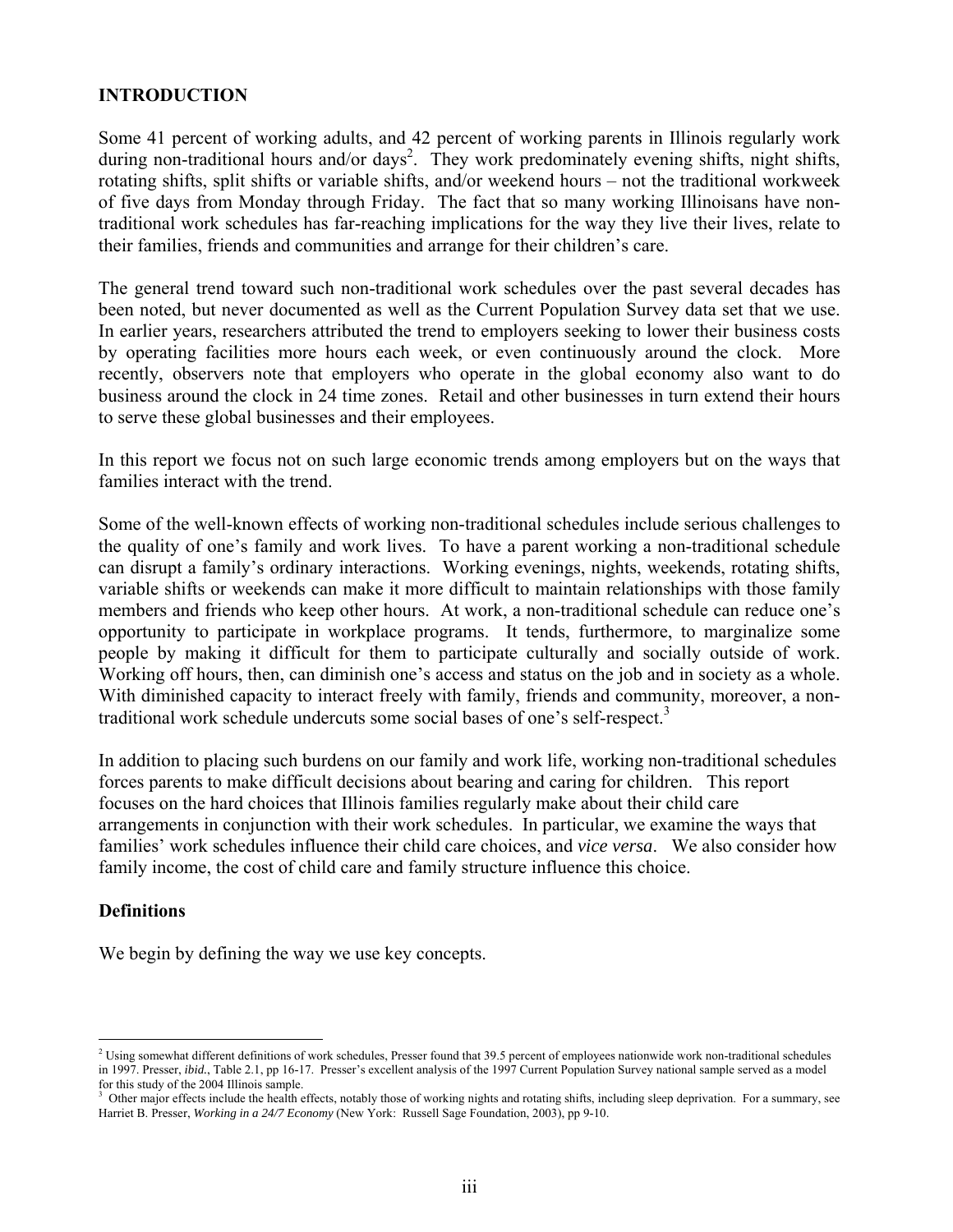The large variety of **work schedules** makes them difficult to categorize. For our purposes, Illinoisans in the labor force either work a **traditional workweek** of five weekdays, Monday through Friday, during the daytime, or *they do not*. Those 41 percent of employed Illinoisans in **non-traditional or nonstandard work schedules** work predominately *evenings*, *nights*, *split shifts* (for example, working both breakfast and dinner shifts in a restaurant), *rotating shifts* (for example, evenings this week and nights next week) or *variable shifts* as their employers irregularly move them around; or they work on *weekends*. It will not be a surprise to the reader that some occupations are more likely than others to have employees working such nonstandard work schedules.

Sometimes this report separates those who work *weekends* from those who work nonstandard *hours* - evenings, nights, rotating shifts, split shifts and variables shifts. Since these groups overlap to a large extent, however, the report often combines them into the single group of Illinoisans who work some form of non-traditional schedule. As we shall see, despite the substantial differences that exist between weekend work and, say, evening work, the parents who work either kind of nonstandard schedule need to make similar difficult choices about their child care arrangements.

Parents must decide on **child care arrangements**, including both (1) the type of care children will receive and (2) the hours or schedule of such care. Three common types of care parents can choose among are *child care centers*, *licensed family child care homes*, and less formal care by non-parental *family, friends, neighbors, babysitters and nannies* (which the State of Illinois considers "license-exempt care"). Child care schedules can include any hour in a 24 hour day, across any day in the week.

As we shall see, type of care and schedule of care are often connected. Child care centers rarely offer evening, overnight or weekend hours of care. Only a small minority of licensed homes offers such care. Perhaps the majority of arrangements in which family, friends or neighbors provide child care, on the other hand, include some care during such nonstandard hours. Finally, cost of care and type of care are closely connected. Child care in centers and licensed homes tend to cost parents more than what friends, family and neighbors charge.

**Families** in this analysis are either single parent or dual-parent families, with or without children. They either may have a single wage-earner or be dual-earner families. The report looks at each **type of family** (or **family structure**) insofar as its work schedule includes substantial nonstandard hours.<sup>4</sup>

### **Goals and Research Questions**

1

Public policy makers need to know whether many parents work nontraditional schedules because they cannot find acceptable and affordable child care. Policy makers also need to know whether parents who work nontraditional schedules for reasons other than child care (reasons such as economic necessity or other commitments) have trouble finding acceptable and affordable child care during these non-traditional working hours. To the extent that these are widespread issues in

<span id="page-6-0"></span><sup>&</sup>lt;sup>4</sup> We would like to include information about other relatives who are available to a family as child care providers. One of the limitations of the Current Population Survey is that it does not gather sufficient data on the availability of other relatives and close neighbors for child care.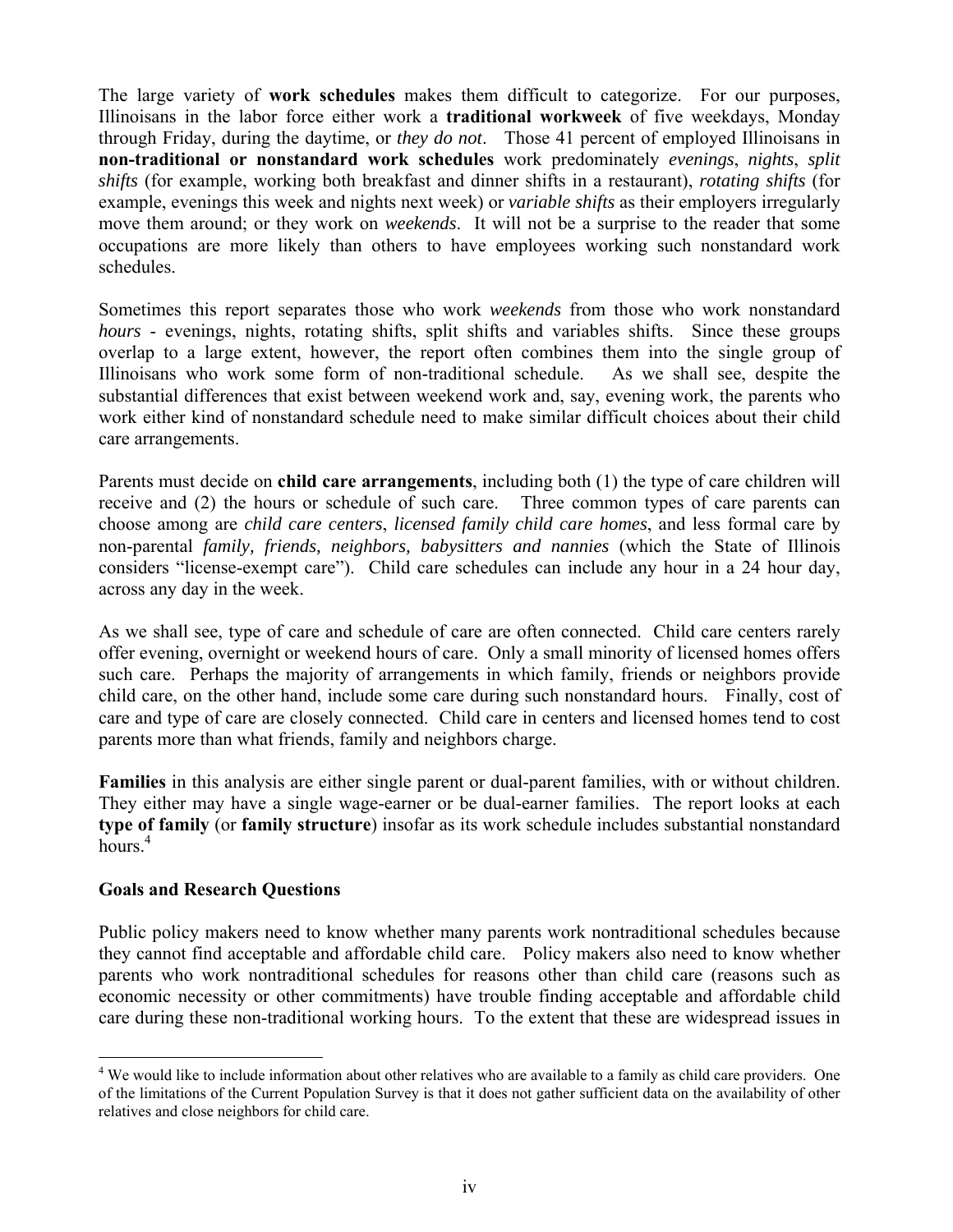Illinois, the state has sound reason to adopt policies that support these parents' access to acceptable and affordable child care.

The report finds that many parents choose their child care arrangement in order to accommodate their work schedules and that others choose their work schedule in order to accommodate their child care choices. For many families, moreover, work schedules and access to child care are further influenced by both their level of income and their family structure.

Consequently, our public policy concerns about child care and work schedules breaks down into several research questions and sub-questions:

*Who Works Nonstandard Schedules in Illinois?* 

- 1. How many Illinoisans work nonstandard schedules?
- 2. How are nonstandard work schedules distributed across the following groups:
	- Men and women
	- Part-time and full-time employees
	- Parents of children of various ages and non-parents
	- Occupational and income groups

*What Reasons Do Illinoisans Give For Their Working Nonstandard Schedules?* 

*How are Parents' Decisions about Work Schedules and Child Care Interrelated? And How Do Family Income and Family Structure Factor in the Decisions?*

- 1. Do nonstandard work schedules reduce families' access to child care? • When is child care available?
- 2. Are some family types more likely to work non-standard schedules?
	- Two-parent families with each parent working?
	- Women, married and single?
- 3. How does families' ability to pay for child care affect work schedules in Illinois or vice versa?
	- How affordable is child care in Illinois?
	- Are non-traditional work schedules associated with lower incomes?

The body of the report follows this set of research questions, showing which groups are most likely to work non-standard schedules and shedding light on the circumstances of family choice. We draw five general conclusions about work schedule, incomes and child care:

- 1. A substantial portion of Illinois parents more than four in ten works nontraditional schedules. Our analysis of Illinois job growth projections, moreover, suggests that this number will grow.
- 2. Paying for child care is a serious budget problem for many families and is related to working non-traditional schedules.

Earnings of employees in occupations with high proportions of nonstandard schedules tend to be lower than typical earnings in Illinois. Findings show that both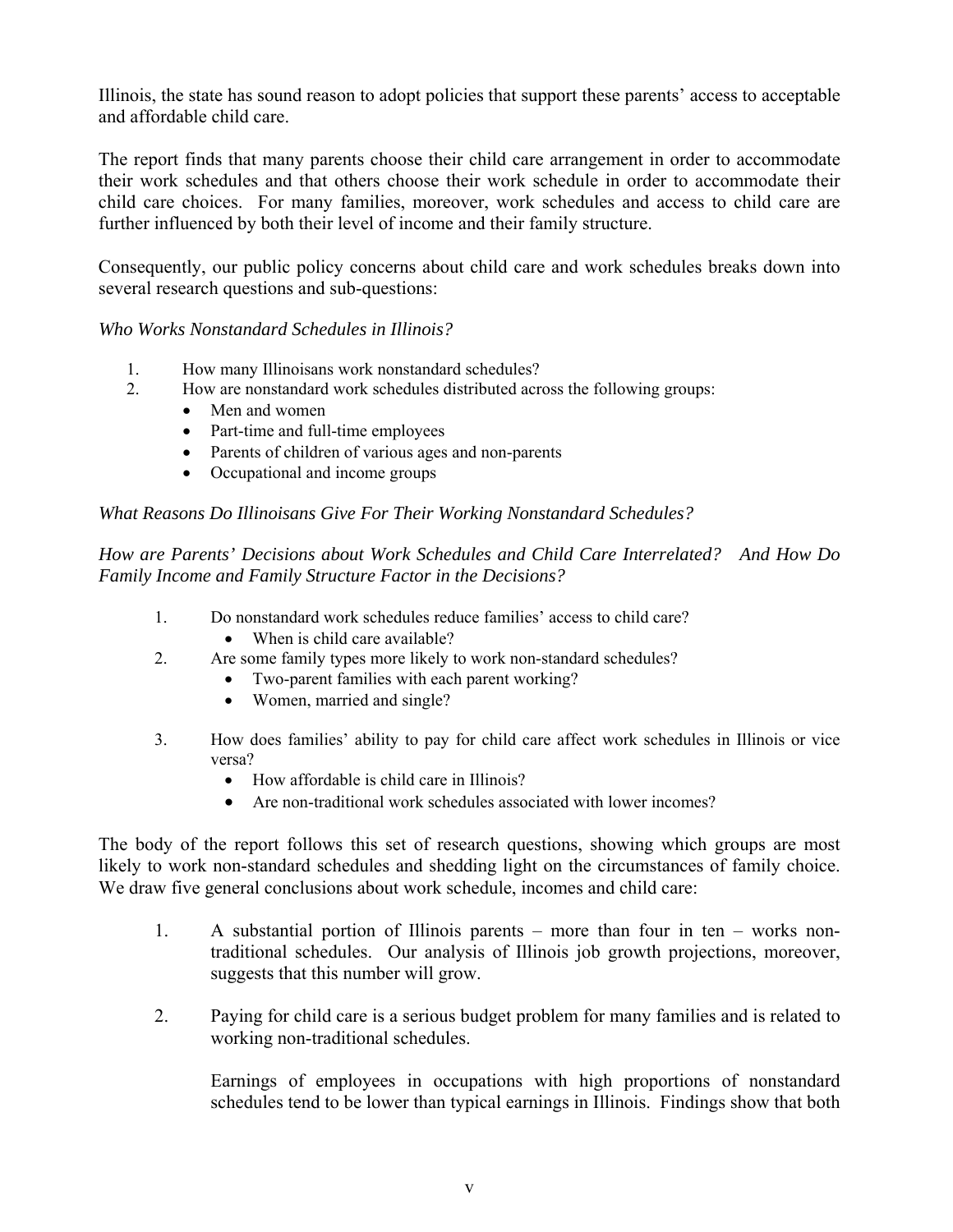working couples and single women whose incomes are below typical Illinois earnings are more likely to work non-traditional schedules than those with higher incomes, regardless of whether they have children.

Many parents who must work nonstandard schedules, then, will not be able to afford more expensive child care, including center and licensed home care, and will tend to choose cheaper care from family, friends or neighbors.

- 3. Working nonstandard hours makes parents less likely to use child care centers and licensed child care homes for another reason. Research shows that relatively few child care centers and licensed child care homes offer evening, overnight and weekend hours. Even if they can afford to pay for center and licensed child care, then, parents who must work those hours might not be able to find it.
- 4. For those parents who have a choice of work schedules, on the other hand, the high cost of child care may be a reason for choosing a nonstandard schedule. Because daytime child care centers and licensed child care homes are typically quite expensive, a couple might choose to provide all of their child care themselves by staggering their work schedules: one parent provides child care while the other parent is on the job and *vice versa*. Similarly, a single parent might choose to work nonstandard hours if they have an affordable provider available during those hours – another family member, a friend or a neighbor.

Our findings support the view that some Illinois parents do choose a desired child care arrangement (out of either preference or cost factors) and then work nontraditional schedules to match their child care arrangement.

When surveyed, 41 percent of Illinois mothers and 16 percent of Illinois fathers with nonstandard work schedules say they work these schedules in order to obtain better child and family care arrangements.

Employed Illinois couples, moreover, are more likely to work at least one nonstandard schedule if they have children under age 14. By contrast, Illinois couples are less likely to work nonstandard schedules if they do not have a child under the age of 14.

Single mothers are also more likely to work nonstandard schedules if they have children under 14.

5. Illinois parents' work schedules and child care arrangements are therefore closely connected.

A brief sketch of policy options concludes the analysis. A wide range of policies is available to expand the number of parent options and to raise the quality of the existing options sufficiently to improve the quality of family life in Illinois. The State of Illinois pursues some policies in this direction, such as providing financial Child Care Assistance and improved education about the quality of existing child care options. The report reviews some other policy options as well, without making specific recommendations.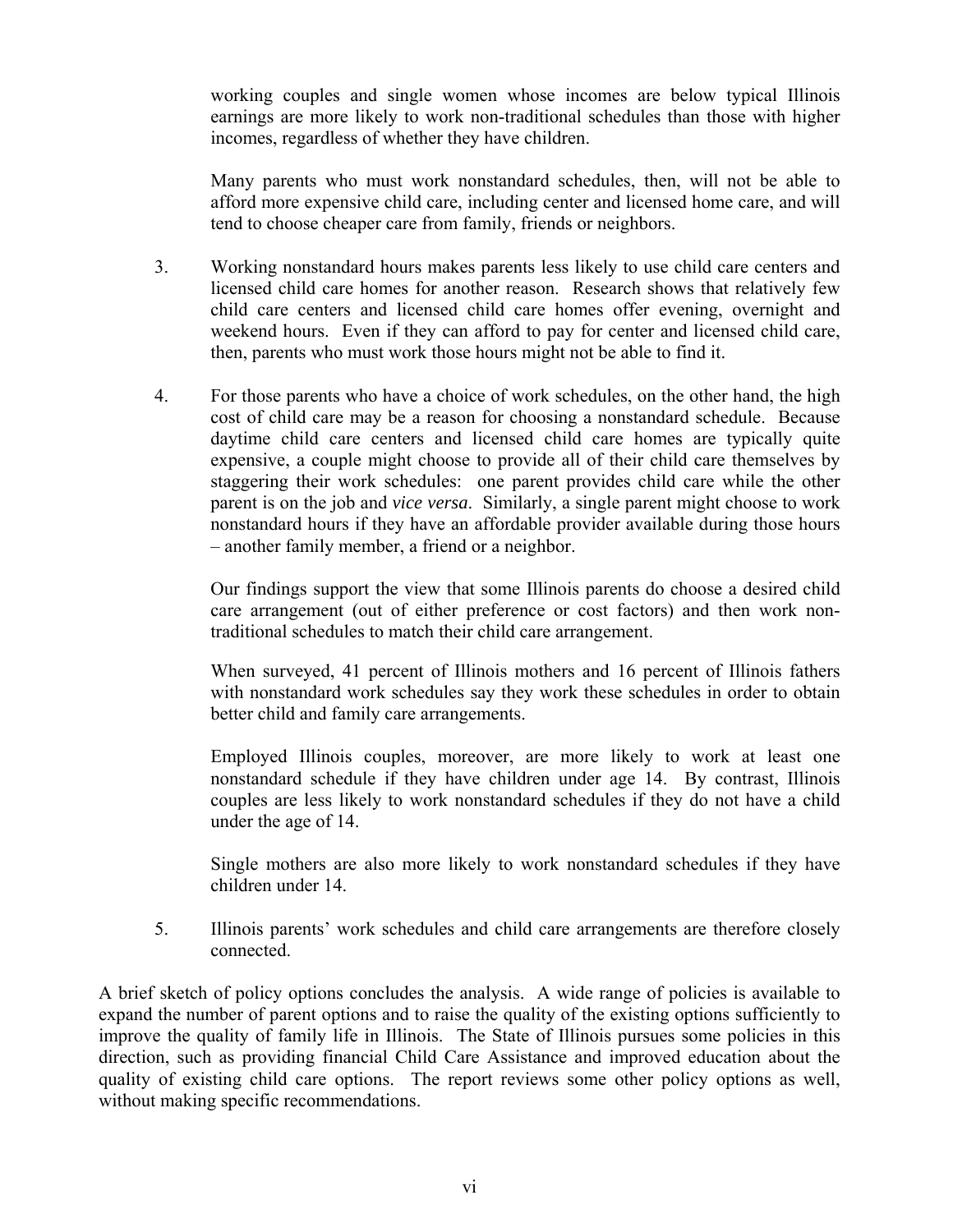#### **A note on how we analyze family decisions**

Working parents must decide about the work they perform, the schedules they work and the types and schedules of their child care (their child care arrangements). In general the first two decisions – about occupation and schedules – affect their incomes, and the last – about child care arrangements – determines how much of their income they will need to pay for child care. It is because these decisions are complex and interconnected that families face difficult choices about work, their work schedules, family income and child-care arrangements.

In a number of places this report reveals that strong connections exist between factors in the decision making process, such as the correlation between working a non-traditional schedule and having children under age 14, or between working a non-traditional schedule and being a certain type of family. At those points, it is important to understand that behind the connections between factors, each factor might play a role in one family's decision-making process that is entirely different from the role it plays for another family. In fact, one family might see the factor as a cause in its decision, while the other family might see the factor as a consequence. The reader will find it useful to keep in mind this diversity in family decision-making processes.

Appendix D discusses how we understand these decisions as complex, interconnected and diverse. To illustrate these features of family decisions it presents three models of family decision making processes. At several points in the report, the reader might be tempted to conclude that there is a single cause behind a pattern that we report. At such points the reader would do well to recall the diverse decision-making processes sketched in Appendix D.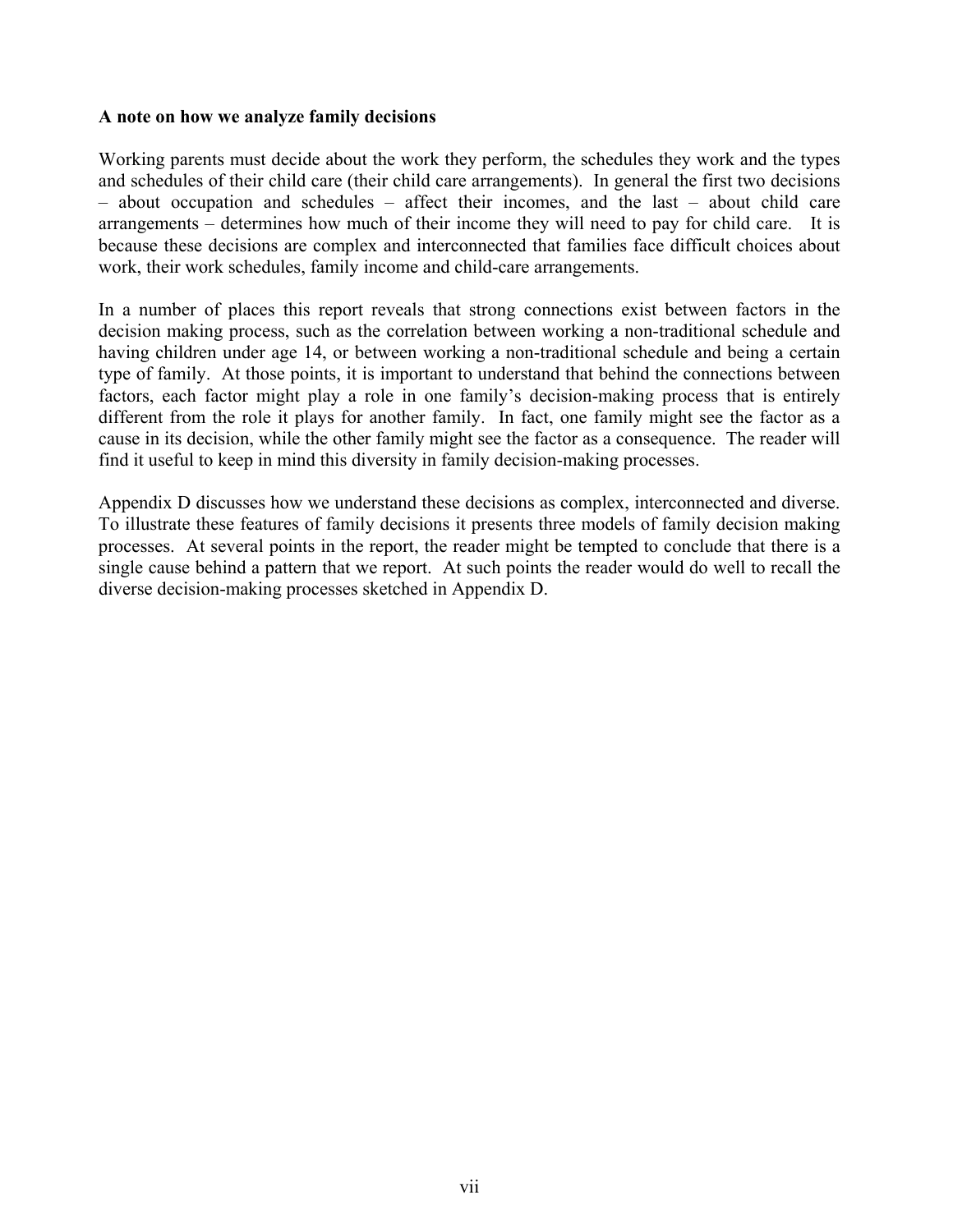## **Part One: WHO WORKS NONSTANDARD SCHEDULES IN ILLINOIS?**

### **1. How many Illinoisans work nonstandard schedules?**

The Current Population Survey sample includes 1,940 adult Illinoisans with paid employment who report their work schedules.<sup>5</sup> Of these, 41 percent of working adults regularly work during nontraditional hours and/or days. That is, they do not predominately work the traditional workweek of five days from Monday through Friday.<sup>6</sup> They work predominately evening shifts, night shifts, rotating shifts, split shifts or variable shifts, and/or weekend hours. Extending this proportion to the entire Illinois workforce, we find that about 2.5 million Illinois employees regularly work nontraditional schedules.<sup>7</sup>

Figure 1 breaks down the elements of a non-traditional work schedule into hours of work and days of work and shows the proportions of Illinoisans who work those elements. Since a number of later sections of this report follow the basic logic of this table, we will cover its parts carefully.



### *Hours:*

The first column in Figure 1 shows the 19 percent of employed Illinoisans who responded positively to questions about whether they work predominately evening or night shifts (predominately 6PM to 6 AM), rotating shifts, split shifts or variable shifts. Extended to the Illinois workforce, this is

<span id="page-10-0"></span><sup>&</sup>lt;u>.</u>  $5$  Of these, 1,951 reported hours or shift information, 1,943 reported days worked and 1,940 reported both or 1. Women made up about 47 percent of the sample. Appendix A shows that this sample is generally representative for Illinois. 6

<span id="page-10-1"></span><sup>&</sup>lt;sup>6</sup> The term "traditional" refers to a traditional cultural norm of working daytime hours, Monday through Friday. It remains the cultural norm for most Illinoisans. 7

<span id="page-10-2"></span> $\frac{7}{1}$  Using somewhat different definitions of work schedules, Presser found that 39.5 percent of employees nationwide work non-traditional schedules in 1997. Presser, *ibid.*, Table 2.1, pp 16-17. Presser's excellent analysis of the 1997 Current Population Survey national sample served as a model for this study of the 2004 Illinois sample.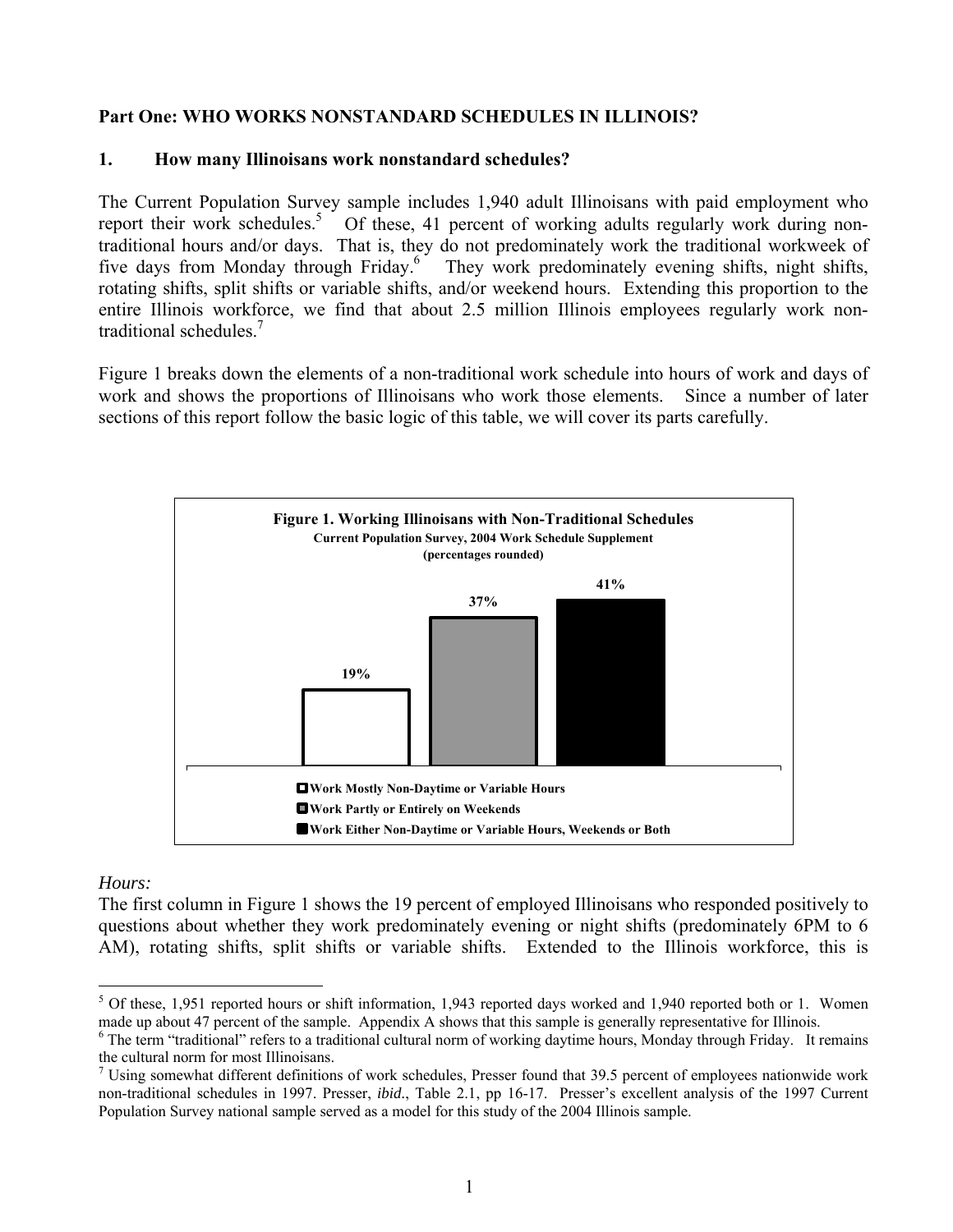equivalent to about 1.2 million employees.<sup>8</sup> The remaining 81 percent reported working a majority of their hours during daytimes, between 6 AM and 6 PM.

# *Days:*

The second column of Figure 1 shows that 37 percent of Illinoisans, more than 2.3 million employees, work partly or entirely on weekends: weekend days, evenings or nights. The other 63 percent work only Monday through Friday schedules (possibly daytime, evenings or nights).

As the figure shows, about twice as many employed Illinoisans work on weekends as during nondaytime or variable hours. This proportion of roughly two Illinoisans working on weekends for each one working non-day or variable shifts holds true for most of the breakdowns we report later by family type, age of children and so on.

# *Hours and / or days:*

The third column of Figure 1 combines the first two columns. It shows that 41 percent of Illinoisans work at least one kind of nonstandard schedule. Many Illinoisans work both kinds of schedules. In fact, about 15 percent of Illinoisans work predominately non-daytime or variable hours and weekends.

# **2. How similar are nonstandard work schedules for women and men?**

Whereas Figure 1 reports on the percentage of nonstandard schedules worked by all employed Illinoisans, Figure 2 presents the same information for women and men separately in the first two



groups of columns, and repeats the totals from Figure 1 in the third group of columns. The black columns for women and men show that men and women work nonstandard schedules in roughly the same proportions – 43 percent for men and 40 percent for women.

This holds true for both schedules with evening, night, rotating or split or variable shifts (shown by the white columns) and for weekend work (the gray columns).

<span id="page-11-0"></span><sup>&</sup>lt;u>.</u> <sup>8</sup> Of this 19 percent, about 49 percent reported working rotating shifts, split shifts or variable shifts, and the other 51 percent worked evening or night shifts. Throughout this report all percentages are rounded to the nearest whole percent. Note that in this survey even those who consider themselves daytime workers might work some hours outside of, say, 6 AM and 6 PM. In this respect, this report undercounts the number who work *any* non-day hours.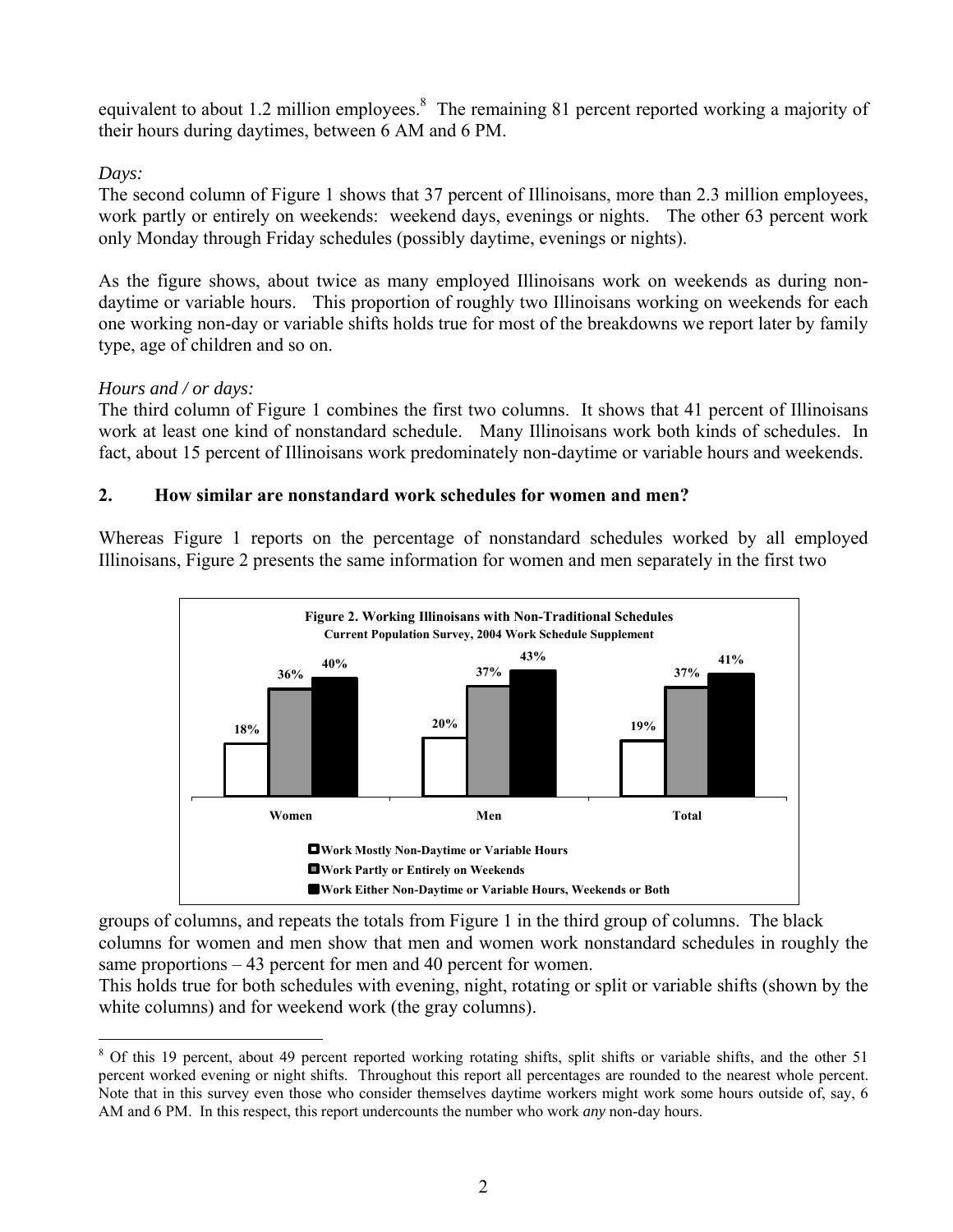# **3. How similar are nonstandard work schedules for part-time and full-time workers?**

Most Illinois employees work on a full-time basis – that is, at least 35 hours per week – whether they work standard schedules or not. In our sample, 74 percent of those employed work full time, as the last column in Figure 3 indicates, and 26 percent work part time. The majority of those with nonstandard schedules work full time: 62 percent. Those who work nonstandard schedules, however, are more likely to work part time than those who work standard schedules: 38 percent of employees with nonstandard schedules work part time, compared with 17 percent of those with standard work schedules.



# **4. How prevalent are nonstandard work schedules for employed parents?**

A key to our analysis of families' access to child care and quality of family life in Illinois are the work schedules of Illinois parents. Table 1 shows the proportions of Illinois women and men who work non-traditional schedules and have at least one child under age 14 or one under age 6.

The first thing to notice in Table 1 is that substantial portions of Illinois parents work nonstandard schedules. In fact about 41 percent of employed men and 44 percent of employed women with children under age 14 work non-traditional schedules, similar to the proportion of all Illinois employees.<sup>9</sup> About 17 percent of mothers and 20 percent of fathers with a child under age 14 work predominately evening, night, split, variable or rotating shifts. Some 38 percent of women and 33 percent of men with children under age 14 work weekend hours, and about as many with children under age 6 work those hours. So while mothers tend to work weekends in slightly larger percentages than fathers, a larger proportion of fathers work during evening, night and non-regular shifts.

<span id="page-12-0"></span><sup>&</sup>lt;u>.</u> <sup>9</sup> See Appendix B for a discussion of additional differences by race and ethnicity.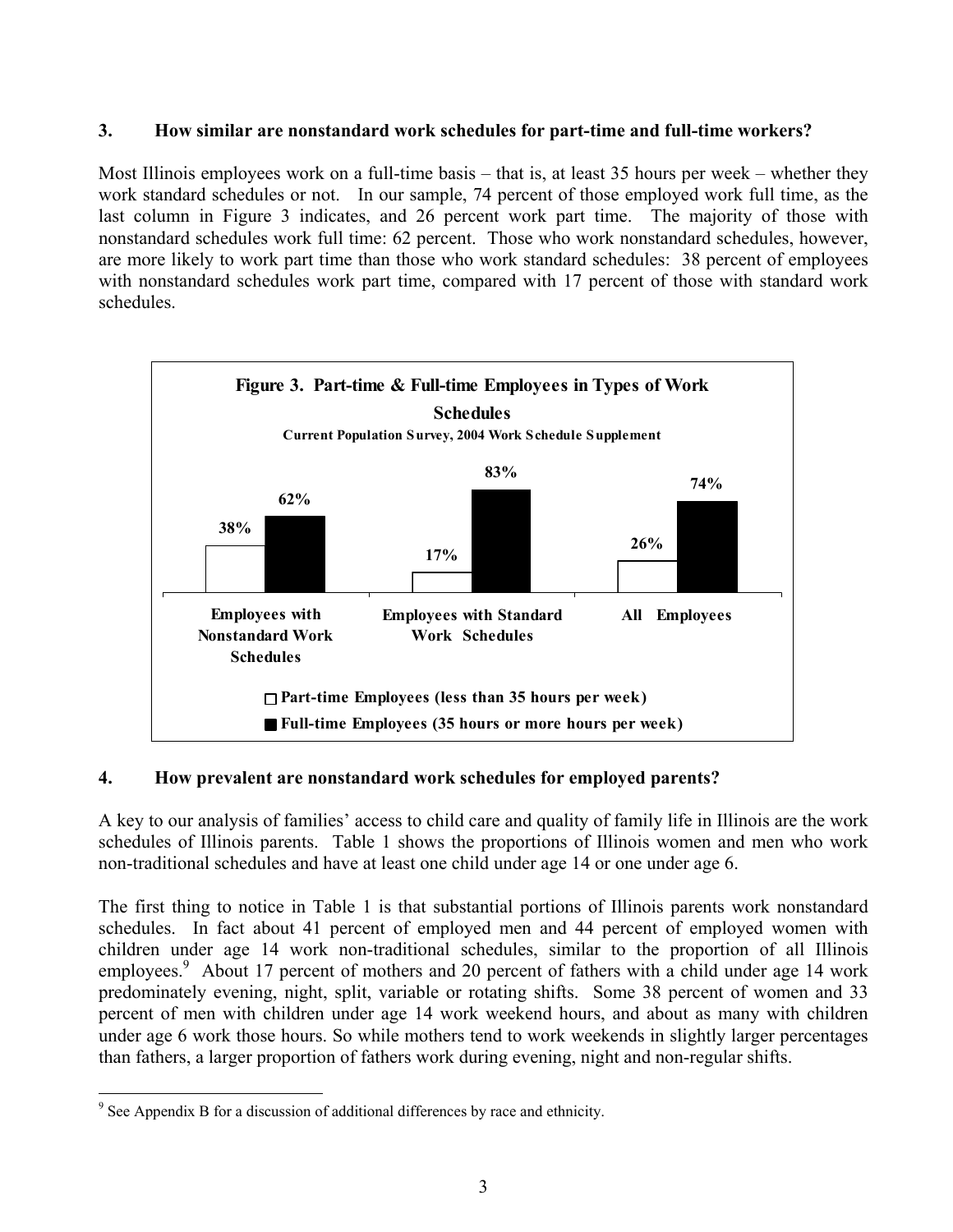Second, having a child changes the likelihood that employed Illinoisans work non-traditional schedules. It does not, however, make a very large percentage difference. In none of the rows in Table 1 does a woman's or man's having a child under age 14 amount to more than six percentage points difference in whether they work non-traditional schedules compared to their not having a child under  $14^{10}$ 

Third, having a child under age 14 affects men and women differently. Having a child under age 14 makes women somewhat more likely to take on non-traditional work schedules than women without children (44 percent to 38 percent). For men, however, it is the opposite. When they have children under age 14, men are *less likely* to work non-traditional schedules than when they do not have children (41 percent compared to 43 percent). Having a child, then, makes men and women more similar with respect to their likelihood of working nonstandard schedules

|                                                                                                |                             | Women                                                                  |                                                          |                                                 | Men                                                          |                                                          |  |  |  |
|------------------------------------------------------------------------------------------------|-----------------------------|------------------------------------------------------------------------|----------------------------------------------------------|-------------------------------------------------|--------------------------------------------------------------|----------------------------------------------------------|--|--|--|
|                                                                                                | 1.<br><b>No Child</b><br>14 | 2.<br><b>At Least</b><br><b>One Child</b><br>Under Age under Age<br>14 | 3.<br><b>At Least</b><br><b>One Child</b><br>under Age 6 | 4.<br><b>No Child</b><br><b>Under Age</b><br>14 | 5.<br><b>At Least</b><br><b>One Child</b><br>under Age<br>14 | 6.<br><b>At Least</b><br><b>One Child</b><br>under Age 6 |  |  |  |
| A. Work Mostly Non-<br><b>Daytime Hours</b>                                                    | 18%                         | 17%                                                                    | 20%                                                      | 20%                                             | 20%                                                          | 19%                                                      |  |  |  |
| <b>B.</b> Work Partly or<br><b>Entirely on Weekends</b>                                        | 36%                         | 38%                                                                    | 38%                                                      | 39%                                             | 33%                                                          | 34%                                                      |  |  |  |
| $C.$ A. and/or B.<br>Source: Current Population Survey, 2004, May supplement, Illinois sample. | 38%                         | 44%                                                                    | 47%                                                      | 43%                                             | 41%                                                          | 41%                                                      |  |  |  |

It might seem surprising that about one-fifth of mothers go to work during evening hours when young children need to be fed and put to bed. There could be many complex reasons for this. The finding is certainly consistent with the view that many mothers have few opportunities in the labor market and cannot find any other work than that with nonstandard schedules. It is also consistent with the view we consider in the next section: many women choose jobs during non-traditional hours in order to obtain desirable child care arrangements. In this perspective, mothers care for children during normal working hours while their caregiver (a spouse, partner, relative, friend or neighbor) is out at work.

<span id="page-13-0"></span><sup>1</sup>  $10$  In terms of numbers of people, this is not small. Each percentage point of the large population of employed Illinoisans represents 60,673 people (though fewer have children under age 14). This is based on the three-month average employment level of 6,067,300 from May through July 2005, according to the Illinois Department of Employment Security, <http://www.ides.state.il.us/economy/cps.pdf> (accessed September 1, 2005). Each percentage point of employed women is over 28,500 women, while each percent of employed men is over 32,100 men (based on employment rates of men and women in the 2000 Census).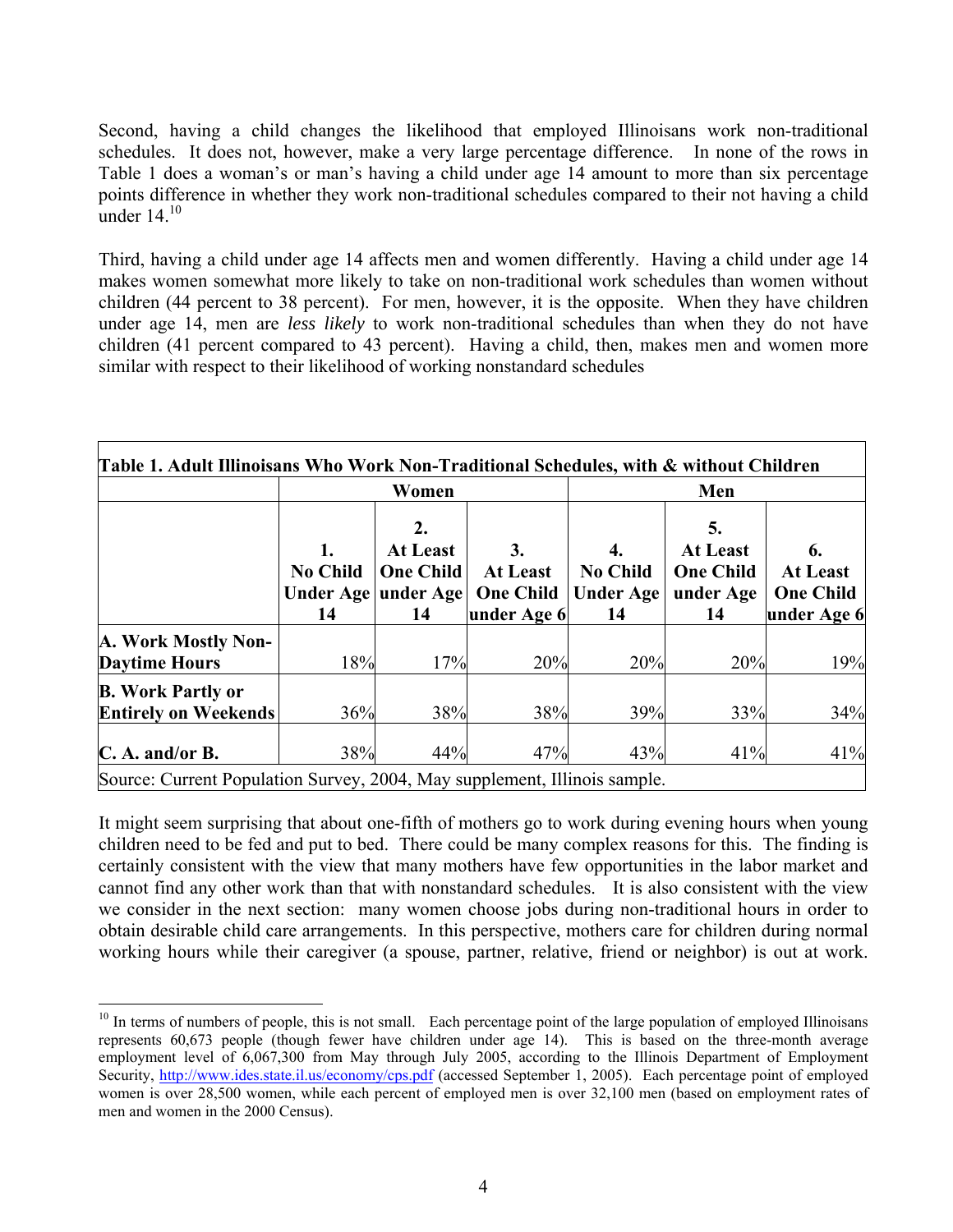Then these mothers find a job during nonstandard hours or days when their caregiver is not on the job and has time to care for children.

There are no doubt also complex reasons why fewer men work non-traditional schedules when they have children present. Possibly some men take on child care responsibilities during evenings, nights or weekends when their spouse, partner or other caregiver works. National data do show that more fathers provide care when mothers have non-day jobs.<sup>11</sup>

We will return to a number of these issues later.

1

## **5. What occupations and incomes make employees more or less likely to work nonstandard schedules?**

Nonstandard work schedules tend to cluster in certain occupations. Table 2 shows the top ten occupations worked by Illinoisans with nonstandard schedules.<sup>12</sup>

The table ranks occupations that are high in nonstandard work hours (evenings, nights and variable hours) separately from occupations high in weekend work. Several occupations appear in the top ten of both rankings. For example, in the second row of Table 2, *cashiers* is the second occupation of those Illinoisans with nonstandard hours, employing 5.1 percent of all workers with nonstandard hours, and it is in second place among Illinoisans who work weekends, with 3.9 percent of those workers. Eight occupations appear in both rankings, with a total of twelve different occupations in the top ten of one or the other ranking.

Together these twelve large occupations employ over 36 percent of all Illinois workers with nonstandard hours and almost 33 percent of employees who work weekends. These occupations also tend to pay lower incomes. Of the twelve occupations, only one (*managers, all other*) paid typical earnings in 2004 above that year's median Illinois family income of about \$ 60,377. Nine of the twelve occupations typically paid *less than half* of Illinois' 2004 median family income (less than \$30,189) and less than the typical individual income in Illinois, \$28,806.

| Table 2. Where They Work and What They Earn                   |                                                                                                    |      |            |                          |      |  |  |  |  |
|---------------------------------------------------------------|----------------------------------------------------------------------------------------------------|------|------------|--------------------------|------|--|--|--|--|
|                                                               | The Top Ten Occupations of Employees Who Work Nonstandard Schedules in Illinois, Ranked by Non-Day |      |            |                          |      |  |  |  |  |
| and Weekend Schedules, with Median 2004 Income For Occupation |                                                                                                    |      |            |                          |      |  |  |  |  |
|                                                               |                                                                                                    |      |            | Percentage of All Survey |      |  |  |  |  |
|                                                               |                                                                                                    |      |            | Respondents with Non-    |      |  |  |  |  |
| Rank in Current Population                                    |                                                                                                    |      |            | standard Schedules in    |      |  |  |  |  |
| Survey                                                        |                                                                                                    |      |            | Occupation               |      |  |  |  |  |
| Works Non-                                                    | Works                                                                                              | 2004 | Occupation | Work Non-                | Work |  |  |  |  |

<span id="page-14-0"></span><sup>&</sup>lt;sup>11</sup> While 20 percent of all fathers with children under age 5 who have employed mothers provide their children's primary care, if the mother works most of her hours before 8 AM or after 4 PM, that percentage grows to 32 percent. About 36 percent of children under age 5 receive regular child care from fathers when mothers work the majority of their hours outside of the day shift, compared to 22 percent when mothers work most of their hours between 8 AM and 4 PM; the comparable percentages are about 29 and 18 percent respectively for school-age children. Siblings, grandparents and other relatives also provide more care under that circumstance. *Who's Minding the Kids? Child Care Arrangements: Winter 2002*, U.S. Census Bureau, Oct. 2005, Figure 4 and Tables 2 and 4. <sup>12</sup> Presser found comparable occupations in 1997 national data; see *Working in a 24/7 Economy*, Ch. 2, *ibid.* 

<span id="page-14-1"></span>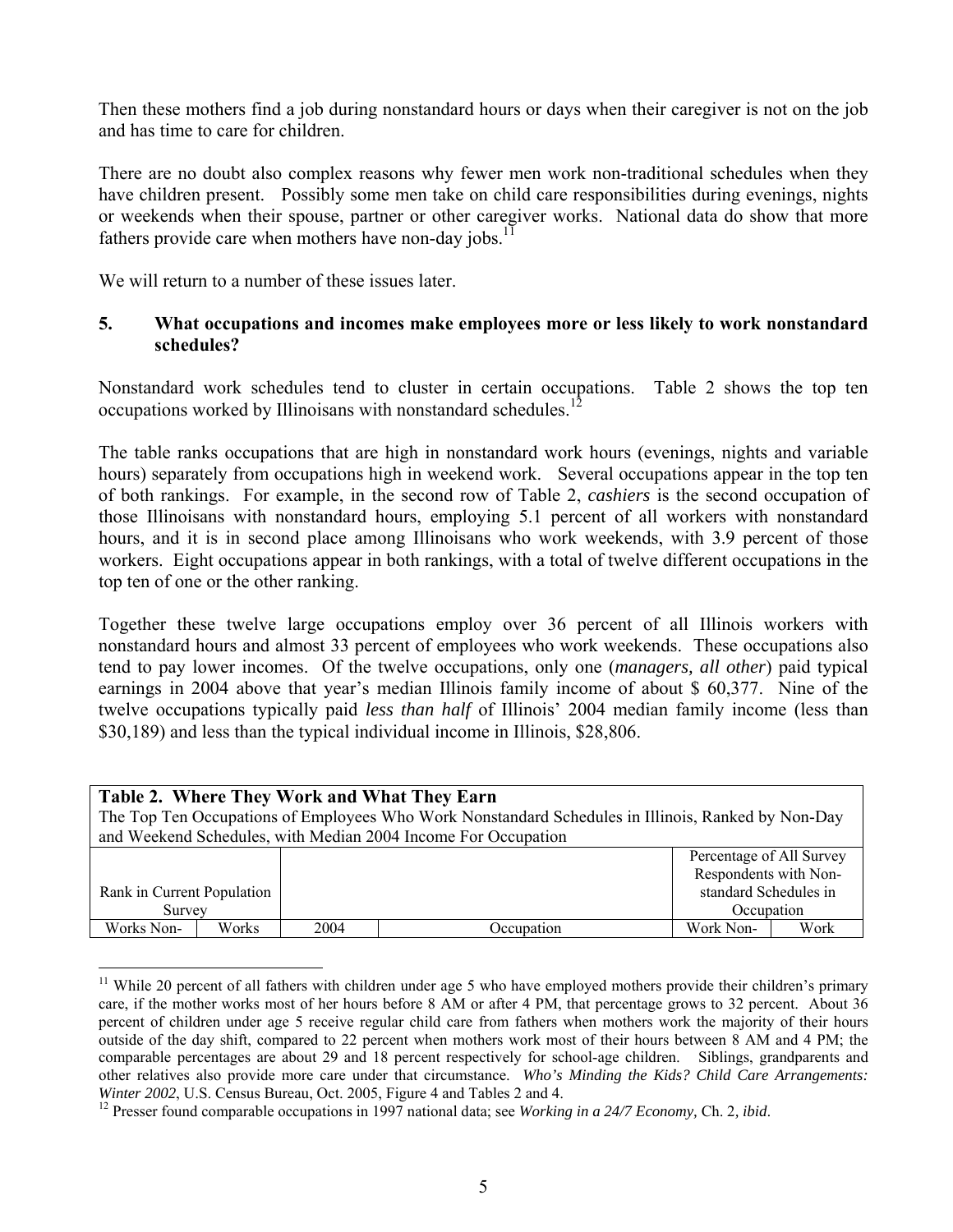| Day Or              | Weekend        | Median         |                                                                                                                        | Day Or                        | Weekends |
|---------------------|----------------|----------------|------------------------------------------------------------------------------------------------------------------------|-------------------------------|----------|
| Variable            |                | $Wage +$       |                                                                                                                        | Variable                      |          |
| Hours               |                |                |                                                                                                                        | Hours                         |          |
| Schedule            |                |                |                                                                                                                        | Schedule                      |          |
|                     | $\mathbf{1}$   | $$24,717**$    | Driver/sales workers & truck drivers                                                                                   | $5.4\%$                       | 4.7%     |
| $\overline{2}$      | $\overline{2}$ | \$16,119       | <b>Cashiers</b>                                                                                                        | 5.1%                          | 3.9%     |
| 3                   | 6              | \$13,738       | Waiters & waitresses                                                                                                   | 4.9%                          | 3.3%     |
| 4                   | 8              | $$21,383*$     | Nursing, psychiatric & home health aides                                                                               | 3.8%                          | 2.4%     |
| 5                   | 3              | \$18,624       | <b>Retail salespersons</b>                                                                                             | 3.5%                          | 3.8%     |
| 6                   | 5              | \$48,954       | <b>Registered nurses</b>                                                                                               | 3.2%                          | 3.5%     |
| 6                   | 7              | $$24,104^{\#}$ | Cooks                                                                                                                  | 3.2%                          | 3.2%     |
| 8                   |                | \$20,346       | Janitors & building cleaners                                                                                           | 2.7%                          |          |
|                     |                |                | First-line supervisors/managers of retail                                                                              |                               |          |
| 9                   | 4              | \$30,433       | sales workers                                                                                                          | 2.4%                          | 3.6%     |
|                     |                |                | Security guards & gaming surveillance                                                                                  |                               |          |
| 10                  |                | $$21,148$ ***  | officers                                                                                                               | 2.2%                          |          |
|                     | 8              | \$67,992       | Managers, all other                                                                                                    |                               | 2.4%     |
|                     | 10             | \$19,666       | Stock clerks & order fillers                                                                                           |                               | 1.7%     |
|                     |                |                | PERCENT OF ALL NONSTANDARD                                                                                             |                               |          |
|                     |                |                | <b>EMPLOYEES IN TOP TEN</b>                                                                                            |                               |          |
|                     |                |                | <b>OCCUPATIONS</b>                                                                                                     | 36.4%                         | 32.5%    |
|                     |                |                | +Illinois Department of Employment Security, 2nd Quarter 2004, http://lmi.ides.state.il.us/projections/employproj.htm, |                               |          |
| downloaded 3/22/05. |                |                |                                                                                                                        |                               |          |
|                     |                |                | *This is the upper point of range of each type of health aide: \$18,104 - \$21,383.                                    | ** Driver/Sales Workers only. |          |
|                     |                |                | # This is the upper point of range of four types of cooks: \$14,691 - \$24,104.                                        | ## Security Guards only.      |          |
|                     |                |                | Source: Current Population Survey, 2004, May supplement, Illinois sample.                                              |                               |          |

Only two occupations (*registered nurses* and *all other managers*) have typical incomes above \$35,000. This income is significant because it is roughly the family income cutoff for eligibility for the Illinois Child Care Assistance Program for a family of four. With median incomes below \$35,000, ten of the twelve occupations pay a typical wage that makes a family of four eligible for Illinois Child Care Assistance. As a whole, then, the most common occupations of Illinoisans who work nonstandard schedules tend to be lower-income occupations. We shall see later that such incomes make it difficult for these families to afford child care.

Table 3 presents a different and more striking dimension of occupations, income and work schedules. Whereas Table 2 shows which Illinois occupations have the highest percentages of nonstandard schedules, Table 3 answers the converse: In the ten largest occupations in Illinois, how many employees work nonstandard schedules. Table 3 shows that between 27 and 96 percent of the employees in each of the top ten occupations work nonstandard schedules. An average of 54 percent of all employees in Illinois' ten largest occupations work nonstandard schedules. As expected, most of these occupations pay a median wage less than the median Illinois income for an individual of about \$28,800.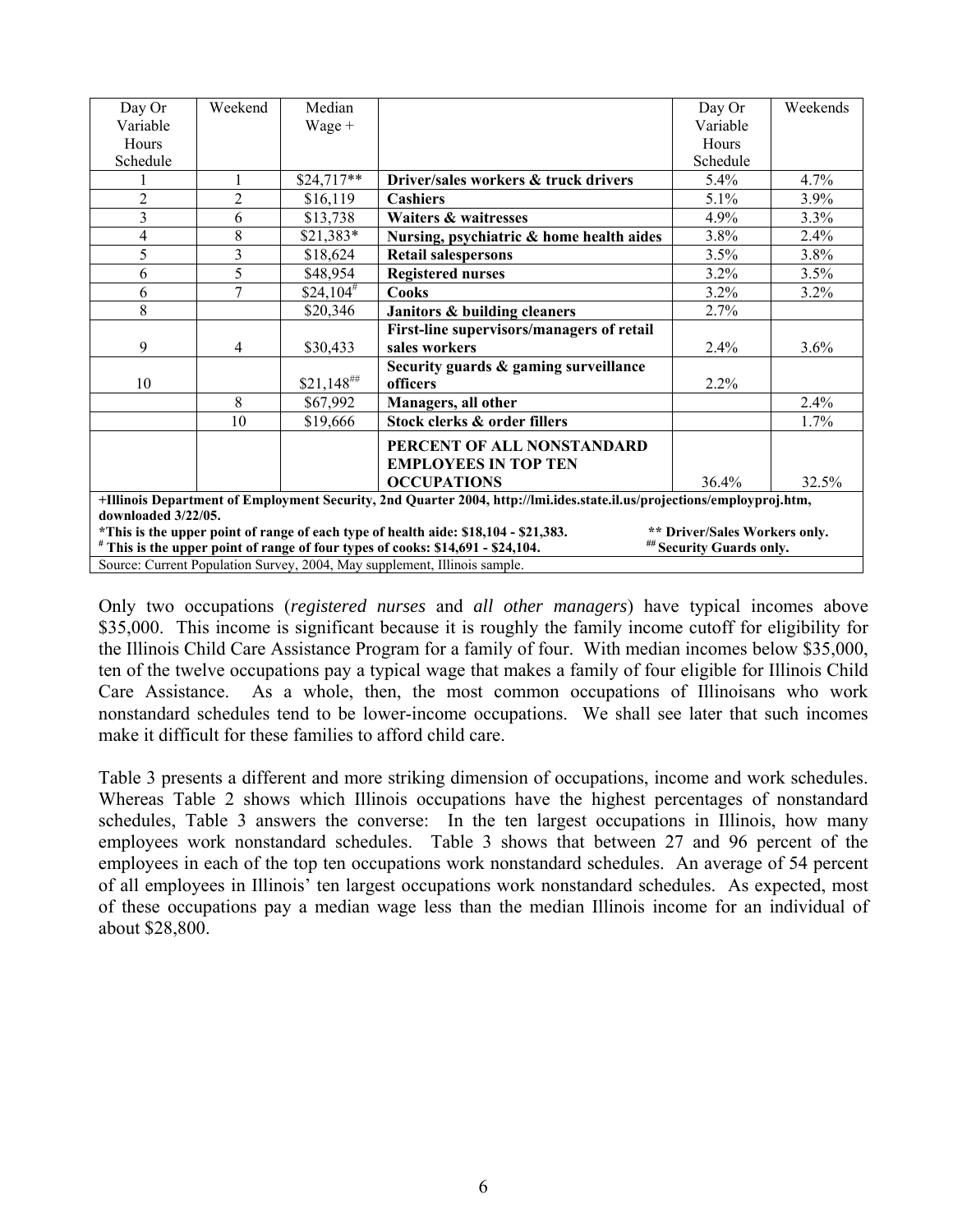| Table 3. The Ten Largest Occupations in Illinois: Their Pay and Work Schedules |                                         |                                         |                                   |                                                                          |                                                                                           |  |  |  |  |  |  |
|--------------------------------------------------------------------------------|-----------------------------------------|-----------------------------------------|-----------------------------------|--------------------------------------------------------------------------|-------------------------------------------------------------------------------------------|--|--|--|--|--|--|
|                                                                                |                                         | <b>Median</b><br>Income 2004<br>$\star$ | 2002<br><b>Employment</b><br>$**$ | <b>Percent</b><br>Working<br><b>Nonstandard</b><br><b>Schedules</b><br># | <b>Estimated</b><br><b>Employees</b><br>Working<br><b>Nonstandard</b><br><b>Schedules</b> |  |  |  |  |  |  |
| <b>Rank in</b><br><b>Illinois</b>                                              |                                         |                                         |                                   |                                                                          |                                                                                           |  |  |  |  |  |  |
|                                                                                | <b>Occupation</b>                       |                                         |                                   |                                                                          |                                                                                           |  |  |  |  |  |  |
| 1                                                                              | Retail Salespersons                     | \$18,624                                | 166,175                           | 71%                                                                      | 118,150                                                                                   |  |  |  |  |  |  |
| 2                                                                              | Cashiers                                | \$16,119                                | 150,901                           | 73%                                                                      | 109,403                                                                                   |  |  |  |  |  |  |
| 3                                                                              | Laborers & Freight/StockMovrs, Hand     | \$19,673                                | 137,066                           | 42%                                                                      | 57,989                                                                                    |  |  |  |  |  |  |
| 4                                                                              | <b>Office Clerks, General</b>           | \$23,815                                | 133,365                           | 29%                                                                      | 38,142                                                                                    |  |  |  |  |  |  |
| 5                                                                              | <b>General and Operations Managers</b>  | \$69,377                                | 110,509                           | 27%                                                                      | 29,469                                                                                    |  |  |  |  |  |  |
| 6                                                                              | Janitors & Cleaners, exc Maid/Hskpr     | \$20,346                                | 105,302                           | 45%                                                                      | 47,597                                                                                    |  |  |  |  |  |  |
| $\overline{7}$                                                                 | <b>Registered Nurses</b>                | \$48,954                                | 99,073                            | 69%                                                                      | 68,757                                                                                    |  |  |  |  |  |  |
| 8                                                                              | Managers, All Other                     | \$67,992                                | 91,606                            | 37%                                                                      | 33,854                                                                                    |  |  |  |  |  |  |
| 9                                                                              | <b>Waiters and Waitresses</b>           | \$13,738                                | 91,293                            | 96%                                                                      | 87,915                                                                                    |  |  |  |  |  |  |
| 10                                                                             | <b>Customer Service Representatives</b> | \$28,510                                | 86,660                            | 46%                                                                      | 39,430                                                                                    |  |  |  |  |  |  |
|                                                                                | Total, Top 10 Occupations               | na                                      | 1,171,950                         | 54%                                                                      | 630,708                                                                                   |  |  |  |  |  |  |
|                                                                                | All Illinois Occupations                | na                                      | 6,308,024                         | 41%                                                                      | 2,586,290                                                                                 |  |  |  |  |  |  |

\* Illinois Department of Employment Security, 2nd quarter 2004.

\*\* Illinois Department of Employment Security, Employment Projections.

# From analysis of Current Population Survey, 2004, May supplement, Illinois sample.

# **Figure 4. Employees with Nonstandard Work Schedules in 10 Largest Illinois Occupations**

*2004 Current Population Survey & IL Dept. of Employment Security for 2002*

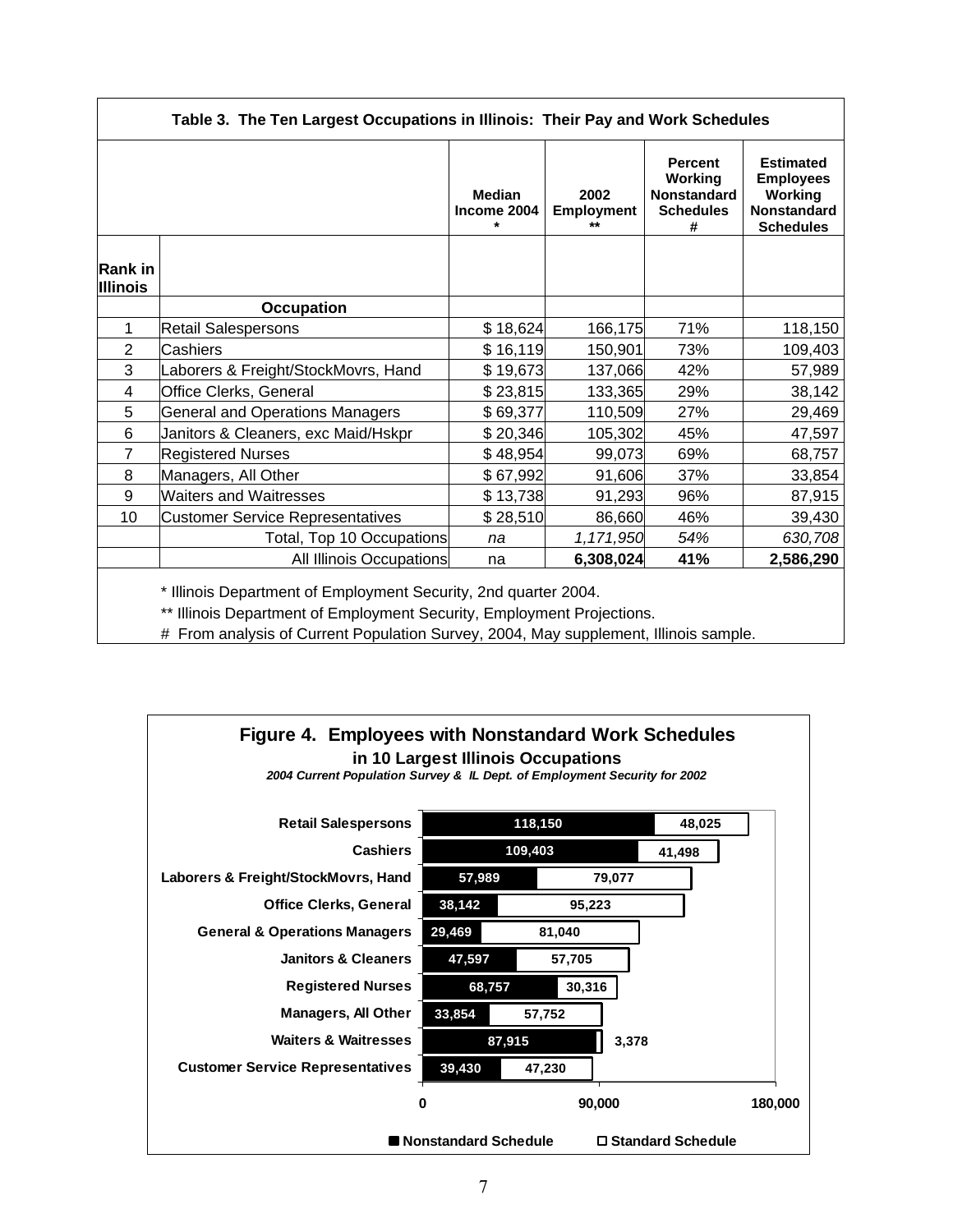Figure 4 shows the proportions of employees with standard and nonstandard schedules in these occupations.

What about the future of occupations, income and work schedules in Illinois? Table 4 presents the ten Illinois occupations expected to grow the most new jobs between 2002 and 2012. Together the ten occupations are projected to contribute almost 24 percent of Illinois' job growth, or 147,626 jobs.<sup>13</sup> These ten occupations also tend to have large numbers of jobs with nonstandard work schedules. Of the ten occupations, six have a higher percentage of employees working nonstandard schedules than the current Illinois average of 41 percent (see the last column of the table).<sup>14</sup>

If the expected trend holds in each of the top ten occupations, 48 percent of these new jobs, or over 70,000 new jobs, will have nonstandard work schedules by 2012. Table 14 does not include information on future incomes in these growing occupations, but the reader who compares the occupations in Table 4 with the current earnings information in Tables 2 and 3 will confirm that the median earnings in these occupations in Illinois tend to be lower than the typical individual income. Although predicting the future is always very risky, current trends suggest that the close relationship between below-average incomes and nonstandard work schedules will hold for many working people in Illinois.

|    | Occupation                                                                                                              | <b>Work Other Than</b><br>Day Time | (2)<br><b>Work Weekend</b> | (3)<br><b>Nonstandard</b><br>Schedule:<br>Either<br>$(1)$ or $(2)$ or both |
|----|-------------------------------------------------------------------------------------------------------------------------|------------------------------------|----------------------------|----------------------------------------------------------------------------|
|    | <b>Registered Nurses</b>                                                                                                | 27%                                | 56%                        | 58%                                                                        |
|    | Retail Salespersons                                                                                                     | 21%                                | 79%                        | 82%                                                                        |
| 3  | Business Operations Specialists, AO                                                                                     | $0\%$                              | $0\%$                      | $0\%$                                                                      |
|    | Janitors & Cleaners                                                                                                     | 40%                                | 20%                        | 50%                                                                        |
| 5. | <b>Customer Service Representatives</b>                                                                                 | 22%                                | 31%                        | 34%                                                                        |
| 6  | Waiters and Waitresses                                                                                                  | 46%                                | 88%                        | 92%                                                                        |
|    | Food Prep & Service Workers, Fast Food <sup>13</sup>                                                                    | $0\%$                              | $0\%$                      | $0\%$                                                                      |
| 8  | General and Operations Managers                                                                                         | 20%                                | 40%                        | 40%                                                                        |
| 9  | Cashiers                                                                                                                | 35%                                | 69%                        | 72%                                                                        |
| 10 | Truck Drivers, Heavy/Tractor Trailer                                                                                    | 16%                                | 38%                        | 44%                                                                        |
|    | Sources: Illinois Department of Employment Security & Current Population Survey, 2004, May supplement, Illinois sample. |                                    |                            |                                                                            |

#### **Table 4. Nonstandard Schedules in the Ten Occupations with the Highest Projected Job Growth in Illinois, 2002 – 2012.**

1

<span id="page-17-0"></span><sup>&</sup>lt;sup>13</sup> Illinois Department Employment Security, [http://lmi.ides.state.il.us/projections/employproj.htm,](http://lmi.ides.state.il.us/projections/employproj.htm) downloaded 3/22/05. These will provide one-quarter of Illinois' total projected increase of 620,376 jobs over that period. In Illinois, women hold 58 percent of the current jobs in these occupations, while Hispanics and Non-Hispanic Blacks each hold about 11 percent of these jobs, according to Current Population Survey data.<br><sup>14</sup> Fast Food Preparation & Service Workers were clearly under-represented in the Illinois sample of the Current Population

<span id="page-17-1"></span>Survey. It is implausible that no fast food industry workers in Illinois work nonstandard schedules, as the survey results would indicate because patrons frequent fast food restaurants evenings, nights and weekends. Since the fast food workforce is widely regarded as among the youngest and least stable industry workforces *as a whole*, moreover, it is more likely that the survey failed to reach or obtain completed surveys from these workers. Consequently it is possible that fast food workers make up a seventh high growth occupation with an above-average proportion of jobs with nonstandard hours.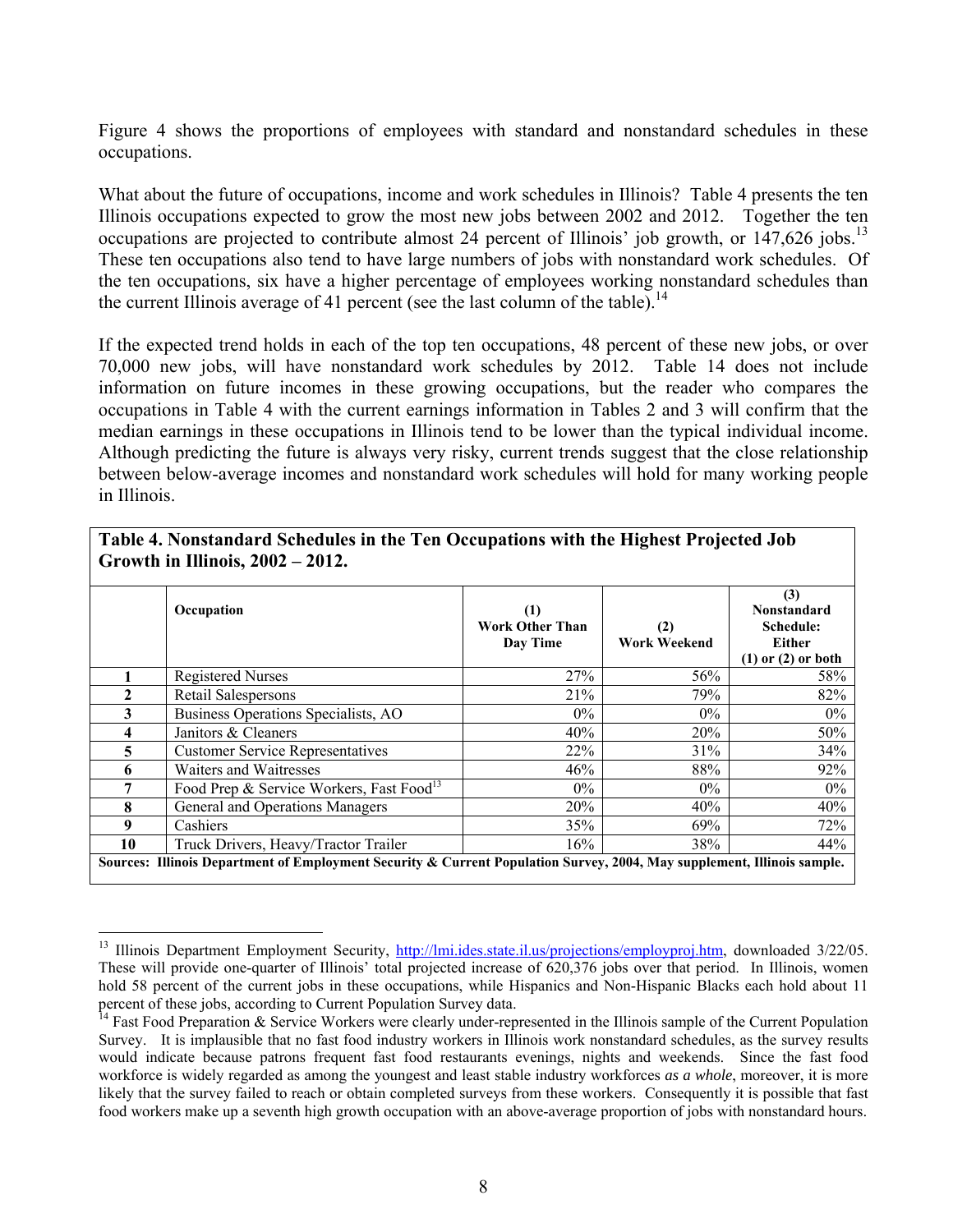#### **Part Two: WHAT REASONS DO ILLINOISANS GIVE FOR WORKING NONSTANDARD WORK SCHEDULES?**

The quality of our work and family lives depends in part on whether we can choose work schedules that make the best sense for our families. Sometimes the choice among alternatives is not clear. For example, two parents could work different schedules so that one of them is always available to care for their children. Yet they might be sacrificing time they could share with each other or with friends and relatives who work different shifts. If they choose to work different shifts, they are doing the best they can under the circumstances and improving the quality of their children's lives, but these circumstances may also have negative outcomes for the quality of their family and social lives.

The Current Population Survey supplement asked people who work nonstandard hours the reason they have the work schedule they do.<sup>15</sup> For comparison we report first the answers of all Illinoisans, regardless of whether they have children, and then report parents' answers. Of Illinoisans who work nonstandard *hours* (just evening, night, variable, rotating or split shifts), a significant 11 percent reported that their primary reason for working their current schedules was to obtain better child or family care arrangements.<sup>16</sup> Six percent of the men and 17 percent of women answered this way. By comparison 8 percent of respondents reported that the reason they worked their particular shift was that they could not get any other job (9 percent of men and 7 percent of women) and half said it was due to the nature of the job.

Looking at parents of children under age 14, far larger percentages of parents who worked nonstandard hours cited better child or family care as the primary reason for their work schedule if they had such children. Figure 5 shows that 41 percent of the mothers said that the main reason for their schedule is to obtain better child or family care arrangements.<sup>17</sup> By contrast, only eight percent attributed their work schedule to economic necessity, reporting that they could not get any other job. About 31 percent attributed their work schedule to the nature of the job. Another 8 percent cite personal reasons for their work schedule. As for men with children under age 14, 16 percent cite better child or family care arrangements as the reason for their schedules.

- Better arrangements for family or child care
- Better pay

1

- Allows time for school
- Could not get any other job
- **Local transportation or pollution control program**
- Nature of job
- **Personal preference**
- Some other reason
- <span id="page-18-1"></span>

<sup>16</sup> Only adults who work predominately evenings or nights were asked this question. People who work weekends were not <sup>16</sup> Only adults who work predominately evenings or nights were asked this question. People who work we asked why they work weekend schedules. The 11 percent of Illinoisans is almost twice as high as the national percentage of adults who cited child care as a reason four years earlier in 1997, Presser, *ibid*. 17 Again, mothers who work weekends were not asked this question unless they also work evenings, nights or variable

<span id="page-18-2"></span>shifts. The actual percentage that reported that the main reason for their work schedule is to obtain better child and family care arrangements was 41 percent. Because the group that answered this question is relatively small, however, we cannot confidently say much more than "between one-quarter and one-half of mothers who work evenings and nights report that the main reason for their work schedule is to obtain better child and family care arrangements."

<span id="page-18-0"></span><sup>&</sup>lt;sup>15</sup> Only 369 answered. They could choose from among these answers: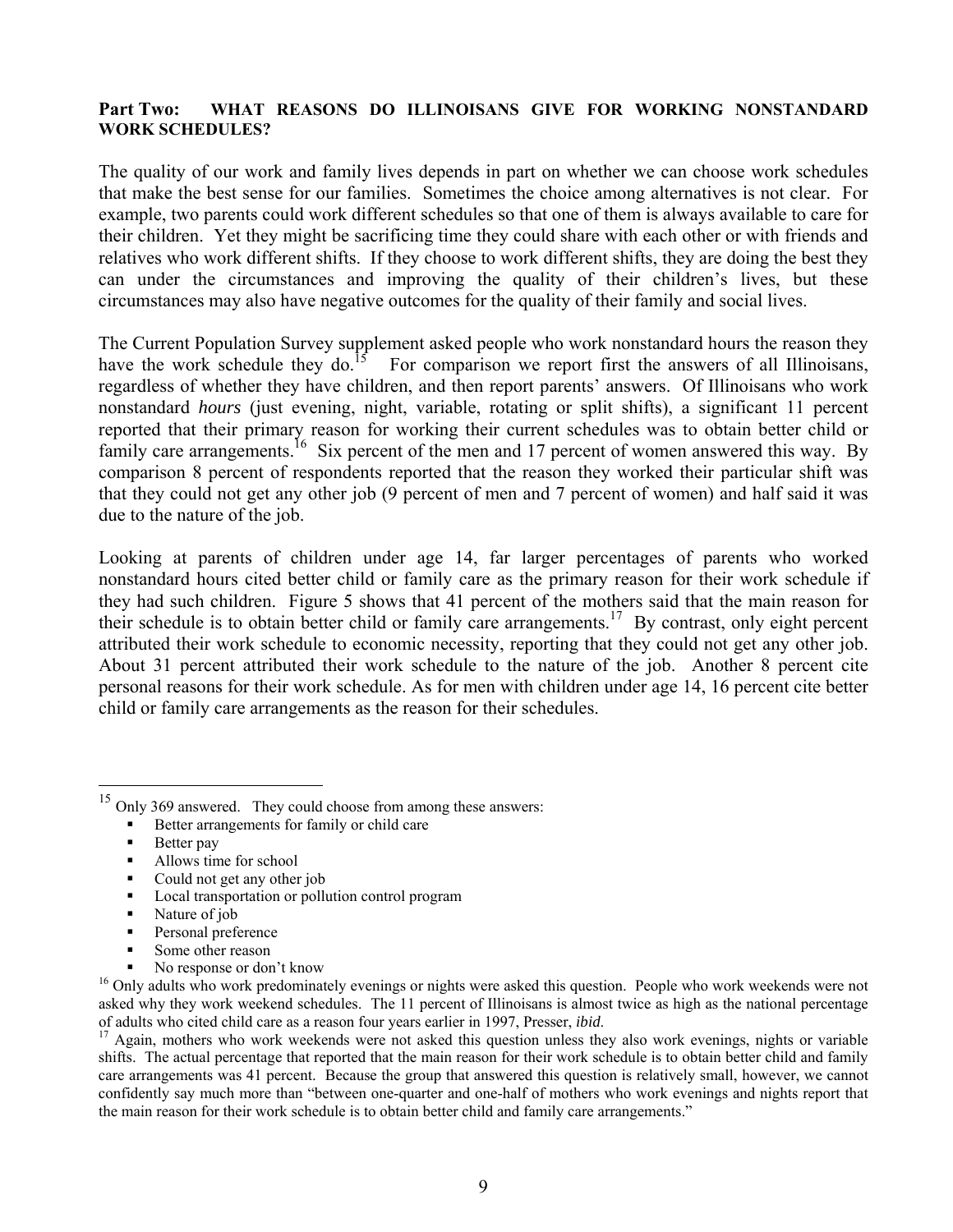

Mothers of young children cite child or family care even more frequently as the reason for their working nontraditional hours. Figure 6 below divides the group of working parents who reported that better child care arrangements are the reason for their schedules into men and women and the age of their children. It shows that more mothers and fathers of children under age 6 cited better child or family care arrangements as a reason for their nonstandard schedule than parents of older children.

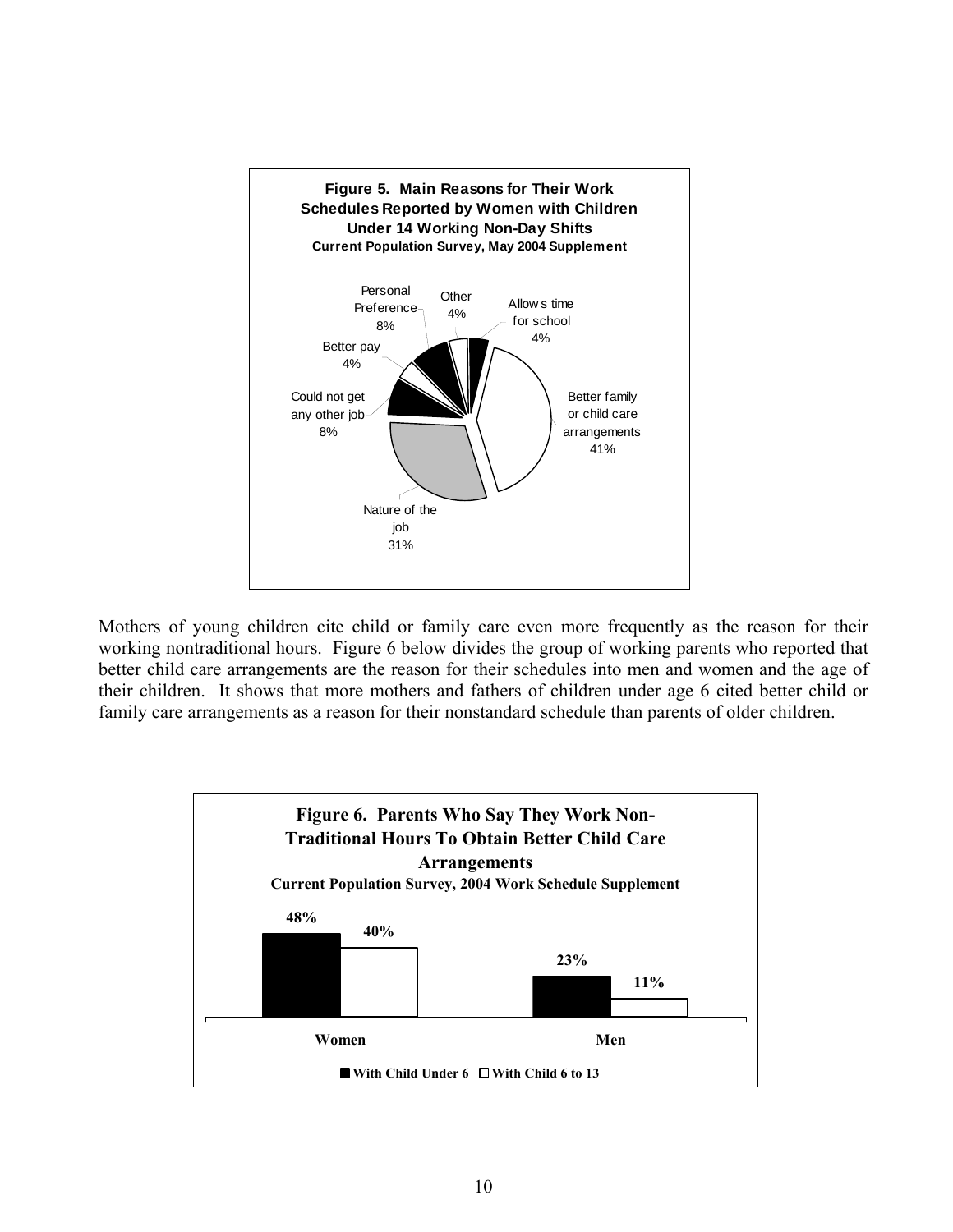# **Part Three: CHILD CARE. How are work schedules related to access to child care, family structure and family income?**

Families find that work and child care arrangements interact in complex and sometimes conflicting ways. Many parents need to place their children in care in order to go to work. Their jobs, in turn, not only must supply enough income to pay for their child care, but also place demands upon parents' time that make it difficult or easy to use child care. The three family decision processes described in Appendix D display that complexity. We now turn to the impact of those decisions on work schedules and child care.

## **1. Do nonstandard work schedules limit families' access to child care?**

This section compares the schedules offered by formal child care centers and homes with work schedules of Illinoisans. Part One showed that 42 percent of working Illinoisans with children under age 14 work significant non-traditional hours – evenings, nights and/or weekends. Even with children under age 6, about 44 percent of Illinoisans work such schedules. Child care programs in Illinois, however, tend to provide only daytime care on Monday through Friday. For example, Table 5 shows that of 13,007 full-time child care centers and homes listed with Illinois' Child Care Resource and Referral Programs in 2004, only 16 percent offered child care during evening hours, 11 percent offered night hours and 8 percent offered care during weekend hours.<sup>18</sup>

| TABLE 5.<br><b>ILLINOIS CHILD CARE PROVIDERS WITH NON-TRADITIONAL CARE</b><br>Source: Illinois Department of Human Services, Illinois Child Care Report FY 2004 |                                                         |         |  |  |  |  |  |  |  |
|-----------------------------------------------------------------------------------------------------------------------------------------------------------------|---------------------------------------------------------|---------|--|--|--|--|--|--|--|
| <b>Type of Child Care</b>                                                                                                                                       | <b>Percent of all Listed</b><br><b>Centers or Homes</b> |         |  |  |  |  |  |  |  |
| <b>Illinois Child Care Center and Home Providers</b><br><b>Offering Full-time Care (of 15,900 listed)</b>                                                       | 13,007                                                  | $100\%$ |  |  |  |  |  |  |  |
| <b>With Evening Schedule</b>                                                                                                                                    | 2,102                                                   | 16%     |  |  |  |  |  |  |  |
| <b>With Overnight Schedule</b>                                                                                                                                  | 1,476                                                   | 11%     |  |  |  |  |  |  |  |
| With Weekend Schedule                                                                                                                                           | 1,141                                                   | 8%      |  |  |  |  |  |  |  |
| <b>Allow Rotating Shifts</b>                                                                                                                                    | 5,076                                                   | 39%     |  |  |  |  |  |  |  |

Not all types of child care providers offer non-traditional schedules in the same proportion, however. To show how centers and homes differ in this respect, Table 6 presents information on about 5,376 full or part-time child care centers and 10,524 child care homes listed with Illinois' Child Care Resource and Referral Programs in 2004. Only about 15 percent of centers offered non-traditional hours of care compared to 59 percent of child care homes. For all categories – evening care, overnight care, weekend care and care during rotating shifts – homes offered non-traditional hours of care far in excess of centers.

<u>.</u>

<span id="page-20-0"></span> $^{18}$  Here standard hours are defined as 6 AM to 6 PM; evenings, 6:01 - 9:59 PM; and overnight care, 10 PM - 5:59 AM.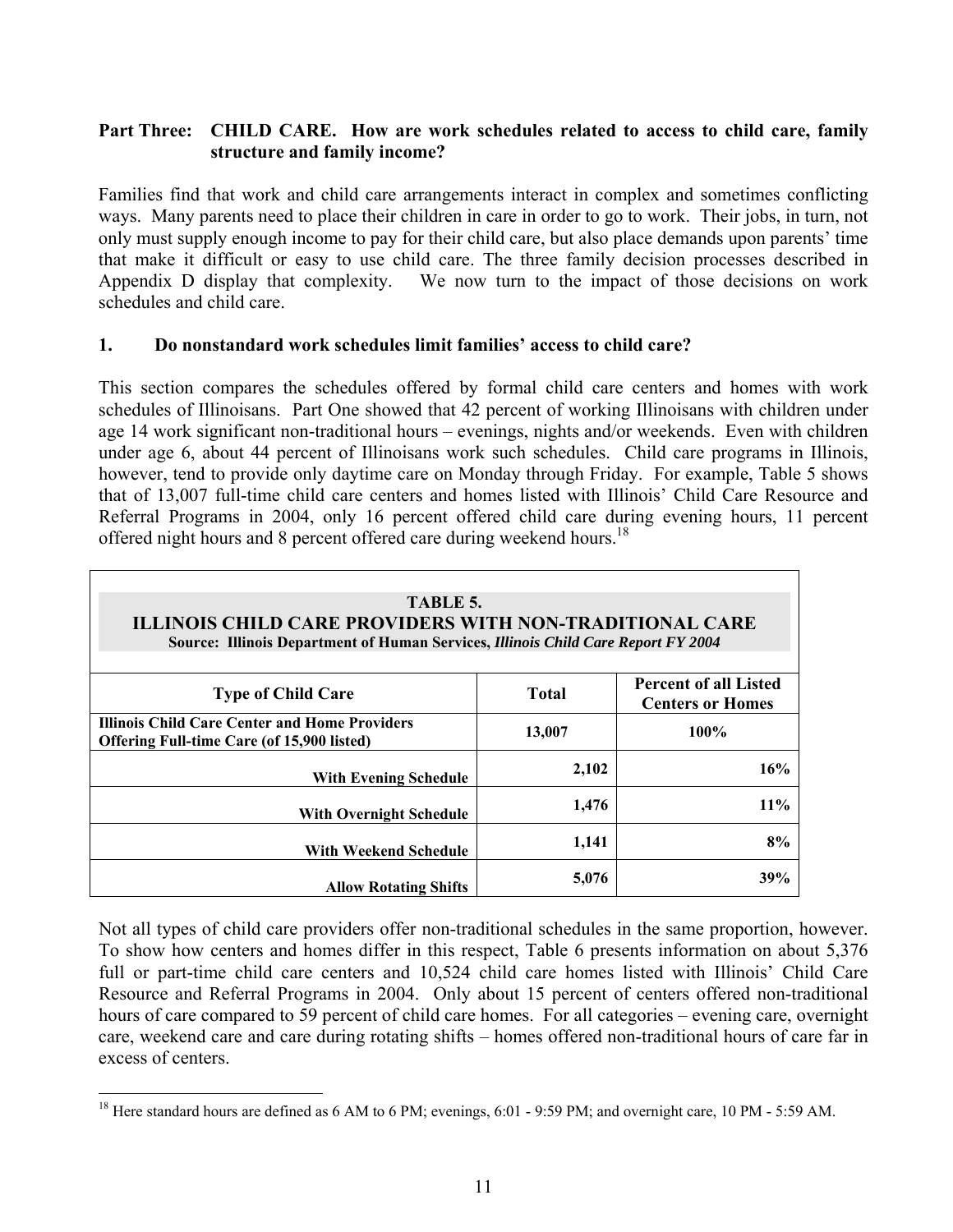| <b>ILLINOIS CHILD CARE PROVIDERS WITH NON-TRADITIONAL CARE</b><br>Source: Illinois Network of Child Care Resource and Referral Agencies, June 2005 |              |                                                  |  |  |
|----------------------------------------------------------------------------------------------------------------------------------------------------|--------------|--------------------------------------------------|--|--|
| <b>Type of Child Care</b>                                                                                                                          | <b>Total</b> | <b>Percent of all Listed Centers</b><br>or Homes |  |  |
| <b>Total Listed Child Care Centers</b>                                                                                                             | 5,376        | 100%                                             |  |  |
| <b>Centers with Non-Traditional Care</b>                                                                                                           | 780          | 15%                                              |  |  |
| <b>Evenings</b>                                                                                                                                    | 85           | 2%                                               |  |  |
| Overnights                                                                                                                                         | 22           | $0\%$                                            |  |  |
| Weekends                                                                                                                                           | 39           | $1\%$                                            |  |  |
| <b>Rotating Shifts</b>                                                                                                                             | 705          | 13%                                              |  |  |
| <b>Total Listed Family Child Care Homes</b>                                                                                                        | 10,524       | 100%                                             |  |  |
| <b>Homes with Non-Traditional Care</b>                                                                                                             | 6,231        | 59%                                              |  |  |
| <b>Evenings</b>                                                                                                                                    | 2,715        | 26%                                              |  |  |
| Overnights                                                                                                                                         | 1,722        | 16%                                              |  |  |
| Weekends                                                                                                                                           | 1,085        | 10%                                              |  |  |
| <b>Rotating Shifts</b>                                                                                                                             | 4,715        | 45%                                              |  |  |

**TABLE 6** 

Providers have a number of reasons for this pattern. Some have found that sufficient numbers of parents will not enroll their children during non-traditional hours. Parents, for example, may be reluctant to make their children sleep a significant amount of time away from home. Other providers would offer care if they could cover the additional expenses incurred by operating during nontraditional hours, such as bedrooms and kitchens. Other providers prefer not to work non-traditional hours themselves, or find the additional responsibilities of that work difficult.

Because child care is relatively scarce during non-traditional hours, especially at centers, many parents need to seek other options. If a spouse or partner is not available to provide care, some parents ask family members, friends and/or neighbors to care for their children in more informal arrangements while they work. They also might choose a work schedule that matches the availability of a spouse, a partner, family members, friends and/or neighbors.

At this point we would like to report on the child care choices families with different work schedules make. Unfortunately such data on child care choices are not available and represent one of the greatest gaps in research on the relationships between work and child care. In general, surveys that collect detailed data from families on their work schedules have neglected to ask families about their child care arrangements, and surveys that collect detailed data on families' child care arrangements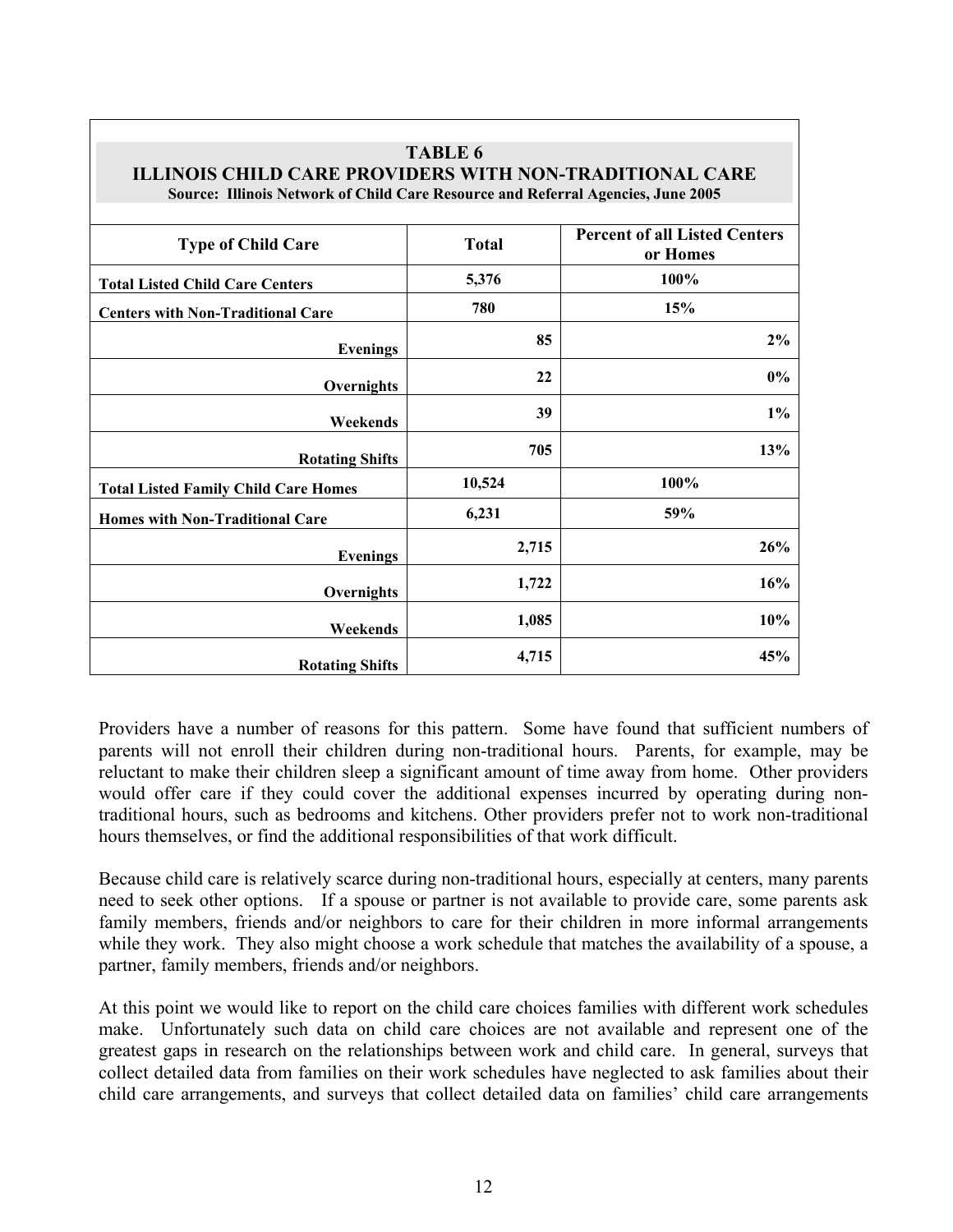have not asked about family work schedules. In some instances limited data are available, and researchers have found that parents with nonstandard schedules are more likely to share parenting, use informal care and use multiple child care arrangements.<sup>19</sup>

Because of limitations in the Illinois data, this report proceeds with more limited ambitions. We look at connections between work schedules, family structure, income and occupation, draw implications for families' child care choices, and define questions for future research.

# **2. How do differences among types of families affect work schedules?**

As we noted in the Introduction, a family's structure is a highly specific background to its decision concerning work, income and child care. Because parents have such variety and complexity in their immediate and extended families, it is difficult to generalize about their access to child care. Nevertheless, we do have important data on the two family types that have the most difficulty gaining access to child care: single working parents and those married couples in which both adults work outside of the home.

Examining the work schedules of married couples and single working parents will help us understand the work and child care schedules that both kinds of families have. Before beginning we should elaborate on some important limitations in the data collected by the Current Population Survey. First, for neither single working parents nor couples do we have data on other relatives, friends or neighbors who might be available for child care. Second, we particularly lack data on non-married couples. We have clear data on only two groups of parents in couples: dual earner married couples (married couples, both working) and married couples with only one spouse working. We will compare these to the work schedules of single parents.<sup>20</sup>

# **Dual earner married couples, with and without children**

Never married

<span id="page-22-0"></span><sup>1</sup> <sup>19</sup> Presser *ibid.*, Ch. 5 & 7, finds this with the National Survey of Families and Households. See also Wen-Jui Han, "Nonstandard Work Schedules And Child Care Decisions: Evidence From The NICHD Study Of Early Child Care," *Early Childhood Research Quarterly*, 2004, 19(2), 231-256. Julia R. Henly, Elizabeth O. Ananat, Sandra K. Danziger partially confirm these findings for low-income mothers' work schedules and child care in a single Michigan county in "Nonstandard Employment, Child Care Subsidies, and Child Care Arrangements," paper presented at the 27th annual meetings of the Association for Public Policy Analysis and Management, Washington D.C., November 5, 2005, draft. For a discussion of the general issues, also see Julia R. Henly, "Managing Work And Child Care Responsibilities In The Retail Sector: Informal Relationships And Their Limits," Working Paper, School of Social Service Administration, University of Chicago, 2003.

<span id="page-22-1"></span> $20$  The Current Population Survey lets respondents answer about their family type from these alternatives:

Married – spouse present

Married - spouse absent

<sup>-</sup> Widowed

<sup>-</sup> Divorced - Separated

We call the group that includes everyone but "married - spouse present" either "all other women" or "single women" when we refer to women. The latter term signifies not a legal status but the fact that a spouse is not present. Obviously the Current Population Survey's categories are not comprehensive for analyzing the care of children. First, the classification ignores some family types, such as partners living together. Just because a married spouse is not present, moreover, does not mean that the spouse or other caregivers are unavailable to care for a child. We hypothesize that if such information were available for Illinois and the nation, we would observe even more pronounced differences.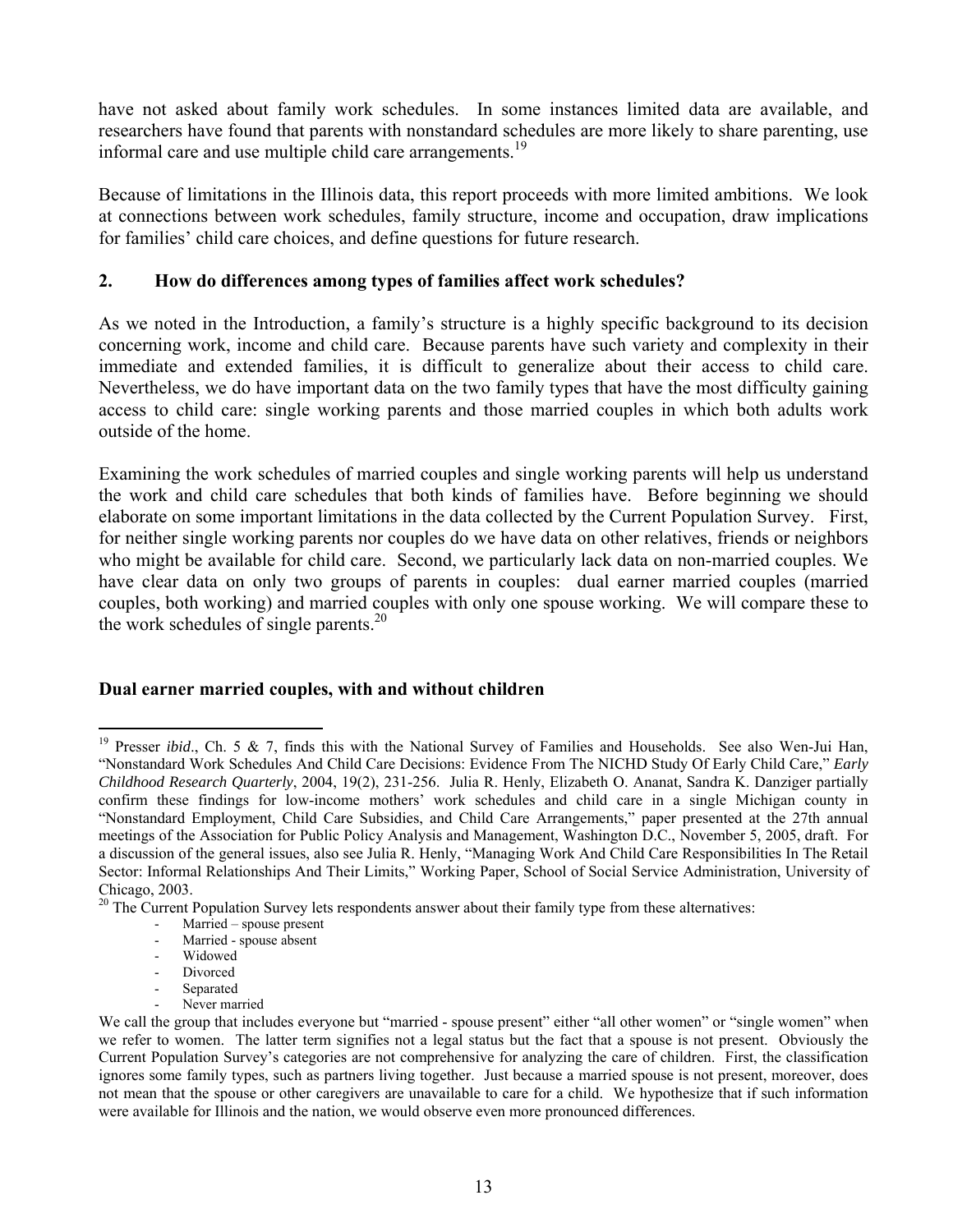Table 7 reports the work schedules of dual-earner married couples in Illinois with and without children of different ages. Column C shows that 50 percent of all dual-earner couples have at least one spouse working a non-traditional schedule. Table 7 also shows that spouses in dual-earner couples are much more likely to work weekends (45 percent) than work non-day or variable hours (24 percent).

Having children matters. Only a minority (about 45 percent) of dual-earner couples *without* children under 14 have a spouse working non-traditional schedules. With a child under age 14, however, the majority (about 57 percent) of dual-earning couples have at least one spouse working a non-traditional schedule. This perspective offers one of the more striking views of dilemmas of contemporary family life. Apparently a majority of working couples without children under 14 both prefer working standard schedules and succeed at getting them. Of those working couples who have such children, a majority have at least one parent working a nonstandard schedule.

|                                                                           |                                   | <u>WOLKING I WII-TTAGHUUHAI DUNUGUUUS, WHII W WHIIDHU AU LIGISU ONU UMMI</u> |                                                   |  |  |  |  |  |  |  |  |  |
|---------------------------------------------------------------------------|-----------------------------------|------------------------------------------------------------------------------|---------------------------------------------------|--|--|--|--|--|--|--|--|--|
|                                                                           | A.<br>At Least One Spouse         | B.                                                                           | C.<br>At Least One Spouse                         |  |  |  |  |  |  |  |  |  |
|                                                                           | <b>Works Nonstandard</b><br>Hours | At Least One Spouse<br>Works Weekends                                        | <b>Works Nonstandard</b><br>Hours and/or Weekends |  |  |  |  |  |  |  |  |  |
| All dual-earners                                                          | 24%                               | 45%                                                                          | 50%                                               |  |  |  |  |  |  |  |  |  |
| No child under 14                                                         | 19%                               | 43%                                                                          | 45%                                               |  |  |  |  |  |  |  |  |  |
| Child under 14                                                            | $30\%$                            | 48%                                                                          | 57%                                               |  |  |  |  |  |  |  |  |  |
| Child under 6                                                             | $30\%$                            | 51%                                                                          | 58%                                               |  |  |  |  |  |  |  |  |  |
| Source: Current Population Survey, 2004, May supplement, Illinois sample. |                                   |                                                                              |                                                   |  |  |  |  |  |  |  |  |  |

## **Table 7. Percentage of Dual-Earner Married Couples in Illinois with at Least One Spouse Working Non-Traditional Schedules, with & without at Least One Child**

Table 7 also shows one critical factor among dual earner couples: having children under age 14 increases the incidence of dual earner spouses working non-day or variable hours from 19 percent to 30 percent (Column A). By comparison, having such children also raises the percentage of spouses working weekends, but much less, from 43 percent to 48 percent (Column B).

One interpretation of this is that these parents take on evening and night work, and to a lesser extent, weekend work, in order to stagger child care, or in other words, to arrange for one parent or other family member to care for their children while a parent works. If this occurs widely, as we noted earlier, these work schedules for dual earning couples with children might well adversely affect the quality of their family life. We do not currently have data on these parents' actual use of child care to test whether this hypothesis is accurate.

# **Married and single women, with and without children**

Table 8 shows that a higher percentage of *single women* work nonstandard hours than married women with a spouse present – 45 percent to 37 percent. This is true for both single women without children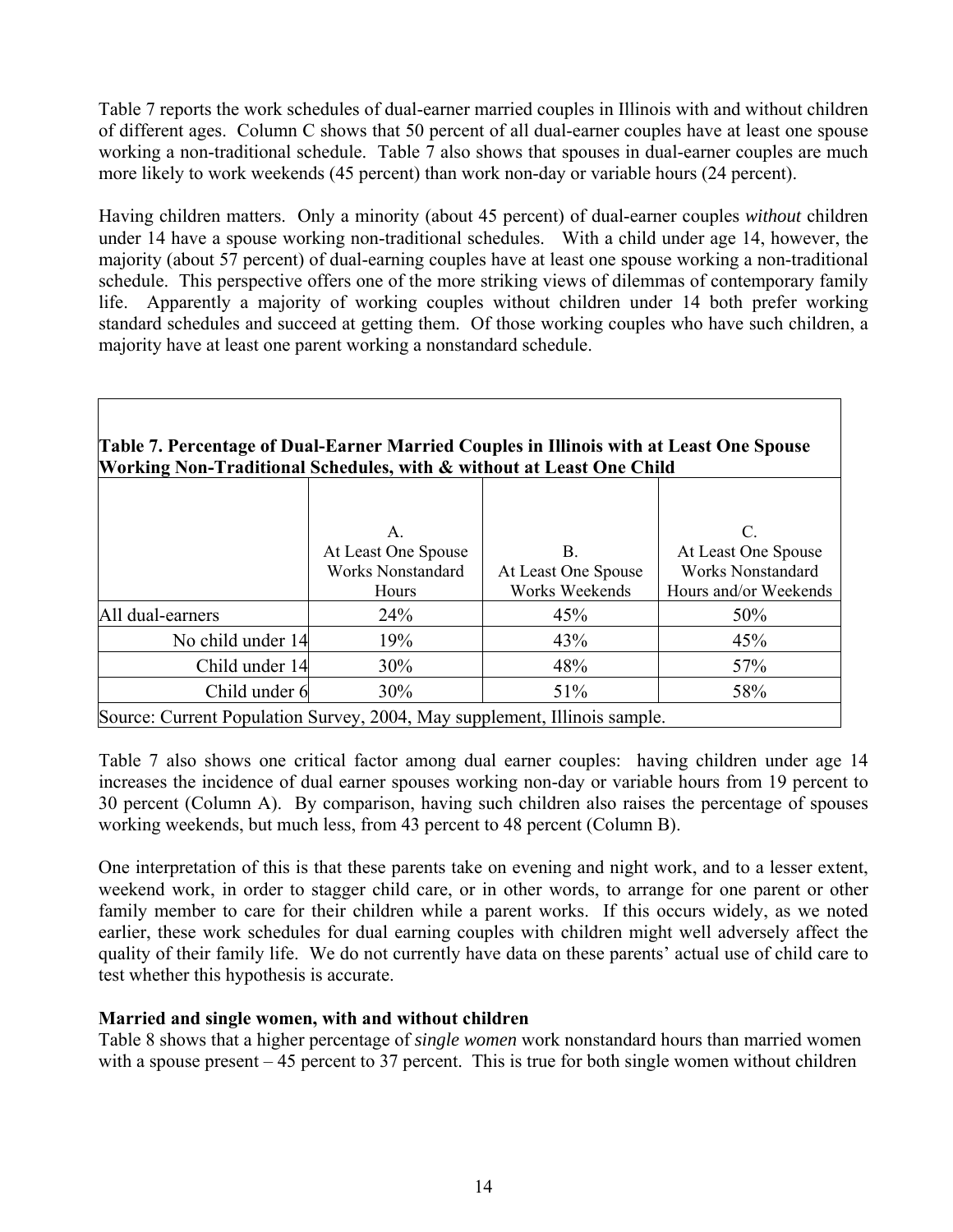(43 percent to 34 percent) and single mothers of children under age 14 (53 percent to 41 percent).<sup>21</sup> Since many single parents do not have the option of staggering work schedules with another present parent, we might expect the single mothers to have a lower incidence of working nonstandard shifts so that they can be with their children evenings, nights and weekends.<sup>22</sup> The fact that over one-half of single mothers work nonstandard schedules suggests that many either have fewer employment opportunities than married mothers or that they are more dependent on caregivers available only during evening, night and weekend hours.

| Table 8. Percentage of Women Who Work Non-Traditional Schedules, by<br>Presence of a Spouse & At Least One Child, by Age Group. |                                           |                                                  |  |  |  |  |  |  |
|---------------------------------------------------------------------------------------------------------------------------------|-------------------------------------------|--------------------------------------------------|--|--|--|--|--|--|
|                                                                                                                                 | <b>Married, Husband</b><br><b>Present</b> | Single, Separated,<br><b>Divorced or Widowed</b> |  |  |  |  |  |  |
| All women working non-day or<br>variable shifts and/or weekends                                                                 | 37%                                       | 45%                                              |  |  |  |  |  |  |
| With no child under 14                                                                                                          | 34%                                       | 43%                                              |  |  |  |  |  |  |
| With at least one child under 14                                                                                                | 41%                                       | 53%                                              |  |  |  |  |  |  |

With at least one child under 6 43% 43% 56%

With at least one child 6 to 13  $\vert$  42%  $\vert$  51%

Source: Current Population Survey, 2004, May supplement, Illinois sample. Includes women

# **Table 8. Percentage of Women Who Work Non-Traditional Schedules, by**

While more single mothers work nonstandard schedules than mothers with a present spouse, having a child under 14 makes a *similar* impact on the work schedules of both. In Table 8 the proportion of women who work nonstandard shifts grows ten percentage points with the presence of children for women without a spouse present (from 43 to 53 percent) and seven percentage points (from 34 to 41 percent) for women with a present spouse.

# *School-Age Children*

employed both part-time and full-time.

We have generally not focused on parents of children in the school age group by itself, children ages 6 through 13. Table 8 allows us to do this. It confirms that more single women with school age children work nonstandard schedules than married mothers of those children, as is true for children of all age groups. It also shows something else. The final row of the table indicates that single women

<span id="page-24-0"></span><sup>&</sup>lt;sup>21</sup> The percentages include both part-time and full-time workers. They are lower for women employed only full-time.

<span id="page-24-1"></span><sup>&</sup>lt;sup>22</sup> Some single parents, however, have the other parent available or can find reliable family members, friends or neighbors to serve as caregivers with whom they do perhaps stagger work hours.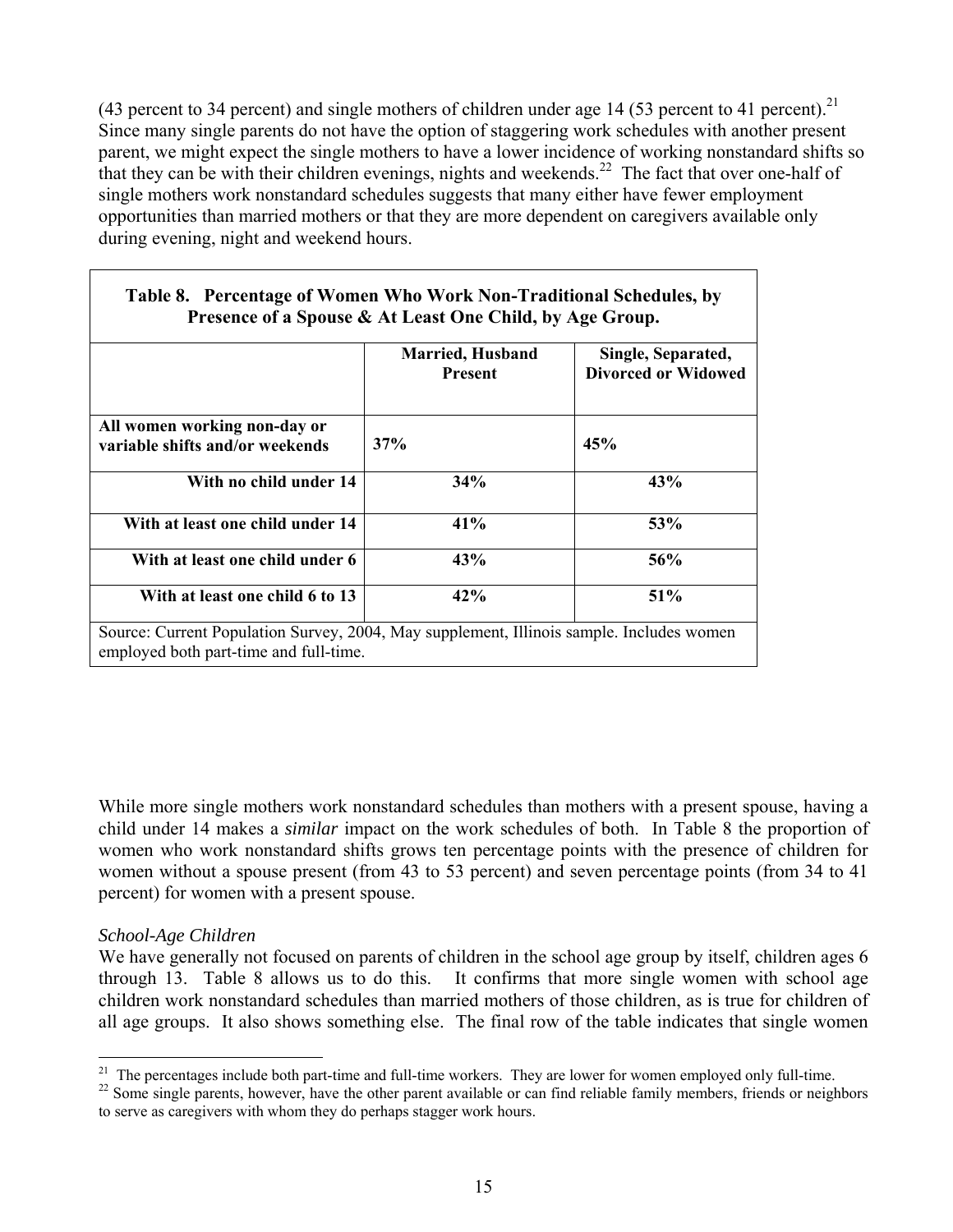with children are somewhat less likely to work non-standard hours if their children are school age than if their children are under age six. Since we have no particular reason to expect that single mothers of children under age six have fewer daytime work options than single mothers of older children, we interpret this difference in work schedules to be a matter of choice rather than labor market opportunities.

# **3. How do the cost of child care and families' ability to pay for child care affect work schedules in Illinois? And how do work schedules affect families' ability to pay?**

We have seen in detail that parents' use of nonstandard work schedules in Illinois is quite substantial and that few child care centers or licensed homes offer care during these nonstandard times. Consequently many parents cannot receive child care from established programs during the actual hours they work.<sup>23</sup> Many of these families rely on family, friend and neighbor care.

This outcome could be a matter of choice, in that many employed parents might prefer that a spouse, relative, neighbor or friend care for their child while they themselves are on the job, and thus choose a schedule that allows for that. As we have seen, many mothers report that they work nonstandard schedules for reasons of making better child care arrangements rather than for economic reasons.

The distinction between choosing schedules for better child care arrangements and working them for economic necessity is not always clear, however, for the following reasons. Many formal child care programs are expensive, as we shall see, and high costs limit the viable child care options. Anecdotal evidence suggests that many parents work nonstandard hours because standard child care programs are too expensive for them. In such cases, "making better child care arrangements" means choosing among available child care options that remain after eliminating the unduly expensive ones – often centers and licensed family child care homes.

Analysts of child care choice usually think of child care expense as affecting the *type of care* parents choose – whether they choose formal child care centers and homes or less expensive care by friends, family or neighbors – not so much the schedule of care. But expense can also affect the care schedule parents choose. For some parents, relatives are available to provide inexpensive care only at nights or on weekends. So parents may choose to work at those times. Because of the complex way that child care expense interacts with parents' choice of child care provider and their choice of work schedule, it is critical to integrate the affordability of child care in our analysis.

# **How affordable is child care in Illinois?**

<u>.</u>

Two key economic elements, of course, affect child care access: the price parents must pay for care and their ability to pay that price, or their family income. In Illinois in 2004 the average cost for fulltime licensed care for an infant in a child care center was \$9,086 while the average cost was \$6,544 for a pre-school age child.<sup>24</sup> Median family income in Illinois was \$60,387 in 2004.<sup>25</sup> Typical Illinois families would spend 15 percent of their income on average-priced care for an infant in a child care

<span id="page-25-0"></span> $23$  It might mean that parents' nonstandard schedules allow them to take their children to formal child care or education programs during the standard day.<br><sup>24</sup> Illinois Network of Child Care Resource and Referral Agencies, 2004.<br><sup>25</sup> U.S. Census Bureau, the 2004 American Community Survey.

<span id="page-25-1"></span>

<span id="page-25-2"></span>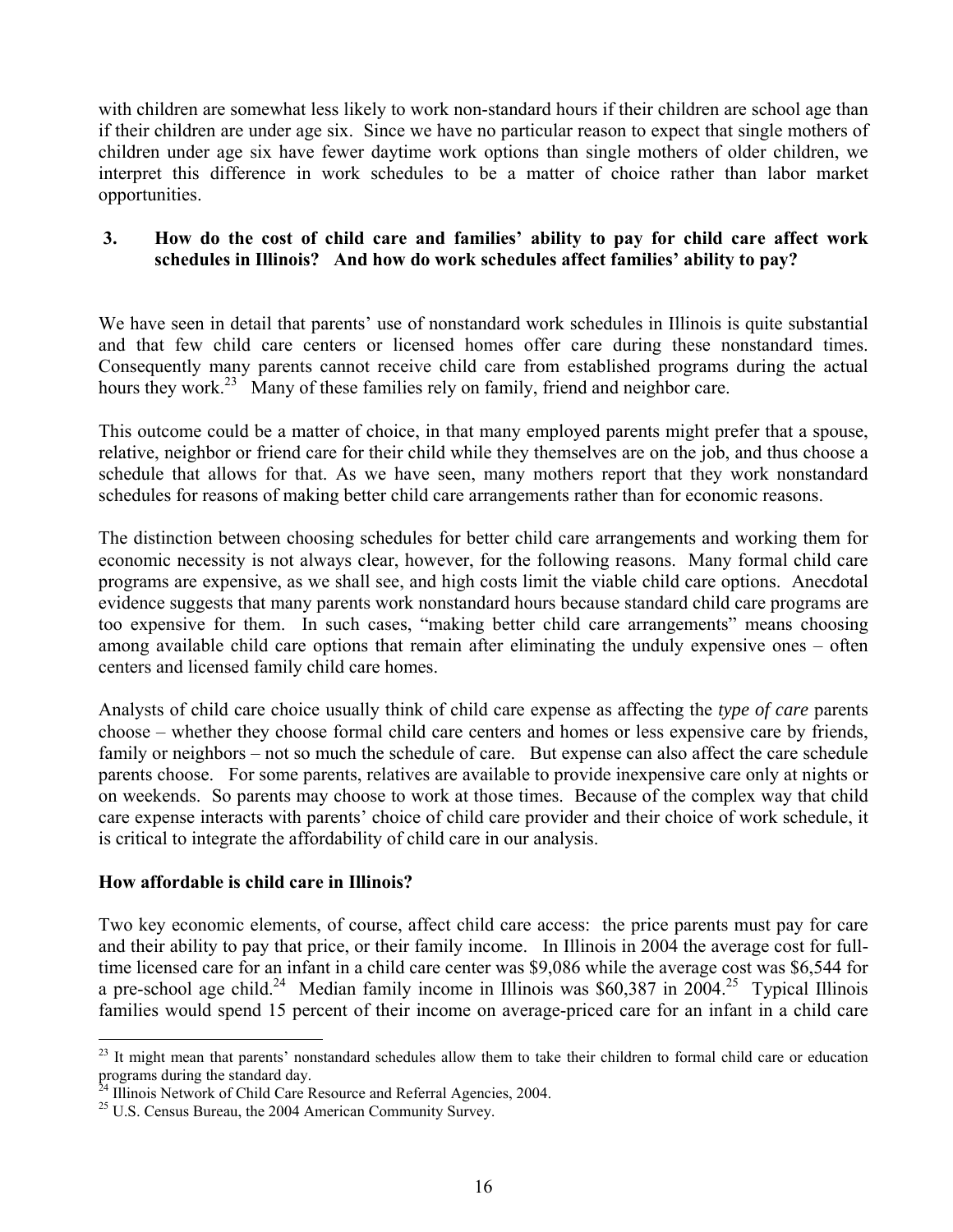center. Paying the average child care center price for two children, one infant and one four-year old, would cost the typical Illinois family over 25 percent of its income.

Is 15 or 25 percent of a family's income too much to pay for child care? What is the proper proportion between child care expenses and income? There is no generally accepted level that analysts agree is the "proper" percentage. Researchers have concentrated instead on the amount that the average family actually pays. Most national studies since the 1990s found that two-parent middle-income families paid between 6 percent and 10 percent of their income for child care.<sup>26</sup> Using 10 percent as a rule of thumb, we calculate that a family in 2003 would have had to earn at least the State median family income, or between \$59,000 and \$87,000 for a single child in care, and up to \$146,000 for both an infant and a four-year old in care.<sup>27</sup> With a lower income the family would need to pay a higher percentage of its income for such care.

Figure 7 develops the story of child care affordability in more detail, in this case for Cook County for a family of four.<sup>28</sup> It presents the cost of care for just one child as a percentage of different family incomes ranging from \$10,000 to \$200,000. The chart's four lines are cost lines, with the highest cost line representing the high price of center care for an infant and the lowest cost level representing the more affordable price of family, friend or neighbor care. They show the cost of four kinds of child care as percentages of the different income levels on the horizontal axis. The chart is realistic in the sense that it includes the effect of receiving Illinois Child Care Assistance, which is available to a family of low income if all present parents are employed.<sup>29</sup>

Figure 7 shows that with an income between about \$15,000 and \$35,000 a family of four would spend an average of between 5 percent and 15 percent of its income for full-time care for one child, depending on age and type of care (center, licensed home, or family-friend-or-neighbor). Licensed home and center care are more expensive on average, as noted above, while informal neighbor and relative care is on average less costly. It is Illinois Child Care Assistance alone that makes it possible for child care to fall below 13 percent of a working family's income at \$35,000. If the working family's income rises above \$35,000, the family ceases to be eligible for Illinois Child Care Assistance and most child care costs shoot up to a prohibitively high percentage of the family's income: 16 to 27 percent. Only family, friend and neighbor care change little as a percentage of income and remain affordable for families earning \$35,000.

Figure 7 shows that once a family's income rises above \$35,000 it takes an income of between \$66,000 and \$115,000 before the cost of most types of child care returns to 10 percent of the family's income. For a family earning less than \$66,000, only informal family, friend or neighbor child care is

1

<span id="page-26-0"></span><sup>26</sup> See for example, the National Child Care Survey, 1990 and *Child Care Expenses of American Families*, Urban Institute, 1997. The Census Bureau finds that child care payments average 6.9 percent for families with mothers and children under 15, and average 7.2 percent if the mother has a job. Having more children or lower incomes raises the percentages. *Who's* Minding the Kids? Child Care Arrangements: Winter 2002, US Bureau of the Census, Oct. 2005, Table 6.<br><sup>27</sup> If we used 6 percent as a rule of thumb, these incomes would be, respectively, \$98,300, \$145,000 and \$243,300.<br><sup>28</sup>

<span id="page-26-1"></span>

<span id="page-26-2"></span>the state, a single chart for Illinois as a whole would be unreadable. For details, see the following:<br>http://www.actforchildren.org/ uploads/documents/live/Cost of Care 1Child Family of 4 FY06.pdf.

<span id="page-26-3"></span><sup>&</sup>lt;sup>29</sup> In some cases, the parent(s) can be in school instead of working. The chart assumes that parents receiving Child Care Assistance pay their assigned co-payment as well as the difference between the price their child care provider charges and the rate their provider is reimbursed by the Child Care Assistance Program.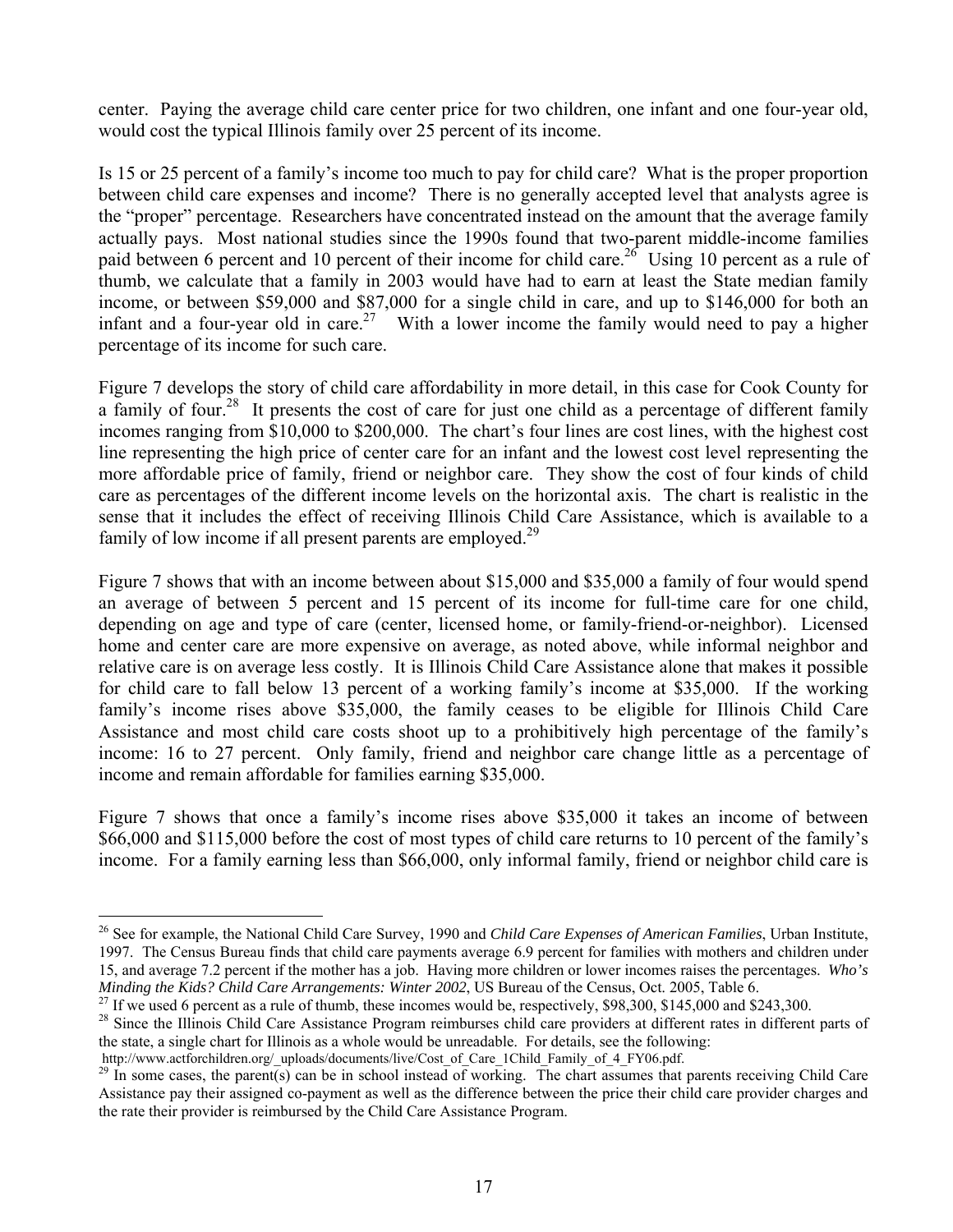affordable at 10 percent of family income.<sup>30</sup> These higher incomes, needless to say, are substantially above the typical family income in Illinois.



#### **Figure 7. What Families Need to Spend on Child Care Family Size of 4, 1 Child in Care**

In short, most Illinois parents face a *dilemma of affordability* in child care. They need child care in order to take jobs; yet they have few affordable child care options. Most child care options cost a prohibitively high percentage of a family's income in Illinois.

As we saw in Part One, Illinoisans who work non-traditional schedules tend to earn lower incomes and thus face the dilemma of affordability. Limited data also show that Illinoisans with children are more likely to work non-traditional schedules. This is true no matter their level of income, but is particularly true for families with lower earnings. We will look briefly at two examples of this, married couples and single women.

### **Married couples' incomes, child care, and work schedules**

1

First, Table 9 reports on dual earner married couples, those married couples in which both spouses are employed outside of the home, with at least one spouse working non-traditional schedules. The table divides those families of this type into a lower-income group, earning less than \$50,000 annually and a higher-earning group earning \$50,000 or more. This cutoff is reasonably close to the Illinois median family income of about \$55,546 reported in the 2000 Census. For these two income groups, Table 9 compares the percentages that have at least one spouse working nonstandard schedules, either

<span id="page-27-0"></span> $30$  If we chose 7 percent, instead of 10 percent, to illustrate the most a family should pay, families would need a much higher income: a minimum of \$155,000 according to Figure 7.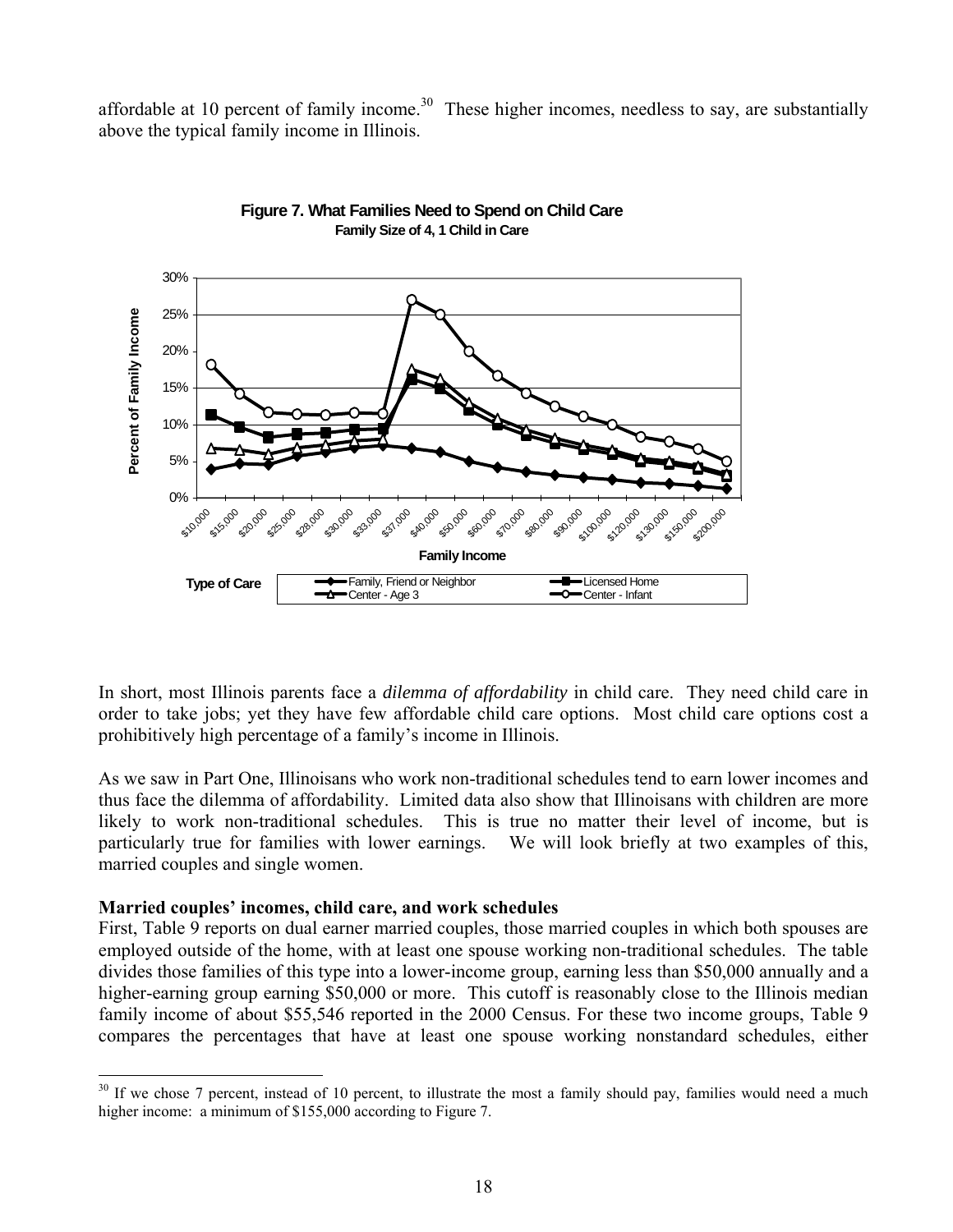evenings, nights, variable hours split shifts or weekends. The lower income group is more likely to work nonstandard schedules.

Note that Table 9 does not tell us whether spouses work nonstandard schedules because they are lower-earning employees or they are lower-earners because they work nonstandard schedules. That question needs additional research. Table 9 does tell us that about 68 percent of all couples with incomes below \$50,000 have at least one spouse working a nonstandard schedule. As the affordability chart in Figure 7 above shows, this group will on average find access to child care in Illinois very expensive unless accommodating family, friends and neighbors provide the care. Even with Child Care Assistance they will pay between 6 and 18 percent of their income for other types of care, and without Assistance they will pay considerably more.

| Table 9. Percentage of Dual-Earner Married Couples with at Least One Spouse Working<br>Non-traditional Schedules, by income and age of child |                                                                 |       |  |  |  |  |  |  |  |
|----------------------------------------------------------------------------------------------------------------------------------------------|-----------------------------------------------------------------|-------|--|--|--|--|--|--|--|
|                                                                                                                                              | Family income less than \$50,000 Family income \$50,000 or more |       |  |  |  |  |  |  |  |
| All dual-earners                                                                                                                             | 67.9%                                                           | 50.3% |  |  |  |  |  |  |  |
| No child under 14                                                                                                                            | 56.1%                                                           | 48.3% |  |  |  |  |  |  |  |
| Child under 14                                                                                                                               | 79.1%                                                           | 53.1% |  |  |  |  |  |  |  |
| Child under 6                                                                                                                                | 79.2%                                                           | 53.8% |  |  |  |  |  |  |  |

Source: Current Population Survey, 2004, May supplement, Illinois sample.

### **Single women's incomes, child care, and work schedules**

A similar pattern appears among single women, as Table 10 confirms. First the table divides single women into those earning under \$25,000 annually and those earning more than that. This cutoff is reasonably close to the typical individual income for women in Illinois of \$20,364 collected two years earlier for the 2000 Census. The table shows that income plays a role for single women similar to the role it plays for the couples. Those single women who earn less than \$25,000 annually tend to work nonstandard schedules in greater proportion than those earning more than \$25,000 (61.4 percent to 37.8 percent).

Child 6 to 13 78.6% 78.6% 78.6%

| Table 10. Single Women Working Non-Traditional Schedules, by Income and Age of Child |       |       |  |  |  |  |  |  |  |  |
|--------------------------------------------------------------------------------------|-------|-------|--|--|--|--|--|--|--|--|
| Earning less than \$25,000<br>Earning \$25,000 or more                               |       |       |  |  |  |  |  |  |  |  |
| All single women                                                                     | 61.4% | 37.8% |  |  |  |  |  |  |  |  |
| No child under 14                                                                    | 57.4% | 36.6% |  |  |  |  |  |  |  |  |
| Child under 14                                                                       | 67.5% | 40.7% |  |  |  |  |  |  |  |  |
| Child under 6                                                                        | 66.7% | 42.5% |  |  |  |  |  |  |  |  |
| Child 6 to 13                                                                        | 71.4% | 41.3% |  |  |  |  |  |  |  |  |
| Source: Current Population Survey, 2004, May supplement, Illinois sample.            |       |       |  |  |  |  |  |  |  |  |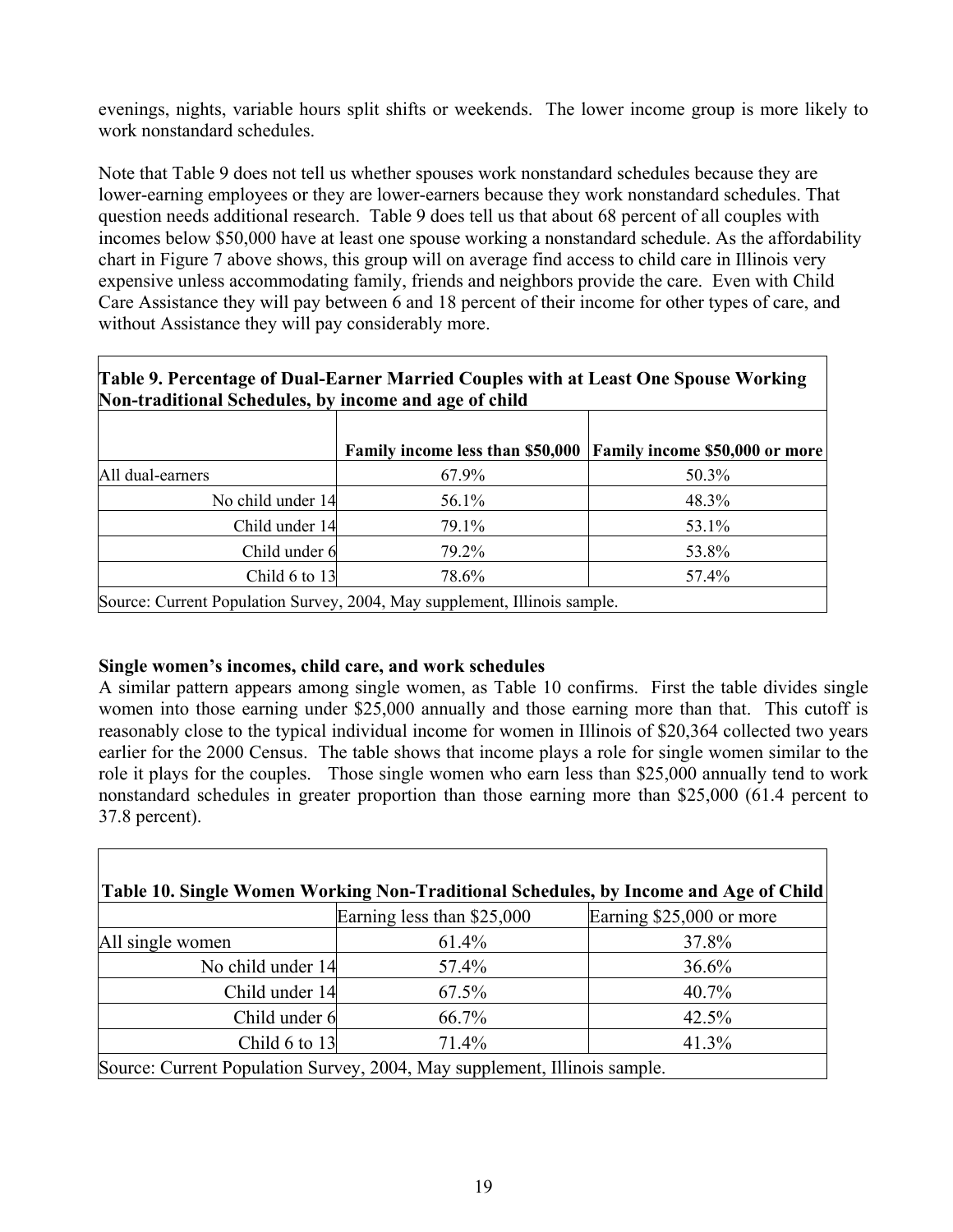Researchers need to investigate whether these women work non-traditional schedules because they have fewer labor market opportunities or because it is a preference, especially if it is related to their preferred child care arrangements. Whether or not their work schedules are a matter of choice, however, clearly these women will find family, friend and relative care the more readily available type of care and also generally less costly than other kinds of care.

## **Conclusions about affordability**

<u>.</u>

As we have seen, many parents work a nontraditional schedule because that schedule is required by the only job they can find or the best job they can find. In this report we are interested not only in the options parents have in the labor market but also in two questions about the relatively high expense of child care and work schedules. First, what are the impacts of high child care expense on parents' choice of provider and on their work schedules? Second, what is the impact of parents' work schedules on their ability to pay for child care, and thus on their choice of provider?

The first question has been answered implicitly. Family, friend and neighbor child care is generally the cheaper for most family incomes than licensed or center child care. Of course parents do not choose child care based solely on its price.<sup>31</sup> Nevertheless as the affordability chart shows, no matter whether a family has low earnings and is eligible to receive Illinois Child Care Assistance or enjoys a higher income, using family, friend or neighbor care will be cheaper. There is little wonder, then, that most Illinoisans use informal neighbor or relative child care if they have trusted providers available, and those with lower incomes have fewer child care options even if they work standard hours.<sup>[32](#page-29-1)</sup>

If, furthermore, a parent's preferred family, friend or neighbor child care provider works on a traditional schedule at another job, then the provider is available for child care only at nontraditional times. This could lead a parent to seek a job with a non-traditional work schedule.

Some parents, however, might very well have followed a different path in their decision making process, a path that starts with working a job with a non-traditional schedule – either by choice or necessity – and ends with choosing child care that fits that job both in terms of schedule and affordability. We have seen that many families who work non-traditional schedules will not find child care centers or licensed homes open for their children during their non-traditional work hours. They naturally gravitate toward family, friend and neighbor child care. Since those who work nontraditional hours tend to earn lower incomes, moreover, we see that earning lower income and seeking affordable child care also give parents a push in the direction of family, friend and neighbor child care. This answers our second question: to what extent do work schedules affect the affordability of child care and therefore the choice of caregiver? The tendency for this to happen is strong so long as nonstandard work hours correlate with lower rates of pay.

Whatever the decision path parents take, the connection between parents working non-traditional schedules and their using family, friend and neighbor care is substantial. According to one survey of parents with low incomes, 70 percent of parents who use family, friends or relatives for child care rely

<span id="page-29-0"></span> $31$  Other things some parents like about family, friend and neighbor care include that fact that the provider is well-known to the parent and often more trusted by and responsive to the parent.

<span id="page-29-1"></span> $32$  Presumably in this search, a parent might attribute her/his work schedule to "making better child care arrangements," in responding to the Current Population Survey, even though affordability issues are at the heart of his/her choice.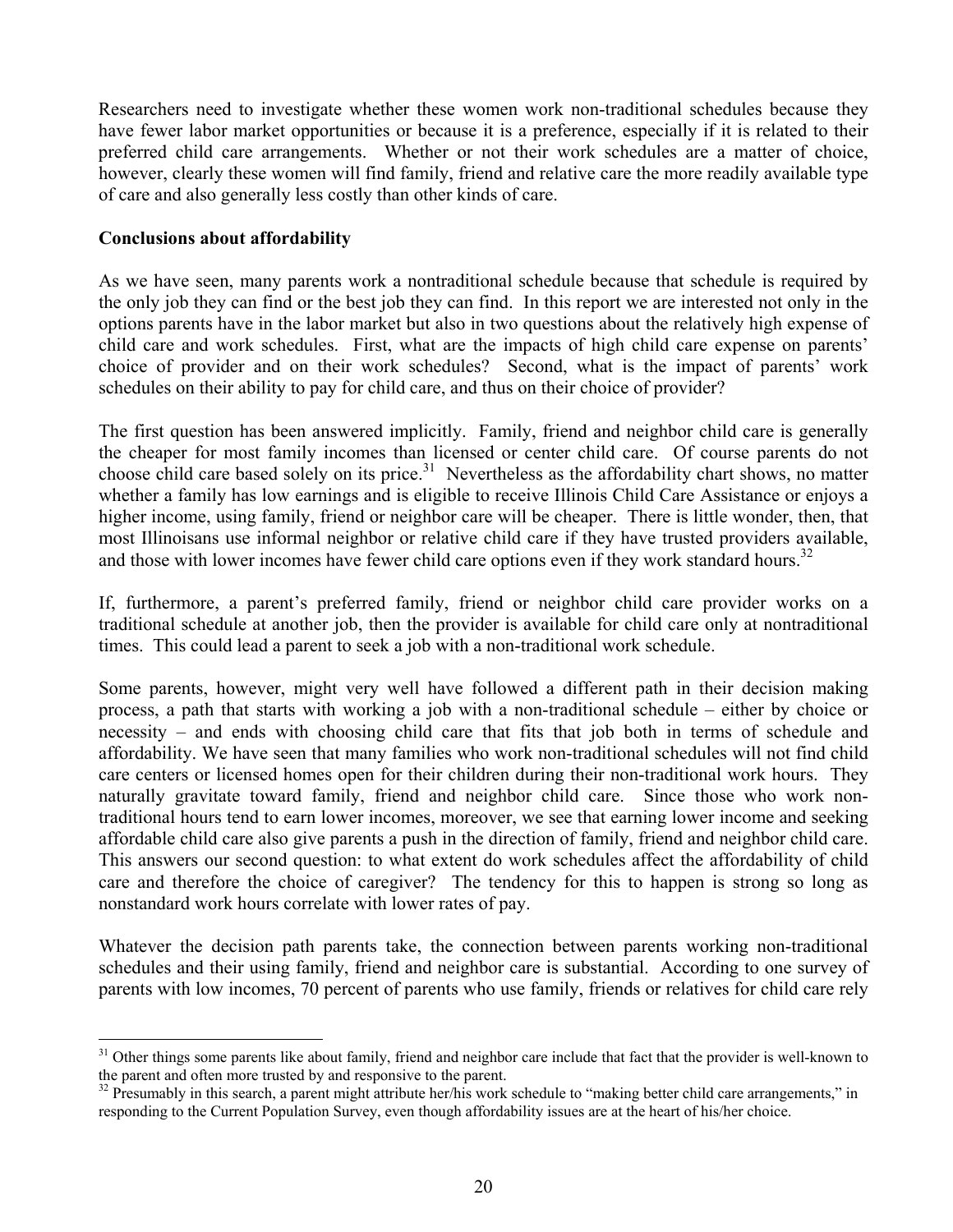on that type of care during nonstandard work hours. Some 54 percent needed at least some evening care, 16 percent needed some overnight care and 48 percent needed some weekend care.<sup>33</sup>

<u>.</u>

<span id="page-30-0"></span><sup>&</sup>lt;sup>33</sup> Since the surveyed parents had Illinois Child Care Assistance we know that they were working, in school or in transit during these hours. Steven G. Anderson, Dawn M. Ramsburg and Jeff Scott, *Illinois Study of License-Exempt Child Care: Final Report*, Illinois Department of Human Services, March 2005. p. 82. Note that these numbers are also consistent with parents being required to work non-standard schedules. The numbers are very substantial insofar as the majority of the 220,000 children with Illinois Child Care Assistance are in family, friend or neighbor care. Nevertheless we cannot easily put them into context: since the survey lacked a control group for comparison, we do not have percentages for parents who use center care or licensed-home care during nonstandard schedules.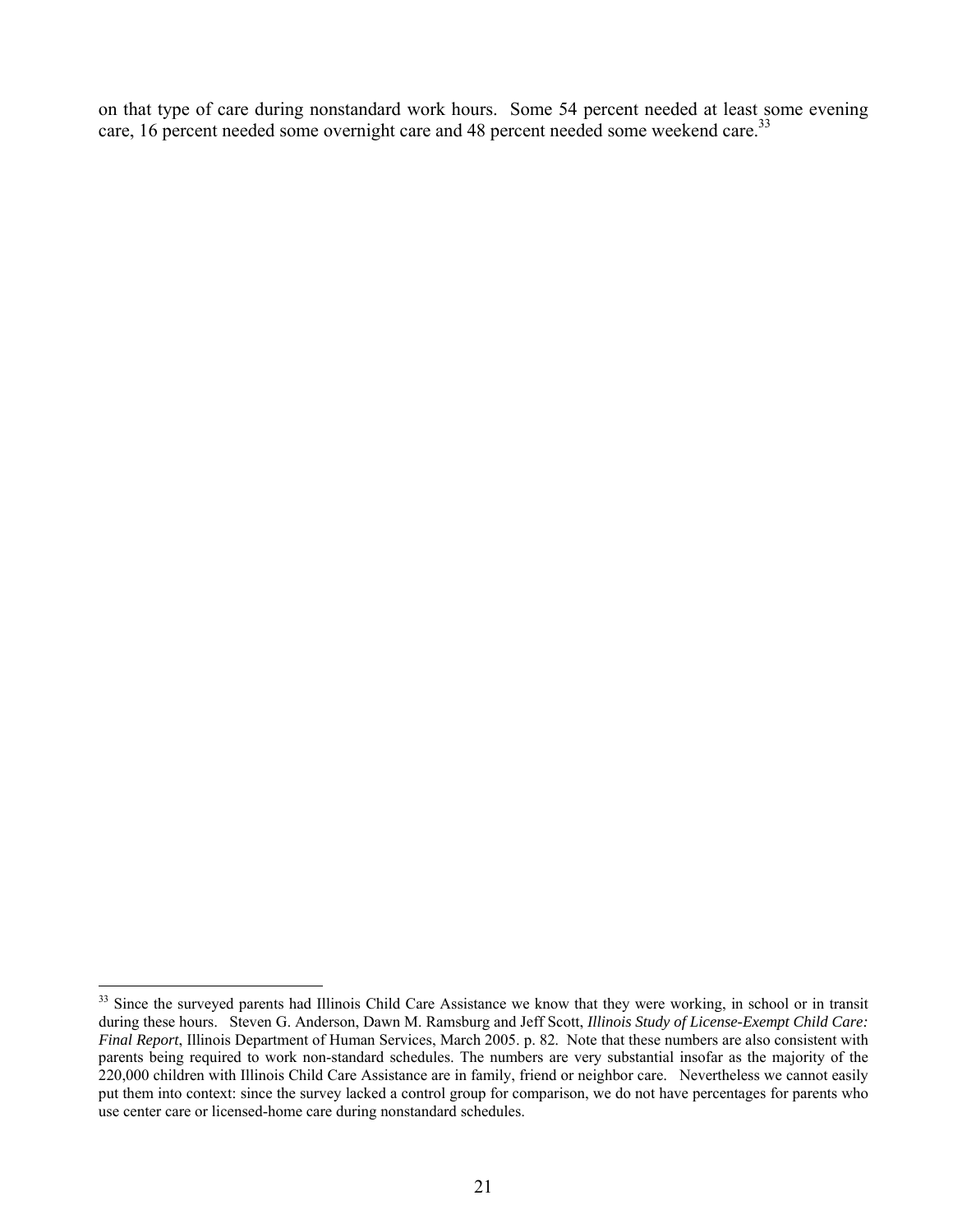# **4. Summary**

1

Much like the nation as a whole, Illinoisans work nonstandard schedules in substantial numbers  $-41$ percent or about 2.5 million employees. The larger portion works weekends, but about 1.2 million employees work mostly non-daytime hours.<sup>34</sup> In families with children under age 14, a similar 42 percent work nonstandard schedules, and in some types of families the percentage runs above 50 percent.

If Illinois employment projections are accurate, the frequency of working nontraditional work schedules will increase.

Among the quality of life challenges these work schedules present to working parents, one substantial challenge is finding suitable child care. Only a minority of licensed and center-based child care programs offers evening, night or weekend hours. Many parents, then, must stagger their work schedules so that one parent is always free for child care, or they must find another relative, friend or neighbor to provide informal child care and coordinate child care and work with them.

In addition, the cost of child care programs and lower earnings in nonstandard work schedules tend to push parents toward staggered work schedules or informal care. Center-based and licensed home child care for an infant can average 15 percent of the typical family income (25 to 30 percent for two children). Family, friend and neighbor care tends to be significantly cheaper. The earnings of employees in occupations with high proportions of nonstandard schedules, moreover, tend to be lower than typical earnings in Illinois. Many of these employees will thus find center-based and licensed child care relatively even more expensive than does the typical Illinois family.

Illinois mothers say they work nonstandard schedules in order to obtain better child and family care arrangements, as do a substantial minority of fathers. Data show that a majority of children in Illinois receive informal care from relatives, friends and neighbors rather than licensed or center-based care, and many probably receive staggered parental care. We do not, however, have precise numbers of those families that use informal care or staggered parental care because of their work schedules, or inversely, families that choose nonstandard work schedules to match their arrangements for informal care or staggered parental care. Those numbers require further research.

This report establishes several correlations that are consistent with the view that many parents tailor their work schedules to match their child care arrangements or match child care to nonstandard work schedules, or both. Having children makes a difference to work schedule. Notable are these:

- Employed couples and single mothers are more likely to work nonstandard schedules if they have children under age 14. They are less likely to work nonstandard schedules if they have no child under 14.
- Employed women are more likely to work nonstandard schedules if they have a child under 14.
- If employed couples with children and single mothers have lower-than-typical incomes, they are more likely to work nonstandard schedules. Higher-income couples and single mothers have a lower rate of

<span id="page-31-0"></span><sup>&</sup>lt;sup>34</sup> The 41 percent includes a small number (about 9 percent) who work solely during standard hours but in variable or rotating shifts.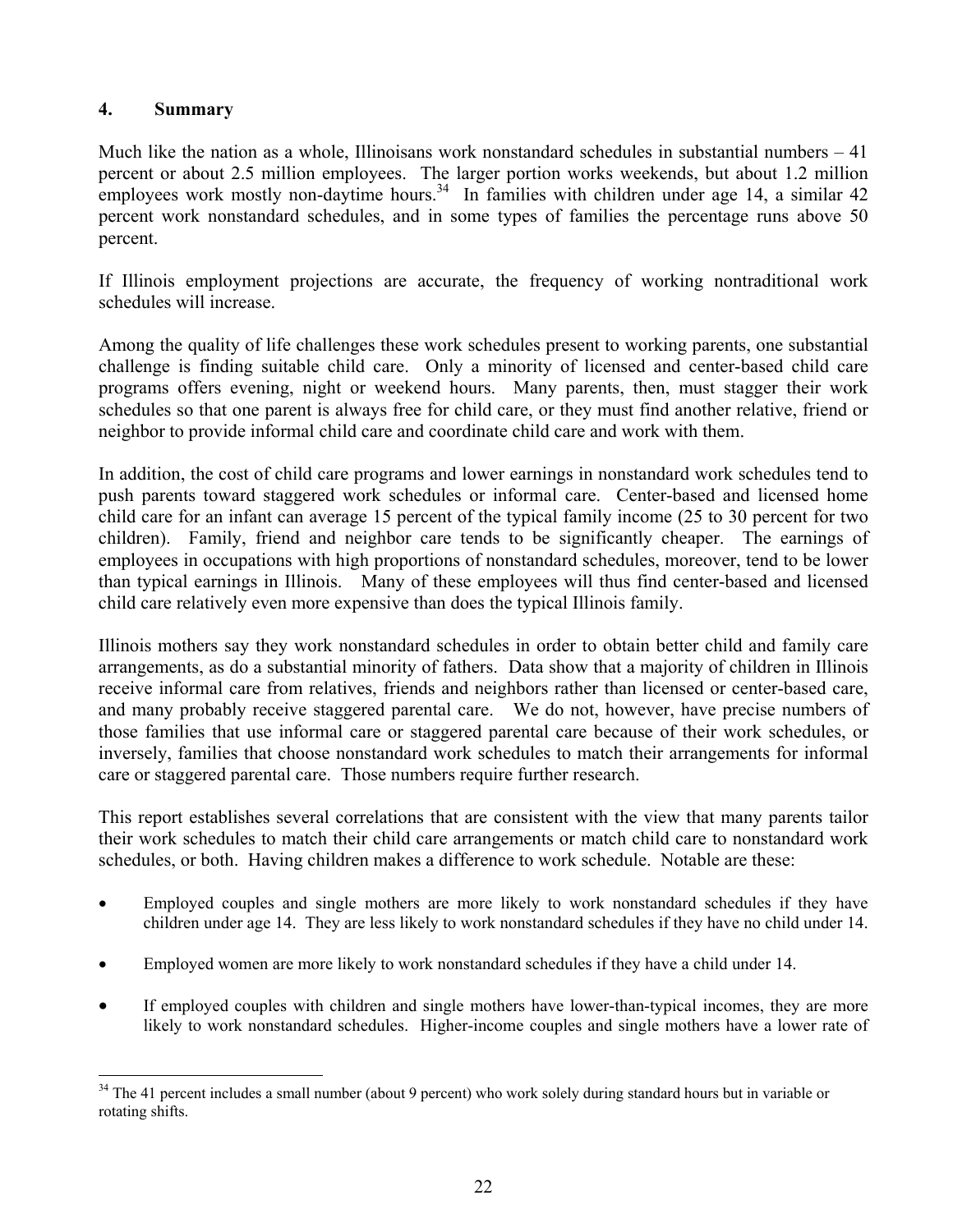working nonstandard schedules, as might be expected, but having children increases their rate of working such schedules as well.

# **Part Four: Public Policy Options Concerning Work Schedules and Child Care**

The key role of child care schedules is critical in at least two public policy arenas:

- Developing child care programs (or child care supply) and child care support policies.
- Developing effective family support policies and family-friendly employment standards.

Below we review some policy options in each area. In this review our key assumption is that because of the adverse ways it affects the quality of family and working life, a nonstandard work schedule is often not what a family would choose if it had better options than it currently has. The point of the policy review, then, is to summarize ways that public policy can increase the number and quality of child care and work options available to families. We do not argue for any particular approach here.

# **Developing Child Care Programs and Assistance Paying for Child Care**

**A. Developing programs during non-traditional hours.** We saw that few center or licensed home programs offer child care during non-traditional hours. One possible support for working parents and student parents is to design and subsidize more such programs for parents willing to use them. The public sector and the non-profit sector could cooperate in this. They would have to overcome problems the State of Illinois found in piloting such programming (See Appendix C). Another option for large employers of parents with nonstandard schedules is to offer on-site or near-site care. Programs offering satisfactory hours and quality could be subsidized. developing new pilot projects for expanding the hours of care, policy makers could start with weekend care, since more parents with nonstandard work schedules work weekends than other hours (though that would miss some of the least well-off parents who tend to work evenings, nights or irregular schedules).

**B. Providing higher levels of child care assistance to more families.** Helping make child care more affordable during traditional hours will reduce the incentive of some parents to choose nontraditional schedules. This approach applies best to those parents who have four characteristics. They

- 1. Currently use family, friend or neighbor care for non-traditional hours;
- 2. Find much alternative child care unaffordable;  $35$
- 3. Are not averse to using other types of care than they are now using during standard hours if it is affordable and
- 4. Have the option of choosing traditional work schedules, if child care is accessible.

<span id="page-32-0"></span><sup>1</sup> <sup>35</sup> We should note that a study conducted for the Illinois Department of Human Services found that some parents who use family, friend and neighbor care misunderstand the Illinois Child Care Assistance Program co-payment system. They believe that required family co-payments are higher for center care than for family, friend or neighbor care. See Steven G. Anderson, Dawn M. Ramsburg and Jeff Scott, *Illinois Study of License-Exempt Child Care: Final Report,* 2005*.* Better parent education on the how the program works might increase parents' views of their affordable options.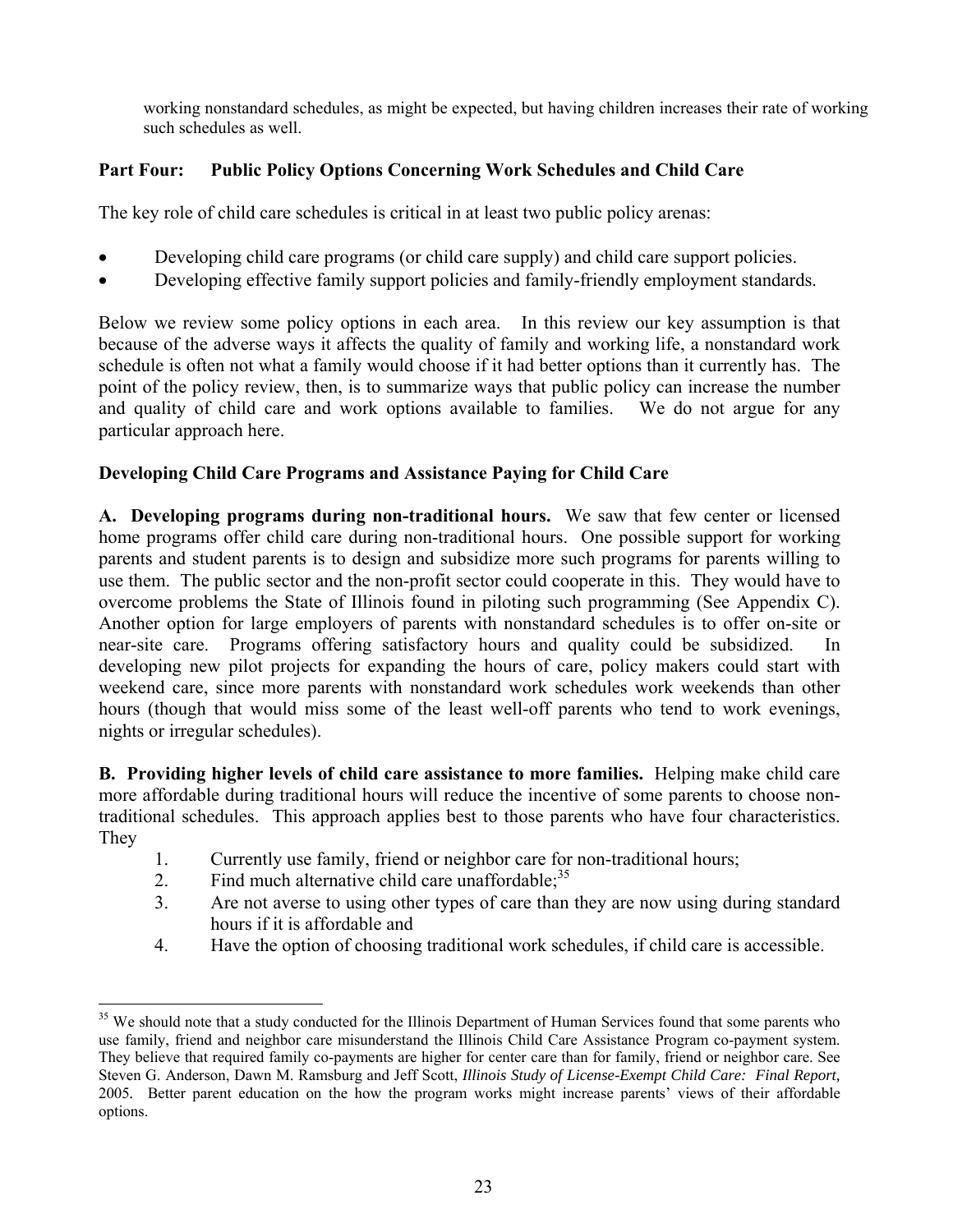Probably not all parents would switch to traditional work schedules if available child care became more affordable during traditional hours. The hypothesis here is that if they have access to lowercost child care of sufficient quality, some parents would choose to rely less on relatives who can care for children in the evening, at night, on weekends, or over split, rotating or variable shifts. Others would rely less on their spouse splitting child care duties.

The State of Illinois currently supports child care for working parents whose incomes are below 50 percent of the state median. Since it has helped some parents afford daytime weekday child care, that assistance has perhaps kept the percentage of Illinoisans working nonstandard schedules as low as 41 percent. The State should consider expanding this program in two ways to give more parents the option of working daytime weekday hours. First, the State could offer a higher level of assistance that reduces the family's cost of child care below the ten percent level (lowers the cost lines in Figure 7). Second, the State could offer assistance to families with higher levels of income, in order to reduce the sharp spike in cost in the lines in Figure 7 and bring child care below the range of 10 percent of family income.<sup>[36](#page-33-0)</sup>

# **C. Improving Opportunities for Children in Family, Friend and Neighbor Care**

We have seen that parents with nontraditional work schedules and their attendant income levels may have little choice but to place their children in family, friend or neighbor care. The main concern for children in family, friend or neighbor care is that in many instances the children may not receive the educational and developmental services that better-schooled professionals in centers or licensed family child care homes can offer. To the extent that this concern is accurate, one policy option is to bring educational services to the child and the child's provider, rather than provide licensed programs during the non-traditional hours of care. Another is to tailor formal early education opportunities specifically for these children.

Illinois Action for Children is piloting one program model that does both. Through its Community Connections project, three, four and five year old children who participate in the state's child care subsidy program spend 12½ hours each week in pre-kindergarten classrooms and the balance of the week in home-based care.

- o Caregivers participate in monthly group information and training sessions (including training on early education and early literacy curricula), led by the pre-kindergarten teachers and other appropriate trainers;
- o Caregivers receive twice monthly home visits from the teachers and assistants, which focus both on the infants and toddlers and the pre-school-age children in their care;
- o The home-based caregivers and the pre-kindergarten classrooms have access to significant early learning materials and program supplies;
- o Parents, caregivers, and children together take monthly field trips;
- o Parents and caregivers jointly participate in semi-annual conferences with the classroom teachers. [37](#page-33-1)

# **Effective Labor Standards and Family Support Policies**

### **A. Labor Standards.**

1

<span id="page-33-0"></span> $36$  Or at least these subsidies could move the spikes to higher levels of incomes.<br><sup>37</sup> The authors are grateful to Lee Kreader for this summary.

<span id="page-33-1"></span>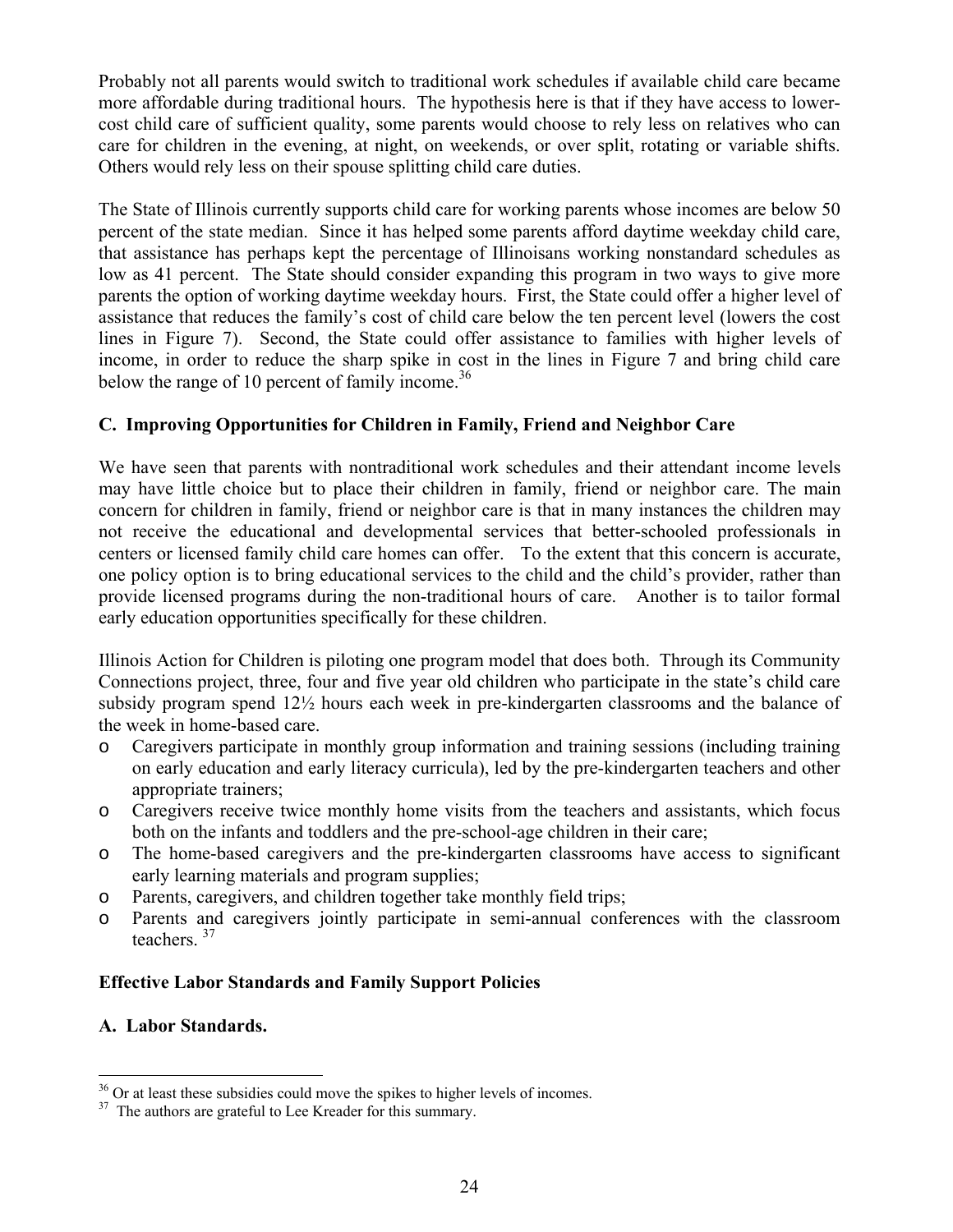Over the past thirty years the trends in federal and state government have been toward lower levels of regulating employers rather than increased regulation.<sup>38</sup> This partly explains why many employers choose to establish nonstandard work shifts in the first place. Regulations could, however, discourage many employers from using nonstandard work shifts. Employers might, for example, be required to pay high wage premiums for nonstandard shift work to reflect the relatively high social costs of such schedules on family and working life.

In place of or supplementing government regulation of labor standards, some nations support research and education into ways both to increase employees' productivity for employers and to improve citizens' work and family life. For example, research could calculate whether it is always more cost efficient for employers to operate nonstandard work shifts, and if there are cost savings for employers, whether these outweigh costs to families for working these shifts. Sound public policy might be built on those findings.

In a third approach to regulating work life, many nations also support employees associations such as professional groups or unions that conduct such research and negotiate with employers for more family-friendly employment policies.

Finally, regulations can substitute for higher levels of child care assistance for families by establishing higher wages. Possible regulations include living wage laws as enacted by a number of U.S. municipalities. Others options include the various public ways to institute family wages (see the next section).

## **B. Supportive Family Policies**.

<u>.</u>

As an alternative to or supplement for business regulation, many European nations practice supportive family policies. Features of such policies can include the following.

- Paid family leave for bearing and raising children and right of return to job.
- Full support for part-time work, including full health insurance and pension accruals. Since, as we have seen, part-time workers are more likely to work nonstandard schedules, these supports would give families more options. If parents are working part-time for reasons of child care (or elderly care), moreover, richer health insurance and pension accruals could be attached to such care-giving.
- Very low cost child care for those who choose to work or study or even free universal systems as in France. The movement for universal pre-kindergarten in the U.S., for example, would establish part-day programs for all three-and-four-year-olds.
- Family wages for parents with children, including a number of monetary or in-kind payments (such as free child care or medical care) to parents. Another option is a refundable negative income tax or tax credit targeted to families with children in child care, although it is not clear that these forms of support *as instituted* have been rich enough to make a substantial difference for parents.

<span id="page-34-0"></span><sup>&</sup>lt;sup>38</sup> Regulations that have increased options for families, such as the federal Family and Medical Leave Act of 1993, which requires large employers to allow employees to take unpaid leave under certain circumstances, make it costly for employees to use the regulated benefit. Under some conditions, FMLA allows employers to substitute paid benefits for unpaid leave.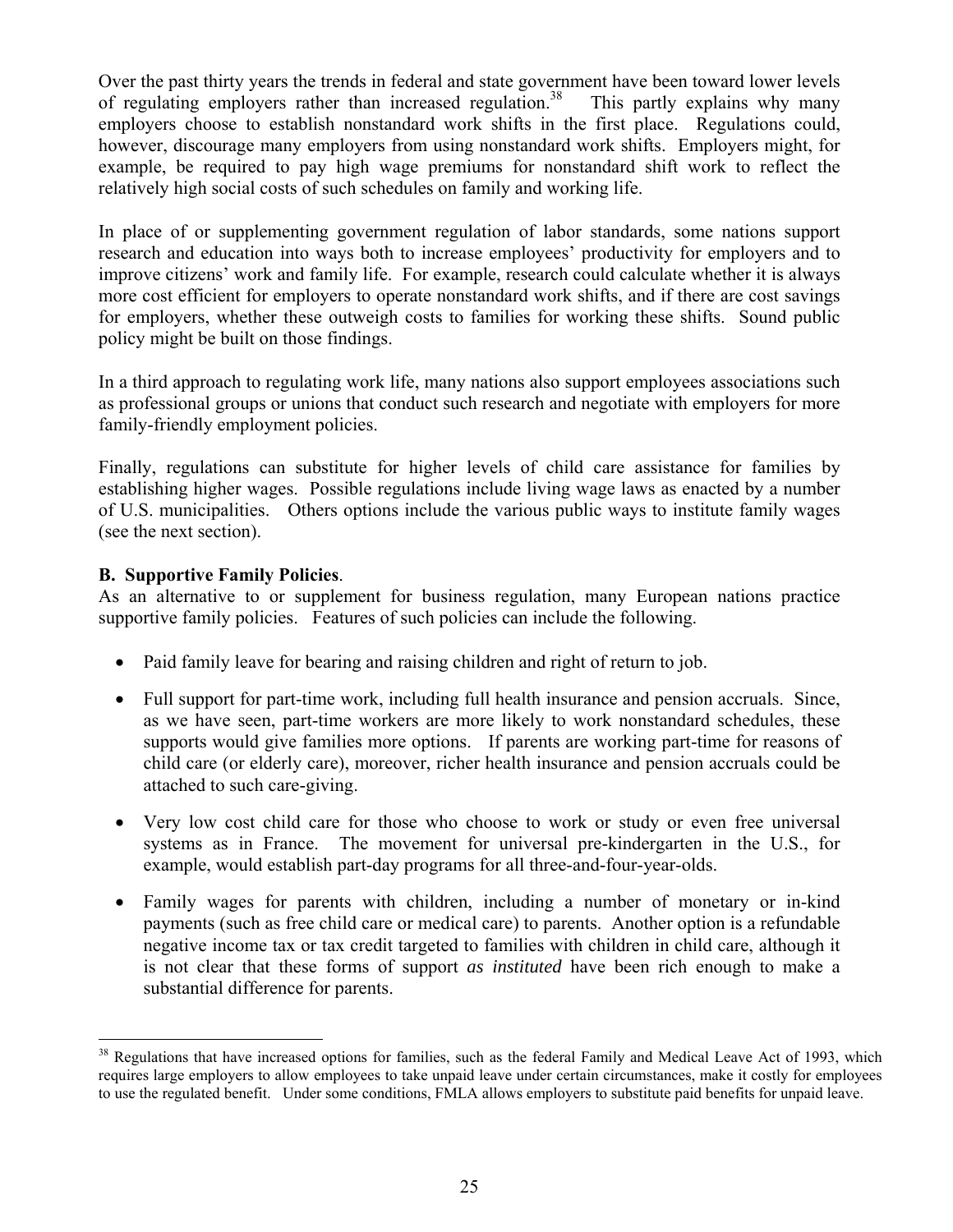- Parent education: It would also increase parents' options to help them understand what existing child care options are available and how to evaluate their options. An example of making parents' options better known appears in footnote 37 above. Improving parents' understanding of how to discern quality differences among child care options is also possible. This includes school-based education of future parents on child development and quality child care and supplying information on child care to current parents.
- Improving the quality and availability of all existing child care options would also support families' choices. For example, since most parents in Illinois currently use family, friend and neighbor care, it would help families to improve the quality of this type of care. A number of agencies in Illinois perform these kinds of services, including Illinois Action for Children, with funding from the Illinois Department of Human Services and several private funders.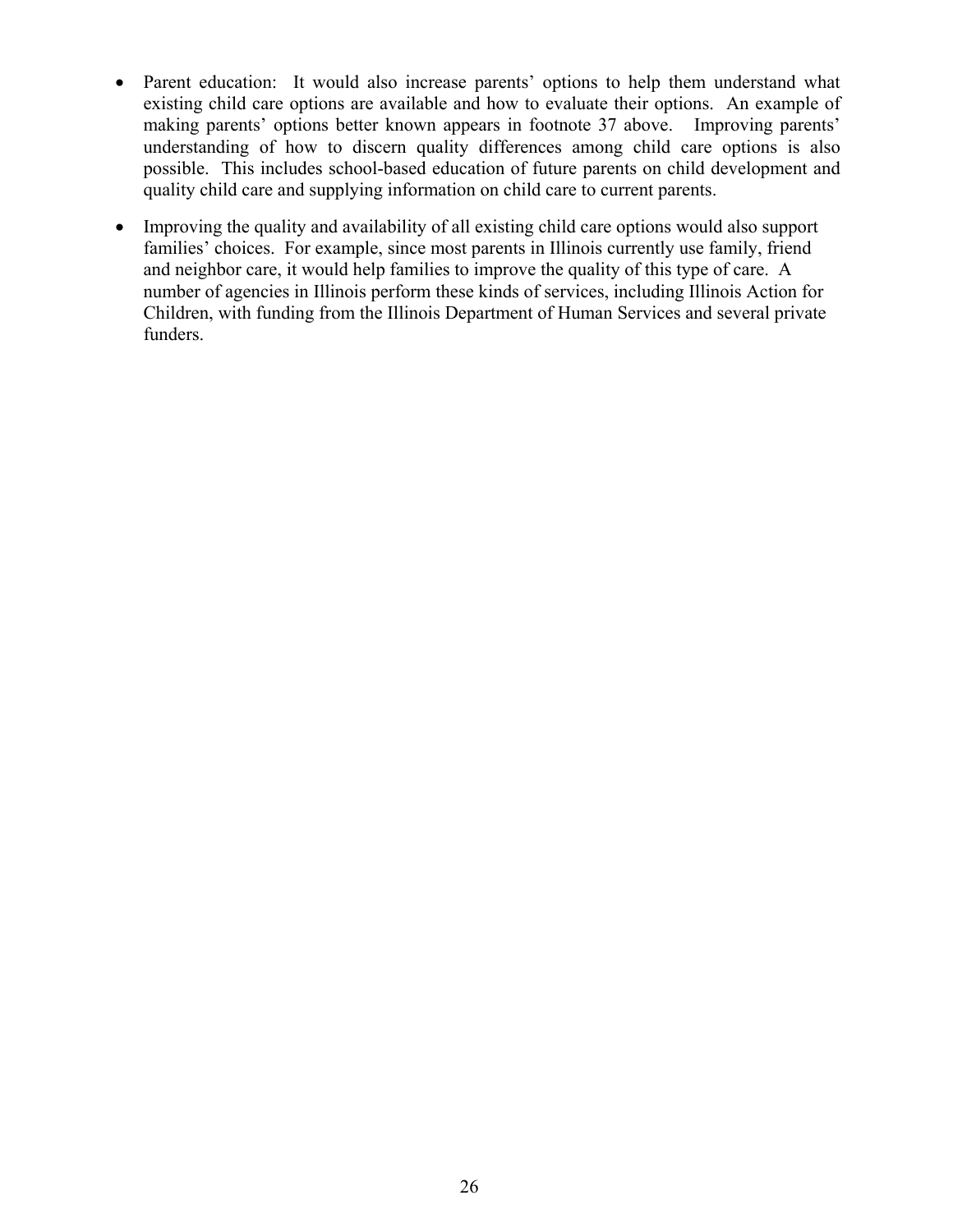#### **Appendix A. Comparison of Survey Sample with Population of Working Illinoisans**

The Current Population Survey was designed to be representative of the entire U.S. population, and not the population of any one state. Illinois is a large state, however, and the Current Population Survey collected information on a sample of about 4,721 Illinoisans, including over 2,213 working adults. This sample population is large enough to give reliable results if the sample is representative of Illinoisans.

To test whether the Illinois sample of the Current Population Survey represents the Illinois population well, we compared the working population sampled by the Current Population Survey to the entire working and nonworking Illinois population in the 2000 Census on broad demographic categories of age, marital status, race and Hispanic origin, numbers of children by child's age group and education level.

With a few exceptions, the Illinois sample reflects Illinois' adult population rather closely. Of over 72 subgroups of the population we examined, only one group in the sample of *employed* Illinoisans departed as much as ten percentage points from the portion of a corresponding group of all adults in the Illinois population. According to the 2000 Census, 18.2 percent of *all Illinois women* had less than twelve years of education. In the sample, only 7.6 percent of *employed women* had less than twelve years of education. Correspondingly the two groups of women with thirteen and sixteen or more years of education, who together make up 53.1 percent of all Illinois women, were somewhat over-represented in the sample, with 63.4 percent of working women.

While there is a difference between the group of *all women* and the group of *employed women*, we suspect that the education levels in the sample do reflect a small bias in our results toward work and family patterns of more educated women. Fortunately for the estimates, the effect of this bias is minimized.<sup>[39](#page-36-0)</sup>

Three other groups had representation in the sample that departs to a lesser extent from their representation in the Illinois population. The following were under-orover-represented in the sample by 5 to 10 percentage points:

- **Men with fewer than 12 years of schooling were under-sampled:** 12.7 percent of sampled working men compared to 18.9 percent of employed men in the Illinois population.
- **Married men living with a spouse were over-sampled:** 60.5 percent of sampled working men compared to 55.3 percent of adult men in Illinois.
- **Widowed women were under-sampled:** 3.5 percent of sampled women, compared to 11.2 percent of adult employed women in Illinois.

 $\overline{a}$ 

<span id="page-36-0"></span><sup>&</sup>lt;sup>39</sup> When one group is under-represented in a sample, there are statistical ways to adjust for their under-representation to give their patterns more weight in the results. In this particular case, applying such a procedure would very slightly decrease the proportion of women found to work nonstandard shifts. The difference is relatively small since the group of collegegraduate women who *were over-represented* in the sample also pull the results in the same direction as would increasing the weight of the women without a high school degree. This largely cancels out the need to adjust in this case. For this reason, as well as simplicity, we opted not to adjust the raw results of our findings.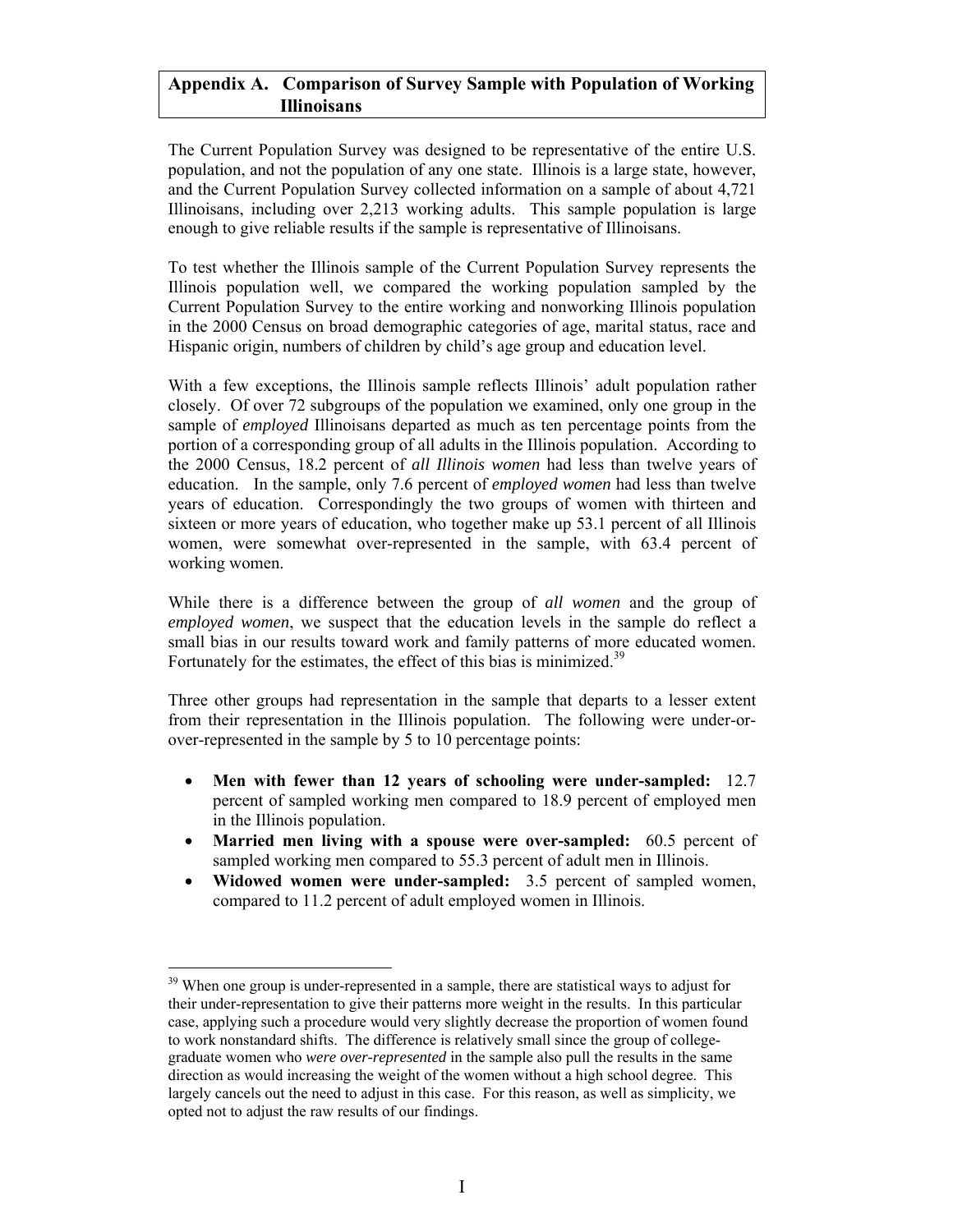- **Younger women ages 18-29 were under-sampled (while women ages 45 and older were over-sampled):** 21.5 percent of sampled women compared to 26.7 percent of Illinois women.
- **Women with no children ages 6 through 13 were over-sampled (and those with such children were under-sampled):** 76.5 percent of sampled working women compared to 71.1 percent of adult women in Illinois.

The last two sampling differences in particular suggest that the percentages of Illinoisans working nonstandard schedules and the impact of these schedules on working families that we report in the text are probably slightly under-stated.

Overall, the Illinois sample of working adults is within an acceptable range of the Illinois population. While there are some discrepancies between the sample and the Illinois population, they are not serious enough to controvert the basic findings of the study if we understand the slight biases in the sample. $40$ 

 $\overline{a}$ 

<span id="page-37-0"></span> $40$  In statistical terms the standard errors and confidence intervals for percentages for some sub-groups are relatively large. For example, see the confidence intervals for racial and ethnic groups in Table B in Appendix B.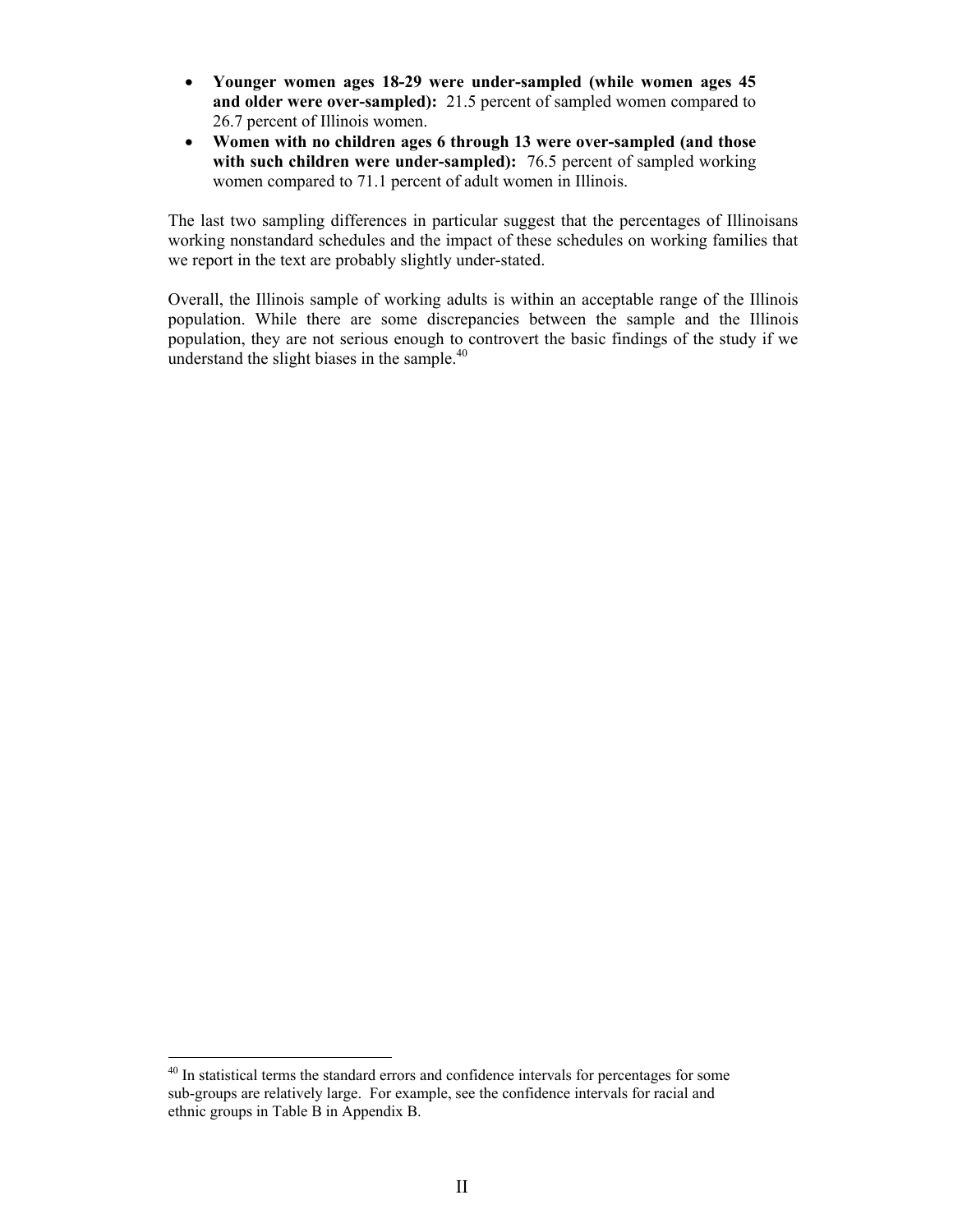|     |                  | <b>Selected Variables</b>          |       | <b>2004 CPS</b><br>Sample of |                |              |                 |        | 2000 Census of<br><b>Illinois Adults</b> |        |                  |                            |                  |        |              | Difference Between CPS & Census<br>(Census % minus CPS Sample %) # |          |
|-----|------------------|------------------------------------|-------|------------------------------|----------------|--------------|-----------------|--------|------------------------------------------|--------|------------------|----------------------------|------------------|--------|--------------|--------------------------------------------------------------------|----------|
|     |                  |                                    | Total |                              | <b>Male</b>    |              | Female          |        | Total*                                   |        | Male*            |                            | Female*          |        | <b>Total</b> | Male                                                               | Female   |
|     |                  |                                    | Count | %                            | Count          | %            | Count           | %      | Count                                    | %      | Count            | ℅                          | Count            | %      | % Points     | % Points                                                           | % Points |
|     |                  | <b>Family Characteristics</b>      |       |                              |                |              |                 |        |                                          |        |                  |                            |                  |        |              |                                                                    |          |
|     | Marital Status*  |                                    |       |                              |                |              |                 |        |                                          |        |                  |                            |                  |        |              |                                                                    |          |
|     |                  | Married - spouse present           | 1.272 | 57.5%                        | 706            | 60.5%        | 566             | 54.1%  | 4,884,629                                | 53.2%  | 2,442,698        | 55.3%                      | 2,441,931        | 51.2%  | $-4.3$       | $-5.2$                                                             | $-2.8$   |
|     | Other            |                                    | 941   | 42.5%                        | 460            | 39.5%        | 481             | 45.9%  | 4,295,435                                | 46.8%  | 1,971,805        | 44.7%                      | 2,323,630        | 48.8%  | 4.3          | 5.2                                                                | 2.8      |
|     |                  | Married - spouse abser             | 22    | 1.0%                         | 9 <sup>1</sup> | 0.8%         | 13              | 1.2%   | 313,366                                  | 3.4%   | 181,893          | 4.1%                       | 131,473          | 2.8%   | 2.4          | 3.3                                                                | 1.5      |
|     |                  | Widowed                            | 45    | 2.0%                         | 8 <sup>1</sup> | 0.7%         | 37              | 3.5%   | 653.373                                  | 7.1%   | 118.305          | 2.7%                       | 535.068          | 11.2%  | 5.1          | 2.0                                                                | 7.7      |
|     |                  | Divorced                           | 232   | 10.5%                        | 89             | 7.6%         | 143             | 13.7%  | 867,068                                  | 9.4%   | 369,002          | 8.4%                       | 498,066          | 10.5%  | $-1.0$       | 0.7                                                                | $-3.2$   |
|     |                  | Separated                          | 38    | 1.7%                         | 17             | 1.5%         | $\overline{21}$ | 2.0%   | 175,044                                  | 1.9%   | 73,339           | 1.7%                       | 101,705          | 2.1%   | 0.2          | 0.2                                                                | 0.1      |
|     |                  | Never married                      | 604   | 27.3%                        | 337            | 28.9%        | 267             | 25.5%  | 2,286,584                                | 24.9%  | 1,229,266        | 27.8%                      | 1,057,318        | 22.2%  | $-2.4$       | $-1.1$                                                             | $-3.3$   |
|     |                  | Total                              | 2,213 | 100.0%                       | 1166           | 100.0%       | 1,047           | 100.0% | 9,180,064                                | 100.0% | 4,414,503        | 100.0%                     | 4,765,561        | 100.0% |              |                                                                    |          |
|     |                  |                                    |       |                              |                |              |                 |        |                                          |        |                  |                            |                  |        |              |                                                                    |          |
|     |                  | With children under age six*       |       |                              |                |              |                 |        |                                          |        |                  | With children under age 6* |                  |        |              |                                                                    |          |
|     |                  | Zero                               | 1.889 | 85.4%                        | 991            | 85.0%        | 898             | 85.8%  | na                                       |        | na               |                            | 2,339,895 85.3%  |        |              |                                                                    | $-0.5$   |
|     |                  | One or more                        | 324   | 14.6%                        | 175            | 15.0%        | 149             | 14.2%  | na                                       |        | na               |                            | 404,052          | 14.7%  |              |                                                                    | 0.5      |
|     |                  | Total                              | 2.213 | 100.0%                       |                | 1.166 100.0% | 1.047           | 100.0% | na                                       |        | na               |                            | 2.743.947 100.0% |        |              |                                                                    |          |
|     |                  | With children age six to thirteen' |       |                              |                |              |                 |        |                                          |        |                  | Children age 6 to 17*      |                  |        |              |                                                                    |          |
|     |                  | Zero                               | 1,721 | 77.8%                        | 920            | 78.9%        | 801             | 76.5%  | na                                       |        | na               |                            | 1,950,385 71.1%  |        |              |                                                                    | $-5.4$   |
|     |                  | One or more                        | 492   | 22.2%                        | 246            | 21.1%        | 246             | 23.5%  | na                                       |        | na               |                            | 793,562 28.9%    |        |              |                                                                    | 5.4      |
|     |                  | Total                              | 2.213 | 100.0%                       |                | 1,166 100.0% | 1,047           | 100.0% | na                                       |        | na               |                            | 2,743,947 100.0% |        |              |                                                                    |          |
|     |                  | With of children under age         |       |                              |                |              |                 |        |                                          |        |                  | Children under age 18*     |                  |        |              |                                                                    |          |
|     |                  | Zero                               | 1,540 | 69.6%                        | 821            | 70.4%        | 719             | 68.7%  | na                                       |        | na               |                            | 1,727,890 63.0%  |        |              |                                                                    | $-5.7$   |
|     |                  | One or more                        | 673   | 30.4%                        | 345            | 29.6%        | 328             | 31.3%  | na                                       |        | na               |                            | 1.016.057        | 37.0%  |              |                                                                    | 5.7      |
|     |                  | Total                              | 2,213 | 100.0%                       |                | 1,166 100.0% | 1,047           | 100.0% | na                                       |        | na               |                            | 2,743,947 100.0% |        |              |                                                                    |          |
|     |                  | Demographic Characteristics        |       |                              |                |              |                 |        |                                          |        |                  |                            |                  |        |              |                                                                    |          |
| Age |                  | Eighteen to twenty-nine            | 479   | 21.6%                        | 254            | 21.8%        | 225             | 21.5%  | 1,531,341                                | 26.3%  | 799,213          | 25.8%                      | 732,128          | 26.7%  | 4.6          | 4.1                                                                | 5.2      |
|     |                  | Thirty to forty-four               | 795   | 35.9%                        | 423            | 36.3%        | 372             | 35.5%  | 2,230,840                                | 38.2%  | 1,199,626        | 38.8%                      | 1,031,214        | 37.6%  | 2.3          | 2.5                                                                | 2.1      |
|     |                  | Forty-five and older               | 939   | 42.4%                        | 489            | 41.9%        | 450             | 43.0%  | 2,071,004                                | 35.5%  | 1,094,327        | 35.4%                      | 976,677          | 35.6%  | $-6.9$       | $-6.6$                                                             | $-7.3$   |
|     |                  | Total                              | 2,213 | 100.0%                       |                | 1,166 100.0% | 1,047           | 100.0% | 5,833,186                                | 100.0% | 3,093,166 100.0% |                            | 2,740,019 100.0% |        |              |                                                                    |          |
|     | Race - Ethnicity |                                    |       |                              |                |              |                 |        |                                          |        |                  |                            |                  |        |              |                                                                    |          |
|     |                  | Non-Hispanic white                 | 1,626 | 73.5%                        | 845            | 72.5%        | 781             | 74.6%  | 4,297,828                                | 73.7%  | 2,292,679        | 74.1%                      | 2,005,148        | 73.2%  | 0.2          | 1.7                                                                | $-1.4$   |
|     |                  | Non-Hispanic black                 | 238   | 10.8%                        | 106            | 9.1%         | 132             | 12.6%  | 655,926                                  | 11.2%  | 287,130          | 9.3%                       | 368,796          | 13.5%  | 0.5          | 0.2                                                                | 0.9      |
|     |                  | Hispanic                           | 255   | 11.5%                        | 160            | 13.7%        | 95              | 9.1%   | 596,202                                  | 10.2%  | 360,016          | 11.6%                      | 236,186          | 8.6%   | $-1.3$       | $-2.1$                                                             | $-0.5$   |
|     |                  | Other                              | 94    | 4.2%                         | 55             | 4.7%         | 39              | 3.7%   | 283,230                                  | 4.9%   | 153,341          | 5.0%                       | 129,889          | 4.7%   | 0.6          | 0.2                                                                | 1.0      |
|     |                  | Total                              | 2,213 | 100.0%                       |                | 1,166 100.0% | 1,047           | 100.0% | 5,833,186                                | 100.0% | 3,093,166 100.0% |                            | 2,740,019 100.0% |        |              |                                                                    |          |
|     |                  | Education completed (years)        |       |                              |                |              |                 |        |                                          |        |                  |                            |                  |        |              |                                                                    |          |
|     |                  | Less than twelve                   | 228   | 10.3%                        |                | 148 12.7%    | 80              | 7.6%   | 1,480,443                                | 18.6%  | 718,789          | 18.9%                      | 761,654          | 18.2%  | 8.3          | 6.3                                                                | 10.6     |
|     |                  | Twelve                             | 668   | 30.2%                        | 365            | 31.3%        | 303             | 28.9%  | 2,212,291                                | 27.7%  | 1,012,748        | 26.7%                      | 1.199.543        | 28.7%  | $-2.4$       | $-4.6$                                                             | $-0.2$   |
|     |                  | Thirteen to fifteen                | 637   | 28.8%                        | 289            | 24.8%        | 348             | 33.2%  | 2,202,888                                | 27.6%  | 1,008,288        | 26.6%                      | 1,194,600        | 28.6%  | $-1.2$       | 1.8                                                                | $-4.7$   |
|     |                  | Sixteen or more                    | 680   | 30.7%                        | 364            | 31.2%        | 316             | 30.2%  | 2,078,049                                | 26.1%  | 1,054,577        | 27.8%                      | 1,023,472        | 24.5%  | $-4.7$       | $-3.4$                                                             | $-5.7$   |
|     |                  | Total                              | 2.213 | 100.0%                       |                | 1,166 100.0% | 1.047           | 100.0% | 7,973,672 100.0%                         |        | 3,794,402 100.0% |                            | 4,179,269 100.0% |        |              |                                                                    |          |

\* The CPS sample includes only employed civilians ages 18 & over. The Census counts *marital status* for the entire population 18 & over, regardless of employment status. The Census counts *children* of both employed civilian women and women in armed forces 16 & over. #A negative number indicates that the CPS ovesampled that group in Illinois, while a psoitive number indicates that the CPS undersampled the group in Illinois.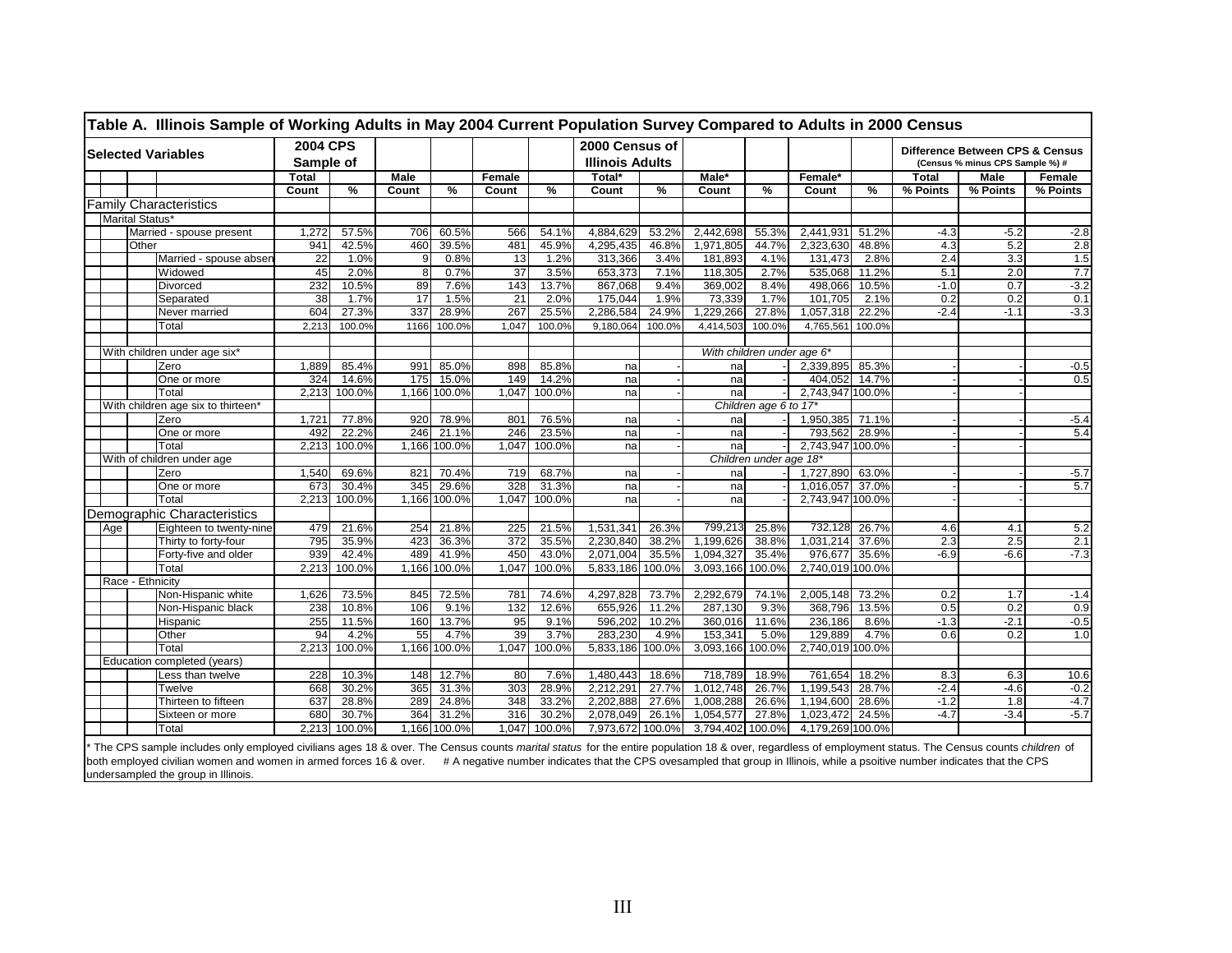### **Appendix B. Demographic Differences among Illinoisans with Nontraditional Schedules**

The findings reported in this study indicate that some groups of Illinoisans work nontraditional schedules more or less than the Illinois average of 41 percent. For example, among dual earner couples with children under age of 14, some 57 percent have at least one spouse working nonstandard schedules. Or, among general office clerks, the fourth largest occupation in Illinois, only 29 percent work nonstandard schedules.

Additional groups of Illinoisans depart from working nonstandard schedules at the 41.4 per cent rate, but were not reported earlier. Table B below reports on some groups, as defined by the U.S. Bureau of the Census, which do and do not work nonstandard hours at the 41.4 percent rate.

The third **bold** column of percentages in Table B shows the percentages of these racial and ethnic demographic groups that work nonstandard schedules. For each group, Table B reports on the total as well as men and women separately. An inspection of this column shows that no group falls exactly on the 41.4 percent average for everyone. The group that the Census calls *non-Hispanic white*  employees comes perhaps the closest at 36.8 percent. A higher percentage of non-Hispanic black men and Hispanic and "other" women employees tend to work nonstandard schedules.

The two non-bold columns to the right of the third bold column give a *95 percent confidence interval* for the estimated percentage. That interval is a range in which the true percentage for the entire group in Illinois is likely to fall. $41$ 

We can apply more rigorous statistical criteria to determine which groups depart from the 41.4 percent average in a stricter sense. The double asterisks (\*\*) indicate that the percentage of that group working non-standard schedules is statistically different from the Illinois percentage of  $41.4$  percent.<sup>42</sup> Using these criteria, the following groups work nonstandard schedules at a rate statistically higher than the Illinois average: *Black men and all blacks, and Hispanic men and all Hispanics*. The groups that works nonstandard schedules at a rate statistically lower than the Illinois average are *Non Hispanic white women and men*.

We can also break down nonstandard work schedules into *nonstandard hours*, the first bold column, a schedule that 19.0 percent of Illinoisans work: mostly evenings,

 $\overline{a}$ 

<span id="page-39-0"></span><sup>&</sup>lt;sup>41</sup> That is, *likely to fall* if we use stricter statistical assumptions and methods. Here is the basic idea. Like all surveys, the Current Population Survey does not survey *all* Illinoisans, but only a sample of 2,242 working Illinoisans. No sample, however, is exactly representative of an entire population, or at least we can never be sure that it is. Different samples that we might select at random, as they should be, will produce slightly different results (in this case, slightly different percentages of people who work non-traditional schedules) even if they are all chosen to be highly random and representative of the population. If we chose 100 different samples, they would produce a *range* of somewhat different results (or percentages). The confidence intervals in Table B can be thought of as the range of estimates that we would get, from low to high, on 95 of any 100 samples that we randomly select to represent the entire population. [The other 5 percent would fall outside of the confidence interval – either below the low or above the high.]

<span id="page-39-1"></span> $^{42}$  At a 95 percent level of significance. The single asterisks indicate that a group's sample percentage is statistically different from the Illinois average of 41.4 percent at a 90 percent level of significance. For both we applied a confidence interval test for the difference of two averages.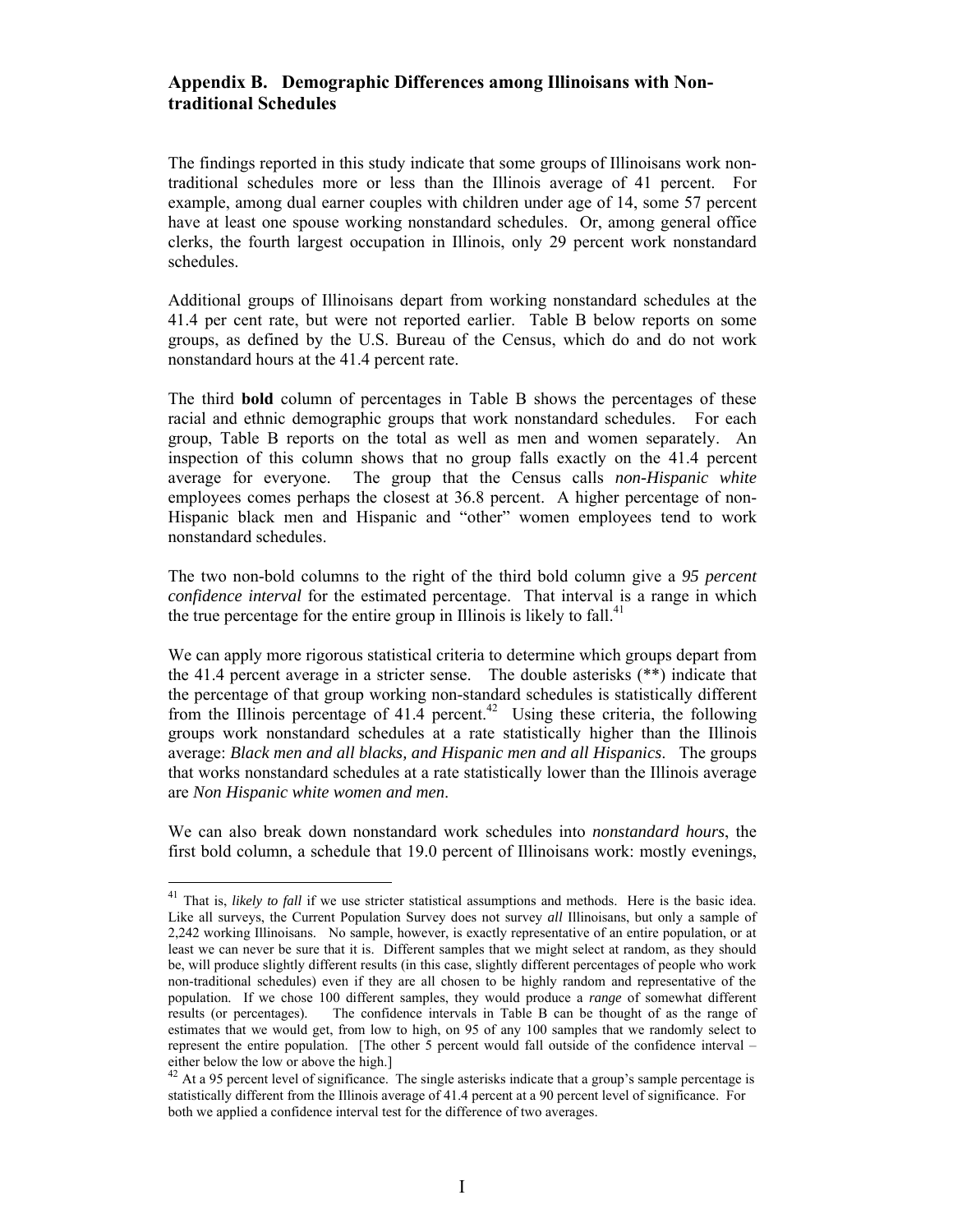nights, variable, rotating or split hours, and *substantial weekend schedules*, the second bold column, which 37.0 percent of Illinoisans work.

For the reader's convenience, single or double asterisks has been placed to indicate in each instance in which that a group's rate is statistically different from the Illinois average at a 95 percent and 90 percent confidence level. This indicates that the group works that nonstandard schedule at a statistically lower or higher rate than the Illinois average.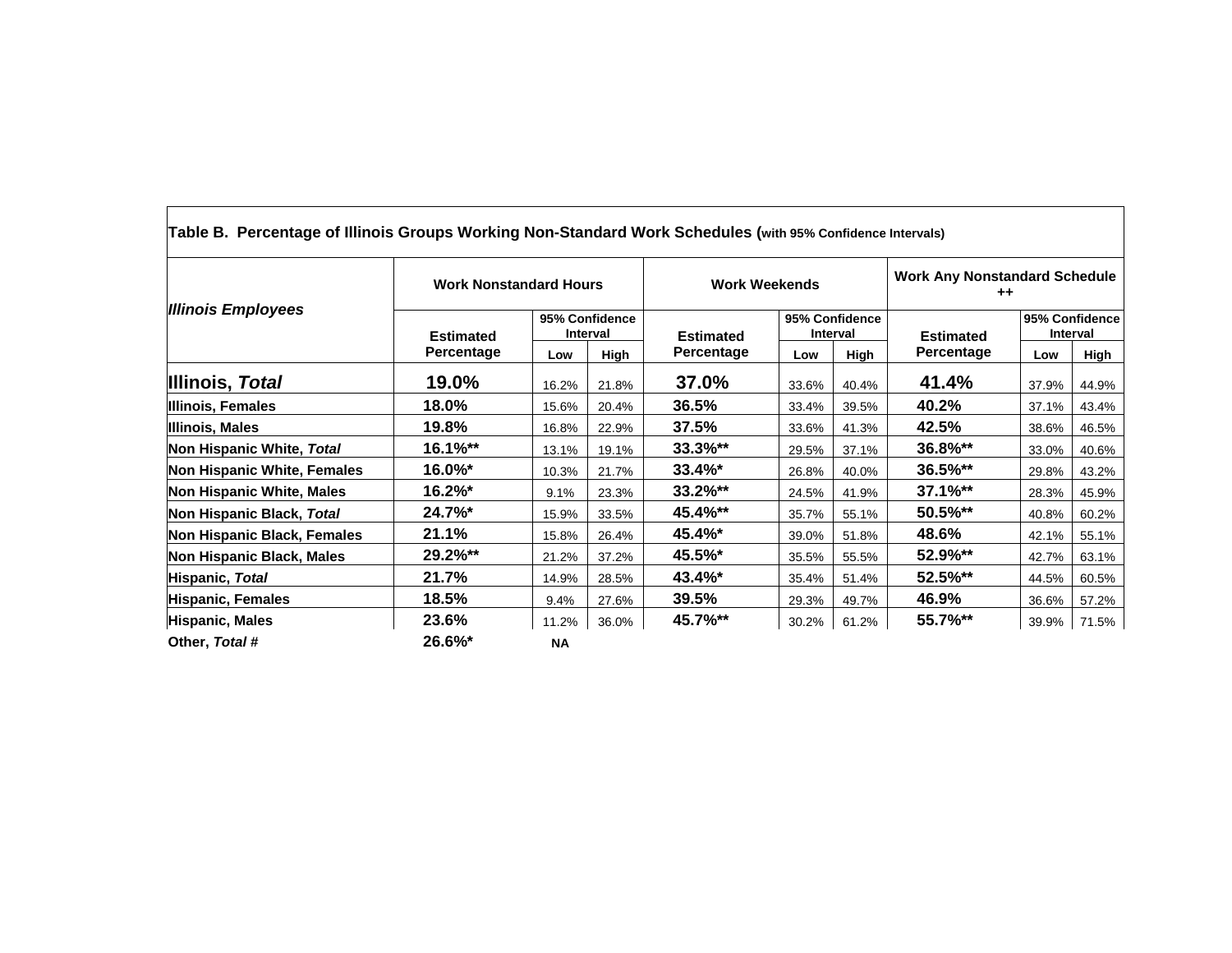## **Appendix C. IDHS Pilot to Develop Child Care during Non-traditional Hours**

In its *2002 Report On Illinois Child Care*, the Illinois Department of Human Services (IDHS) evaluated its multi-year pilot project to explore the feasibility of supporting child care programs that offer non-traditional hours of care.<sup>43</sup> This is the full text of its summary (pp  $19-20$ ).

#### "**Extended Hours Pilot Program**

In FY02, the pilot ended that had allocated extra funding to eight sites (six centers and two day care home networks) across the state in order to expand service hours to accommodate parents who work non-traditional schedules such as second, third or swing shifts and weekends. The purpose of the pilot was to determine what barriers existed to operating an extended hours program and what supports the state could provide to overcome those barriers. The major finding of the pilot was that the centers could not obtain and maintain the critical number of extended hours children needed to break even financially. This finding is consistent with other public and private attempts to offer center based extended hours care. The factors contributing to this outcome included: the inability to reduce costs in times of low enrollment due to licensing standards and safety concerns; variability of parent's work schedules; particularly those in the service industry; and the desire of parents for a home-like setting if their child had to go to bed before the parent picked them up. As of the end of FY02, only one center of the six original participating centers continued to offer extended hours care.

"In contrast, both day care home networks that were in the original pilot were still providing extended hours care. The home networks had the lowest overall costs of those in the pilot. They did not have high fixed expenses as did the centers, and the parent and home care provider were often able to make flexible arrangements that best suited the needs of the parent and provider. Because of the low fixed costs, this flexibility was not damaging to the home provider."

<u>.</u>

<span id="page-42-0"></span><sup>43</sup> Illinois Department of Human Services*, 2002 Report On Illinois Child Care*, pages 19-20:

[http://www.dhs.state.il.us/newsPublications/plansReports/pdfs/dhs\\_planReports\\_iccar02.pdf](http://www.dhs.state.il.us/newsPublications/plansReports/pdfs/dhs_planReports_iccar02.pdf) , Accessed 10/3/05. See also the discussion in Part Four for introducing center care during weekend hours first as a possible way to mitigate some of these trends.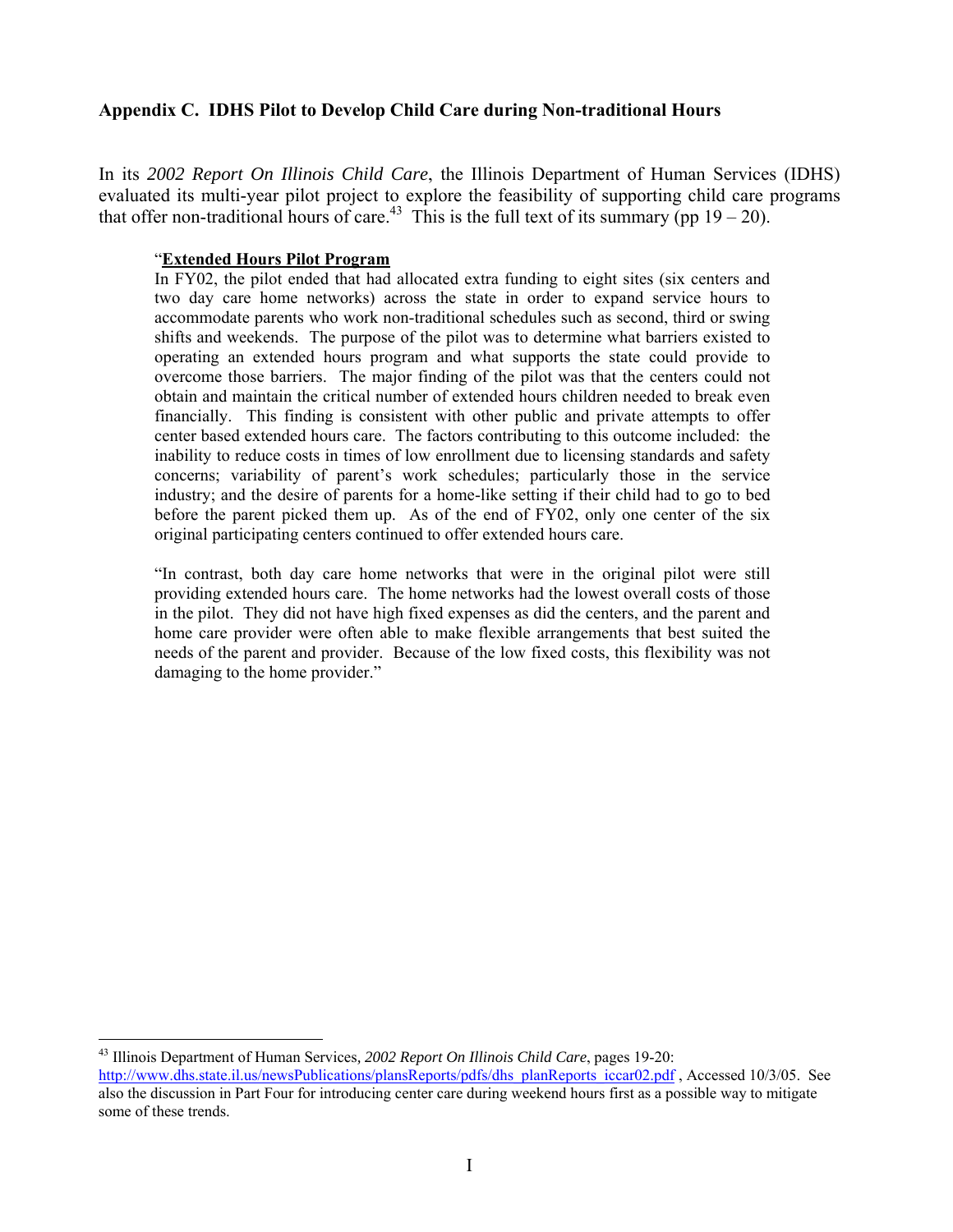## **Appendix D. How We Analyze the Complexity and Variety of Family Decisions about Child Care and Work Schedules**

Saying that families face hard choices about work, their work schedules, family income and child care arrangements means that many of their decisions about these are interconnected and complex. This makes analyzing these decisions very complex. Not all families follow the same decision-making process, moreover, and that adds to analytic difficulty. Here we will briefly present three models of family decision making. In each case, it is the initial family situation or context for decisions that makes all the difference. After that, the reasoning or logic of each is often very similar or even identical to stages of the others.

#### **Family Decision Process 1:**

This family first decides on its work schedule, either directly or partially influenced by the occupation(s) it chooses. Here are three examples. A single father might choose to work at night so that he can go to school during the day. Or a single mother takes the only job she can find, or the only one that pays her income above \$X, and thus her employer can dictate her work schedule. Or in a somewhat different example, a single mother chooses to work in an occupation such as security guard. In this case, there is a good chance she will work evenings, nights or weekends, since much of the demand for security guards is during those times.

Given that the parent has chosen or accepted a work schedule and an occupation, much more will be determined, if only in a general way. For example, since security guards earn incomes within a certain range, this family's income will, in part, be determined. If the security guard is a parent, then her work schedule will determine when she needs child care. Together, her income and work schedule will influence the child care options available to her, in particular, the type(s) of care she can afford and the hours of her care. For example, while she is working nights she might ask her sister to come over and stay with her two children while they have dinner, bathe and sleep. She might pay her sister a modest fee rather than pay for a licensed child care home provider to care for her children overnight in the provider's home, which could cost 25 percent of the family's income.

Figure 1 shows the decisions of this family. The decision process begins with a decision about occupation or work schedule. That decision will influence its income (2), and together work schedule (1) and income (2) will influence its child care arrangements (3).



### **Family Decisions 2:**

In this case a family's decisions begin with the choice (or acceptance) of a level of income. Perhaps a single mother or father of young children never finished high school and cannot expect to earn an average income. Or perhaps a single parent returns to school on a very tight budget. In each case, suppose further that the parent cannot afford to pay for child care but needs to work outside the home. A grandmother is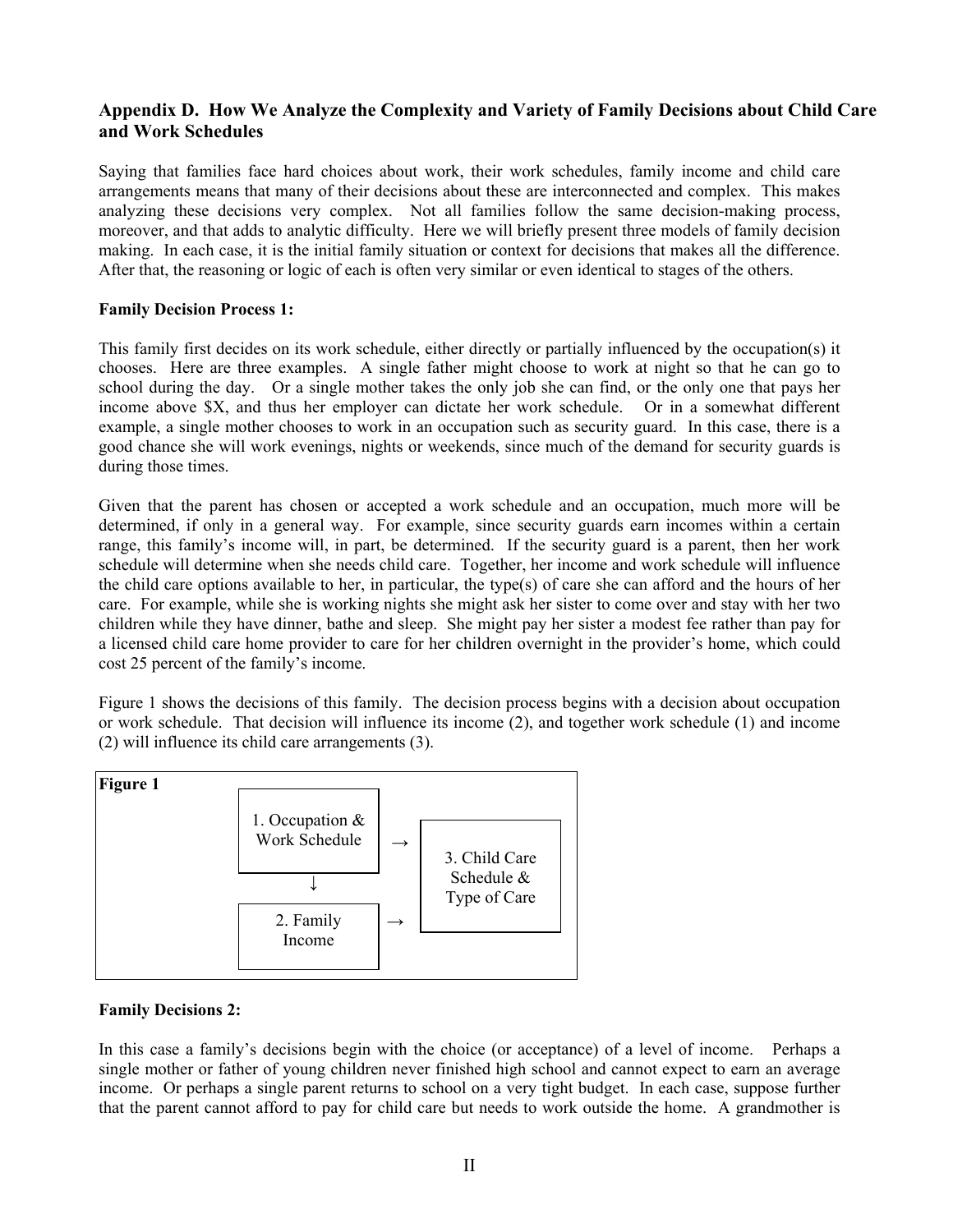available to care for the young children, but only after 6 PM and on weekends. This set of circumstances – first income and then choice of child care arrangements – then determines what work schedules the parent can choose. It may also influence the kind of jobs open to the parent.

Note that the family does not need to start with low income. Consider a very highly paid parent, say a corporate attorney, who expects to pay a high tuition in a half-day private pre-school program for her child. In this case the parent starts with income and occupation, but not a work schedule. She might arrange a work schedule around her child's preschool program, insofar as her employer allows.

Figure 2 shows the decision process of this family. It begins with a choice or acceptance of a level of income that is not attached to a particular work schedule. This income gives the family the child care options it must choose among, which in turn restrict its options regarding work schedule.



### **Family Decisions 3:**

In this case, a family's decisions begin with a choice of child care schedule or type of care. For example, parents might choose to be with children before or after school. Or they might want no one to care for their children while they are at work except the grandmother or an aunt, and the latter are available only during certain hours. Or a couple might choose to split child care responsibilities, each parent caring for their children during hours when the other works. So at least one parent must work evenings, nights and/or weekends.

In these cases, parents choose a work schedule that fits with a preferred child care arrangement. Many of these families must sacrifice some work options and thus income in order to obtain their preferred arrangement. Figure 3 shows this decision.